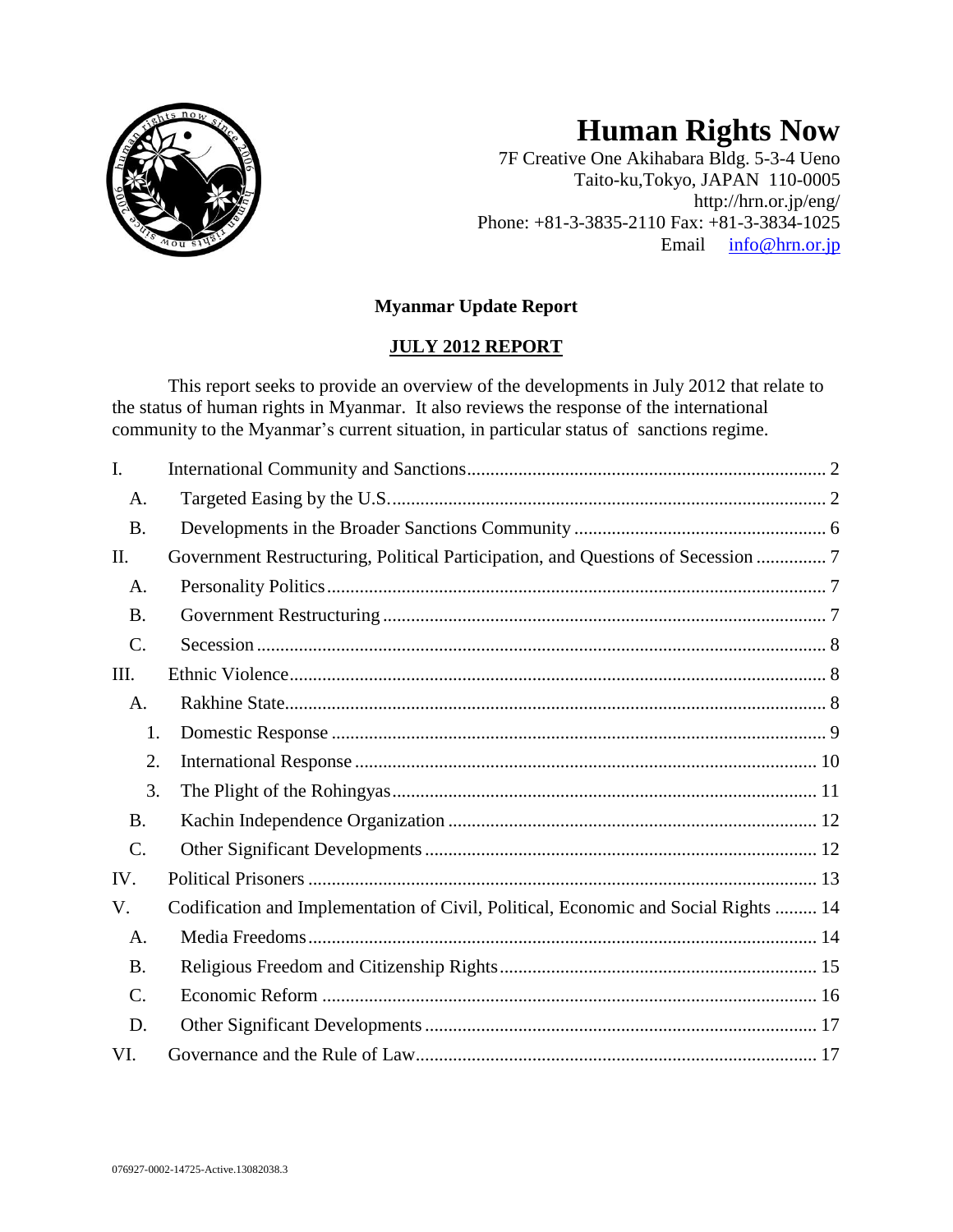#### <span id="page-1-0"></span>**I. International Community and Sanctions**

Extraordinary democratic reforms have swept across Myanmar since President Thein Sein came to power in March 2011. In response to Myanmar's reform efforts, a wave of nations have eliminated or relaxed sanctions against the impoverished Southeast Asian nation, providing Myanmar an opportunity for greater diplomatic and economic engagement. While the Myanmar government has taken promising steps towards democracy, including the initiation of ceasefire talks with ethnic rebels, the release of hundreds of jailed political prisoners, and dialogue with the National League for Democracy (NLD), recent events demonstrate the fragility of Myanmar's reform process.<sup>1</sup> Despite intense ethnic fighting, ongoing sectarian violence, and recent protests, President Obama announced on July 11 the "broadest and most controversial easing yet of sanctions on the former pariah."<sup>2</sup>

#### A. Targeted Easing by the U.S.

<span id="page-1-1"></span>On July 11, President Barack Obama officially eased financial and investment sanctions against Myanmar.<sup>3</sup> Obama acknowledged recent progress towards democratization, noting that "[e]asing sanctions is a strong signal of our support for reform, and will provide immediate incentives for reformers and significant benefits to the people of [Myanmar].<sup>34</sup> Nevertheless, the President emphasized the need for further political and economic reform, citing the lack of financial transparency and the military's economic involvement.<sup>5</sup> Pursuant to his executive order, the Treasury Department's Office of Foreign Asset Control (OFAC) issued two general licenses authorizing the exportation of financial services to and investment in Myanmar.<sup>6</sup> This "conditional suspension" effects the administration's announcement last May that the U.S. was adopting a "step-by-step process" for easing sanctions against Myanmar.<sup>7</sup>

As a result of Obama's recent executive order, U.S. companies can now invest in "one of Asia's last untapped markets" for the first time in approximately fifteen years, with some exceptions.<sup>8</sup> New investment is not authorized "with the [Myanmar] Ministry of Defense, state or non-state armed groups (which includes the military), or entities owned by the foregoing."<sup>9</sup> Rachel Shoemaker, head of Asia forecasting at Exclusive Analysis, has observed that the connection between local businesses and the Myanmar military "will be hard to spot," predicting that it will be a challenge to avoid doing business with the military "given the extent of the army's influence and power."<sup>10</sup> Transactions with individuals currently on the Specially Designated National (SDN) list, as well as transactions with entities that are at least 50 percent owned by an individual on the SDN list, are also prohibited.<sup>11</sup>

Additionally, U.S. companies that invest over \$500,000 in Myanmar are required to report annually to the State Department, outlining their human rights, labor, and environmental policies, as well as anti-corruption efforts and land acquisitions, among other disclosures.<sup>12</sup> All U.S. companies conducting business in Myanmar must comply with international corporate governance standards, a requirement that U.S. Ambassador Derek Mitchell recently highlighted as "unprecedented for anywhere else in the world [U.S.] companies do business."<sup>13</sup> The Under Secretary for Economic, Energy and Agricultural Affairs, Roberts Hormats similarly noted that these measures are "very different from anything [the U.S. has] done in the past," emphasizing that Myanmar is "a complicated country."<sup>14</sup> Nevertheless, these measures have been criticized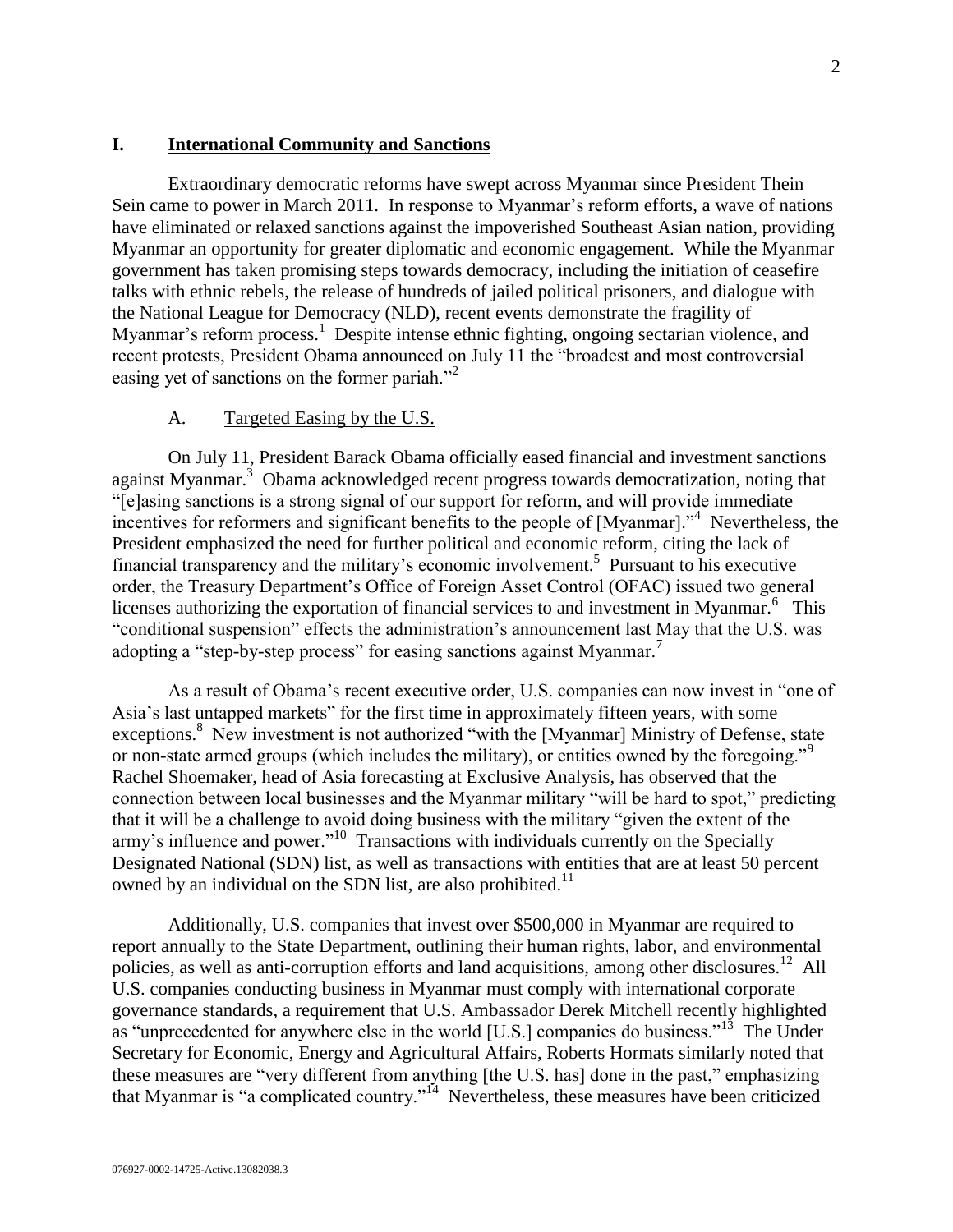as too weak for the reforming nation. Arvind Ganesan, Business and Human Rights Director of Human Rights Watch (HRW), has noted that "[t]he US government should have insisted that good governance and human rights reform be essential operating principles for new investments in [Myanmar]."<sup>15</sup> Ganesan emphasized that, although useful, public reporting "is not a deterrent to prevent businesses from becoming involved in human rights abuses or corruption in a country with such a poor track record."<sup>16</sup>

As described in last month's report, during her trip abroad, Aung San Suu Kyi emphasized the lack of transparency within the state-owned Myanmar Oil and Gas Enterprise (MOGE).<sup>17</sup> Despite Suu Kyi's warnings and the strongly voiced concerns of many U.S. politicians and activists, U.S. companies are now permitted to invest in the former junta's "main source of revenue."<sup>18</sup> If a U.S. energy company does business with MOGE, it must report this investment to the U.S. government within  $60 \text{ days}$ .<sup>19</sup> Many have criticized the U.S. for taking a stance that seems to "undercut Aung San Suu Kyi and others in [Myanmar] who are promoting government accountability."<sup>20</sup> Others, such as Human Rights Watch, criticize the decision as "premature," while Ka Hsaw Wa of EarthRights International (ERI) has emphasized the link between the oil and gas sector and "corruption, human rights abuses, environmental destruction and forced displacement of communities. $\frac{1}{2}$  By taking a divergent stance from the democracy icon on such a critical issue, the U.S. may now be "more accountable for the [Myanmar] military's continued violence against ethnic minorities, as well as…the [Myanmar] people's dashed expectations for lasting political change."<sup>22</sup> The strong relationship between Suu Kyi and U.S. officials like Secretary Clinton also "may become strained."<sup>23</sup>

The decision to allow largely unregulated investment in Myanmar, a country that spent "years in the international wilderness," has been strongly criticized by U.S. politicians and advocacy groups, illustrating that "maintaining broad-based support for [U.S.] Myanmar policy is getting trickier."<sup>24</sup> A consortium of nine advocacy groups, including Freedom House, Physicians for Human Rights, U.S. Campaign for Myanmar, and United to End Genocide, issued a joint declaration following the issuance of Obama's executive order that voiced "grave concern" about U.S. investment in Myanmar and urged the U.S. "to retain its leverage until real reform occurs."<sup>25</sup> The U.S. Campaign for Myanmar has stressed that "investment in many of the most attractive sectors of the Burmese economy is likely to worsen the human rights situation while directly benefiting individuals and entities responsible for rights abuses."<sup>26</sup> Experts from Freedom House have noted that "suddenly funneling money into the country's opaque, scandalously corrupt business environment is no way to help [Myanmar] progress economically or politically."<sup>27</sup> The Obama administration's decision seems particularly "ill-timed" with the current sectarian violence, as well as ongoing ethnic fighting in Kachin, as the unfortunate backdrop.<sup>28</sup>

On the other hand, one of the Vice Presidents of the Chamber of Commerce, which lauded recent decision-making, noted that "[e]nsuring U.S. companies have a strong presence in Myanmar will help raise labor and environmental practices and corporate social responsibility."<sup>29</sup> The State Department similarly announced that "the participation of U.S. businesses in the [Myanmar] economy will set a model for responsible investment and business operations as well as encourage further change, promote economic development, and contribute to the welfare of the [Myanmar] people."<sup>30</sup> Senator Jim Webb was "pleased that the administration has followed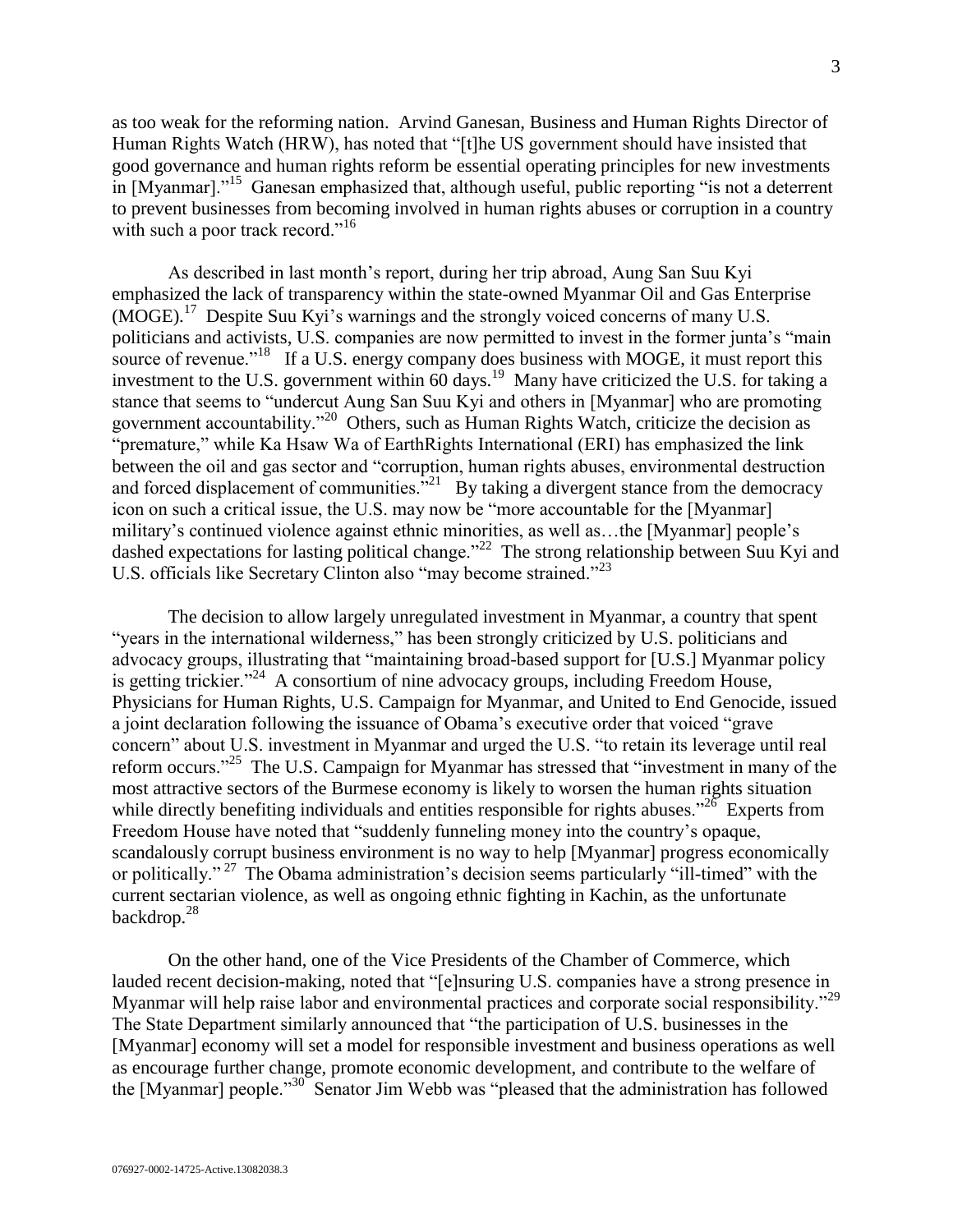through on its commitment to expand economic engagement with [Myanmar]," noting that recent steps "will incentivize positive conduct, while ensuring that so called 'bad actors'…will not benefit from economic relations with the United States."<sup>31</sup> Senator James Inhofe, who applauded the decision, also expressed concern that MOGE might be "informally carved-out," debilitating the U.S. companies' ability to compete with big energy stakeholders from China, Russia, and the European Union, among others.<sup>32</sup> Suu Kyi and the NLD offered cautious approval.<sup>33</sup>

Notably, the European Union, which relaxed sanctions on Myanmar in April, does not currently impose any monitoring requirements on companies doing business within Myanmar's largely uncertain economic terrain.<sup>34</sup> High Representative Catherine Ashton noted that the EU "very much welcome<sup>[d]"</sup> recent changes in the U.S. sanctions regime.<sup>35</sup>

Also on July 11, Obama signed an executive order expanding the ability of the Office of Foreign Asset Control (OFAC), the branch of the Treasury Department that oversees sanctions, to impose sanctions on "individuals or entities that threaten the peace, security, or stability of [Myanmar], including those who undermine or obstruct the political reform process or the peace process with ethnic minorities, those who are responsible for or complicit in the commission of human rights abuses in [Myanmar], and those who conduct certain arms trade with North Korea."<sup>36</sup> The Burmese Directorate of Defense Industries and Innwa Bank were recently sanctioned by OFAC.<sup>37</sup>

The U.S. ban on imports from Myanmar, codified in the Burmese Freedom and Democracy Act (BFDA), expired this month.<sup>38</sup> As we reported in June, Senators Mitch McConnell and Diana Feinstein and Representatives Joseph Crowley and Peter King introduced resolutions to maintain the import ban on Southeast Asia's fourth largest economy.<sup>39</sup> On July 18, the Senate Finance Committee voted to extend the U.S. ban on imports for an additional three years, through July 2015.<sup>40</sup> Although Suu Kyi urged Senator Mitch McConnell on a July 16 telephone call to ease trade sanctions and the International Crisis Group criticized renewal because of its potential "serious impact on Myanmar's economic recovery," the legislation to reauthorize import sanctions had "wide support…and [was] expected to be renewed" by Congress.<sup>41</sup> Nevertheless, on July 26, the renewal legislation failed to pass the Senate despite widespread support because of the Senate's inability to agree on the African trade provision that was included in the bill, as well as some Senators unwillingness to isolate the import ban from this African trade provision.<sup>42</sup> Because the legislation could have been withdrawn at any time, renewal would have provided the U.S. government flexibility and leverage vis-à-vis its Myanmar policy.<sup>43</sup>

This month, Secretary of State Hillary Clinton travelled to Cambodia to attend the US-ASEAN Business Forum.<sup>44</sup> On July 9, before arriving in Cambodia, Secretary Clinton announced that "[t]he heart of our [Asia] strategy, the piece that binds all the rest of it together, is our support for democracy and human rights."<sup>45</sup> While in Cambodia, Clinton reiterated the "mutually reinforcing" roles of economics and human rights.<sup>46</sup> Clinton urged Myanmar and other Asian nations to "embrace human rights and political openness as crucial components in attracting investment and driving economic growth."<sup>47</sup> Clinton also highlighted U.S. business interest in Myanmar but emphasized that "[g]reater openness, the rule of law and respect for human rights are key to these companies' willingness to invest."<sup>48</sup>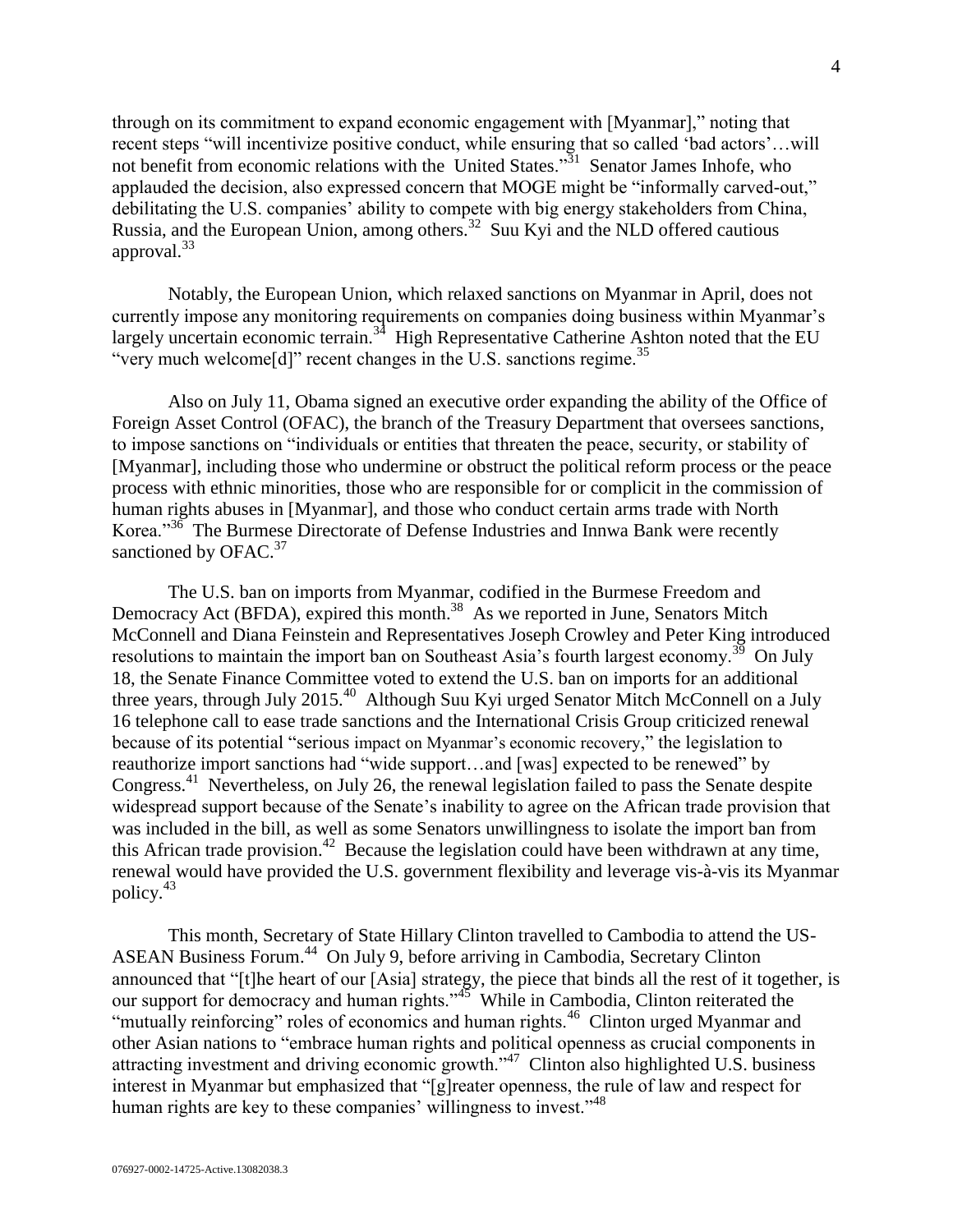On July 13, Secretary Clinton and President Sein met in Siem Reap.<sup>49</sup> Clinton reaffirmed the U.S.'s commitment to reform in Myanmar, but expressed concern about the recent detention of U.N. workers, detainment of political prisoners, military cooperation with North Korea, and treatment of Rohingyas, whom she referred to as internally displaced persons (IDPs).<sup>50</sup> President Sein expressed satisfaction that bilateral relations were improving and expressed a desire to expand information technology and the production capabilities of the Myanmar economy.<sup>51</sup> He also emphasized peace agreements with armed groups, voiced Myanmar's goal of raising life expectancy and improving child and maternal health, denied nuclear military ties with North Korea, and reiterated the "dangerous" situation in Rakhine State.<sup>52</sup>

In Cambodia, Secretary Clinton also introduced President Sein to executives and company representatives of 38 U.S. corporations, including Baker & McKenzie, Boeing, Chartis, Cargill, Caterpillar, Chevron, Coca Cola, FedEx, Ford Motor Co., General Electric, General Motors, Goldman Sachs Google, and IBM.<sup>53</sup> Following the business forum in Cambodia, 70 company representatives travelled to Myanmar with U.S. officials to meet Myanmar officials and explore economic opportunities.<sup>54</sup> This was the first high-level U.S. government and business delegation to travel to Myanmar in over 25 years.<sup>55</sup> On July 31, Under Secretary Hormats noted that his "baseline scenario is [that Myanmar leaders] will continue to move in the direction of reform," particularly in light of widespread "social pressure" to keep Myanmar on a path towards economic and political transformation.<sup>56</sup> However, Hormats emphasized that "a rush of America capital" is unlikely because of the "complex" economic landscape.<sup>57</sup>

In a sign of improving diplomatic relations, the first U.S. Ambassador to Myanmar in 22 years, Derek Mitchell, arrived in Yangon on July 11.<sup>58</sup> Mitchell noted that his appointment "speaks to the commitment now of [the Obama] administration, of the United States generally, even our Congress, to take the relationship [with Myanmar] to another level."<sup>59</sup> Since arriving in Myanmar, Mitchell has announced three million dollars in aid for the U.N. World Food Program's efforts in Kachin and northern Shan States, and disaster risk reduction projects led by USAID.<sup>60</sup> Mitchell recently announced that maintaining sanctions is desirable as "an insurance policy for the future in case things reverse."<sup>61</sup> On July 30, recently appointed Myanmar Ambassador to the United States, Than Swe, participated in an Ambassador Credentialing Ceremony at the White House. $62$ 

While at dinner with U.S. company executives and U.S. officials, including Secretary Clinton, President Sein announced that "[i]t is regrettable that we do not receive any assistance from any international monetary institutions," including the World Bank, the International Monetary Fund (IMF), the Asian Development Bank (ADB) and the United Nations Development Programme, noting that sanctions were a roadblock to "seek[ing] technical knowhow and to set[ting] up economic engagement with other countries."<sup>63</sup> Stephen Groff, one of five ADB Vice Presidents, recently reported that the U.S. may begin to face pressure to ease funding restrictions on the World Bank and ADB vis-à-vis Myanmar.<sup>64</sup> Groff predicts that donors and shareholders will want these institutions "to move forward a little bit more aggressively than [they] can under the current constraints."<sup>65</sup> The IMF recently announced plans for a new office in Thailand "aimed at supporting [the IMF's] technical assistance for Myanmar."<sup>66</sup>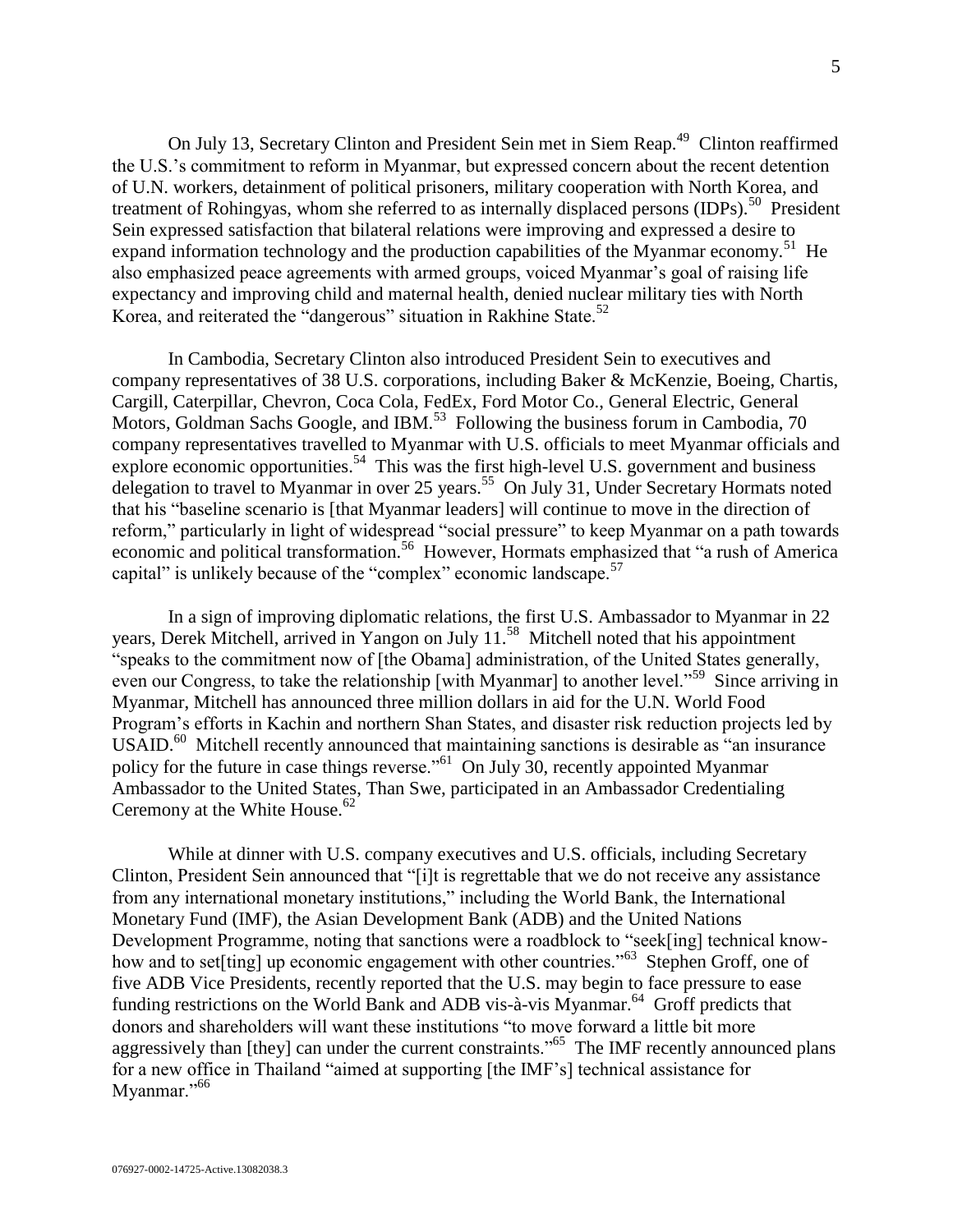Also this month, the U.S. government announced it will be awarding Suu Kyi the Congressional Gold Medal—the government's highest civilian honor—during her September visit to the U.S. $<sup>67</sup>$ </sup>

#### B. Developments in the Broader Sanctions Community

<span id="page-5-0"></span>On June 29, the UN published a report which highlighted several attempted arm shipments to Myanmar from North Korea, which continues to violate UN sanctions. No transfers or attempted transfers of nuclear weapons were reported.<sup>68</sup>

On July 10, Surin Pitsuwan, ASEAN Secretary-General, "expressed frustration that international sanctions have not been removed."<sup>69</sup> Notably, Myanmar is scheduled to chair ASEAN in  $2014.<sup>70</sup>$ 

Also this month, Czech Foreign Minister Karel Schwarzenberg announced that "[EU] sanctions will be [permanently] lifted if the EU is convinced after two years or something the way [of reform] is irreversible."<sup>71</sup> Schwarzenberg added that he "think[s] developments are better than [the EU] could have imagined."<sup>72</sup> As noted in the June report, the EU is considering granting exports from Myanmar preferential access to its markets.<sup>73</sup>

Schwarzenberg travelled to Myanmar this month, where he met with President Sein.<sup>74</sup> The two leaders discussed Myanmar-Czech relations, potential trade relations between the two nations, and the Czech Republic's own reform period post-communism.<sup>75</sup> He also met with opposition leader Suu Kyi, former political prisoners, and student leaders, among others.<sup>76</sup> Schwarzenberg noted that he is "convinced that the Constitution has to be changed," acknowledging that this is a "heavy task." Schwarzenberg also had remarks about the military, noting that he "understand[s] that they are defenders of the nation but the army in its commanding structure must come within democracy."<sup>77</sup> The Czech Republic may open a diplomatic office in Yangon.<sup>78</sup>

In July, the UK opened a trade and investment department office in Yangon with aims to "forge links with one of the last unexploited markets in Asia."<sup>79</sup> Also this month, a delegation of British company executives, including representatives from Anglo American, British Petroleum (BP), British Gas, Ernst & Young, Rolls Royce and Shell, travelled to Yangon and Naypyidaw.<sup>80</sup> While the UK government has emphasized "ethical and sustainable investment," the "unseemly rush" into Myanmar's largely untapped economy has been criticized vis-à-vis ongoing human rights abuses.<sup>81</sup> This month, Anna Roberts, Executive Director of the Myanmar Campaign UK, called for the UK to withdraw its invitation to President Sein because of ongoing sectarian violence in his country.<sup>82</sup>

Earlier this month, Canada announced plans to open an embassy in Myanmar.<sup>83</sup> Canada's Foreign Affairs Minister, John Baird, recognized recent developments and improvements but emphasized that more reform was needed. $84$  The Canadian government's announcement occurred the same day that the UN announced that ten aid workers, including three UN staff members, were being detained in Myanmar.<sup>85</sup> These detentions are further described in Section IV. As a result of Myanmar's shifting economy landscape, International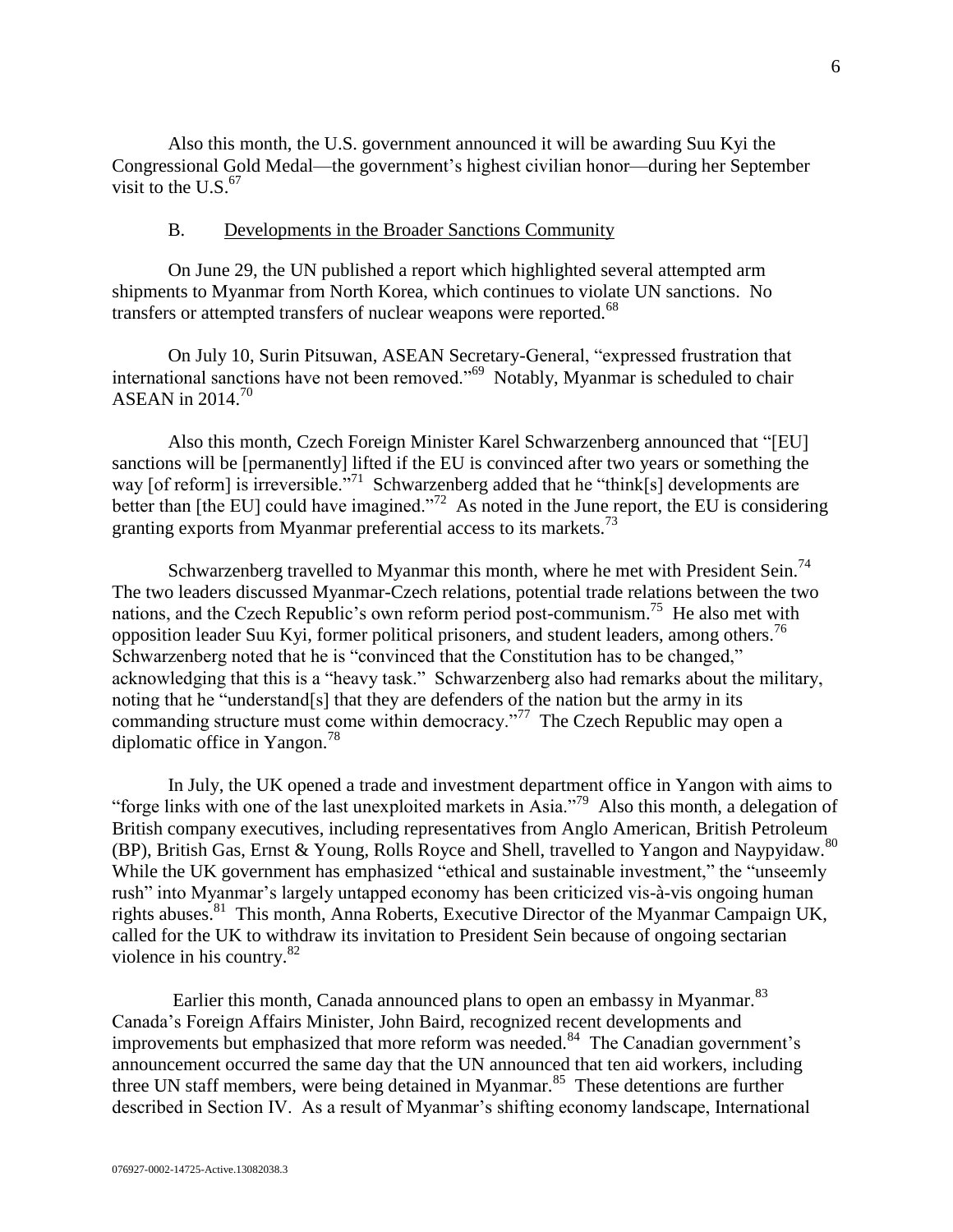Trade Minister Ed Fast and a Canadian business delegation will travel there this September.<sup>86</sup>

In early July, ten Myanmar parliamentarians traveled to India for a week-long orientation program hosted by the Bureau of Parliamentary Studies and Training.<sup>87</sup> During their week in India, parliamentarians "interact[ed] with senior Indian parliamentarians and parliamentary officers on issues such as legislative process, questions and other procedural devices, budgetary process, committee system, parliamentary privileges, and support services for MPs."<sup>88</sup> Members of India's Parliament praised Myanmar's "transition to democracy," which "has given a new look to the Myanmarese parliament, giving voice to diverse groups."<sup>89</sup>

On July 22, President Sein travelled to Thailand to meet with Prime Minister Yingluck Shinawatra and Princess Maha Chakri Sirindhorn.<sup>90</sup> Thailand, which is Myanmar's second largest trade partner, entered into several economic agreements, including three memoranda of understanding, with the former pariah. $91$ 

On August 1, the World Bank, International Finance Corporation, and Asian Development Bank opened offices in Myanmar.<sup>92</sup> The World Bank also announced \$85 million in development grants, while a representative from the ADB stated that assistance for Myanmar was "just around the corner."<sup>93</sup> Notably, the resumption of lending, after a fifteen year pause, "require[s] clearance of arrears and also a shift in the US position."<sup>94</sup>

## <span id="page-6-0"></span>**II. Government Restructuring, Political Participation, and Questions of Secession**

On July 9, Suu Kyi attended her first parliamentary session after being elected in April.<sup>95</sup> The most recent session of parliament is set to discuss press freedom, a new foreign investment law, and repeal of the Unlawful Associations Act.<sup>96</sup> On July 26, Suu Kyi addressed parliament, calling for support of new legislation proposed by the Union Solidarity and Development Party (USDP) to protect ethnic groups within Myanmar.<sup>97</sup> These recent events demonstrate how far Myanmar has come in the past few months.

## A. Personality Politics

<span id="page-6-1"></span>Last month, Suu Kyi, who continues to call her country Myanmar, was criticized for not "respecting the constitution."<sup>98</sup> After Suu Kyi was told to stop referring to her country as Myanmar, she touting democratic principles such as freedom of speech and political participation said "I assume that I can use whatever I want to use as I believe in democracy."<sup>99</sup> The rift over Myanmar's name has raised alarm bells that disagreement between Suu Kyi and President Sein about the country's name "is symptomatic of deeper differences that could yet endanger Myanmar's transformation into a relatively liberal and well-run state."<sup>100</sup> One commentator has noted that "Myanmar seems to be getting embroiled more in semantics than on substantive issues."<sup>101</sup> Notably, Secretary Clinton did not refer to the country by name during a speech during an ASEAN meeting.<sup>102</sup>

## <span id="page-6-2"></span>B. Government Restructuring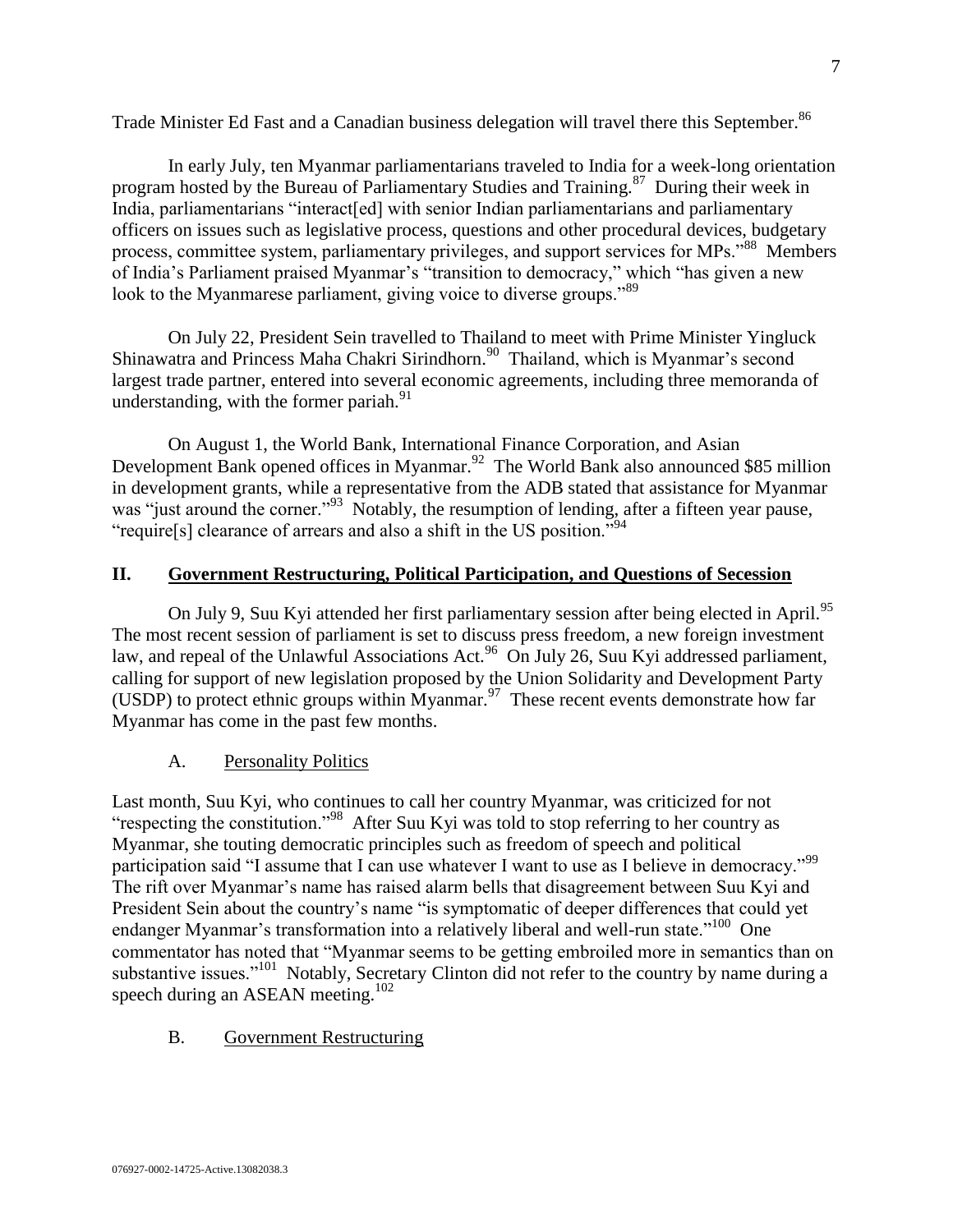On July 4, President Sein announced Vice President Tin Aung Myint Oo's resignation.<sup>103</sup> The resignation of a military hardliner is viewed positively, although the vacant Vice Presidential position will likely be filled by an active-duty general.<sup>104</sup>

Likely orchestrated so that President Sein can implement his "second wave of reforms," the resignation of Myint Oo was the first in a broader "cabinet realignment to remove or sideline cabinet hardliners from the former military government."<sup>105</sup> On July 9, President Sein's office announced that the government was reassigning six deputy ministers.<sup>106</sup> Some "believe a cabinet reshuffle could increase the pace of reform, especially long-awaited economic legislation."<sup>107</sup> One commentator emphasized that these reshuffles are "not related to any factional struggle or ideological struggle—it's purely about performance and trying to make sure the president's agenda is carried forward as effectively as possible."<sup>108</sup>

## C. Secession

<span id="page-7-0"></span>Aung Min, Railway Minister, "trusted advisor" and ceasefire negotiator, is seen by some as a potential presidential successor that President Sein may support into office.<sup>109</sup>

Suu Kyi is arguably Myanmar's leading political star. After Suu Kyi's trip abroad last month, it has been hard not to notice that the "idolatry is back." However, widespread praise for Suu Kyi has meant that "[a]lternatives within the democratic opposition are again marginalised."<sup>110</sup> Smaller parties and parties representing Myanmar's minority groups in particular are "on the fringe of debate."<sup>111</sup> Moreover, the structure of the NLD, dominated by Suu Kyi and "[o]ctogenarian 'uncles,'" ensures that young, idealistic members have little influence.<sup>112</sup> To reform its structure and encourage young leadership, the NLD must overcome a seemingly insurmountable obstacle—Suu Kyi's untarnished image, as well as her "democratic pedigree and strong charisma."<sup>113</sup> Recently, however, Suu Kyi has been criticized for her silence on ethnic violence and discrimination towards Rohingyas, described in Section III.<sup>114</sup> Her response in the upcoming months to this violence and discrimination is seen as critical to her career and Myanmar's transition.<sup>115</sup>

Furthermore, the wider narrative surrounding Myanmar's reengagement with the international community, specifically, the "simplistic portrayal of [Myanmar's] politics as a battle between a charismatic woman and a cabal of murderous generals could undercut efforts to bring a new generation of democracy leaders to the fore."<sup>116</sup>

## <span id="page-7-1"></span>**III. Ethnic Violence**

Last month, we reported on violence among Myanmar's minority groups, which continued unabated into July, with no end in sight.

## A. Rakhine State

<span id="page-7-2"></span>Violence in Rakhine State between Muslim Rohingyas and Buddhist Rakhines continued in July. The violence stems from May attacks on Buddhists that were blamed on Muslim Rohingyas. The attacks since then have been "primarily one-sided," with Buddhist Rakhines and police forces attacking Muslim Rohingyas, according to Benjamin Zawacki, a Bangkok-based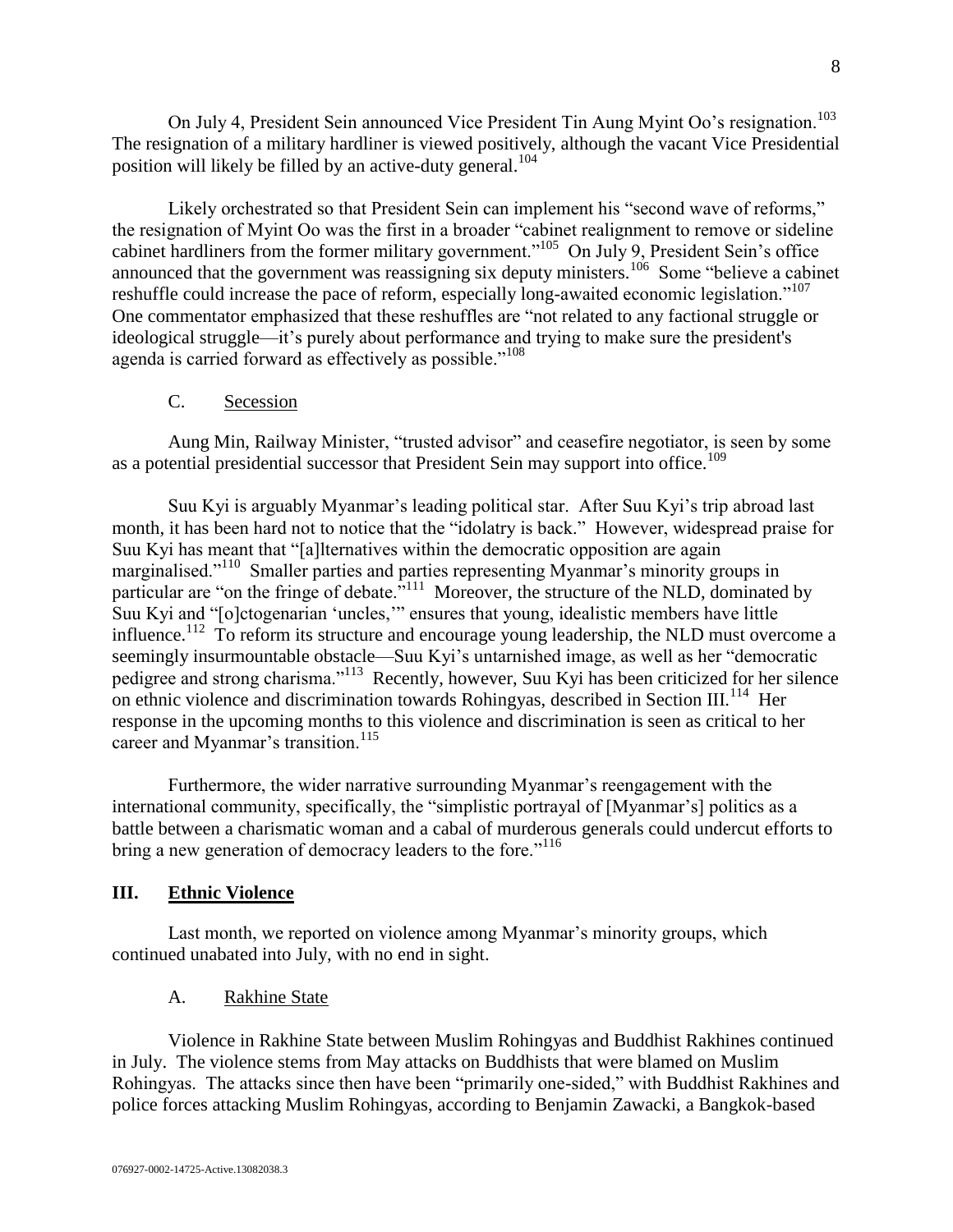Amnesty International researcher.<sup>117</sup> The attacks have left at least 80 dead,<sup>118</sup> although unofficial estimates of casualties exceed 100, Amnesty reported.<sup>119</sup>

The violence against the Rohingya began after Thidar Htwe, a 26-year-old Buddhist woman, was raped and murdered on May 28, allegedly by Rohingya Muslims.<sup>120</sup> A newspaper published a graphic photograph of the woman's corpse; Sein suspended publication of the paper  $\frac{1}{2}$  using censorship laws in response.<sup>121</sup> However, the newspaper's actions reflect a larger stirring of religious tensions by media, with many sources accusing al Qaeda and Muslim terrorists of staging violence in order to spread Islam into Asia.<sup>122</sup>

After the June 10 declaration of a state Amnesty International reported that Muslim Rohingyas continue to be targeted in killings, rapes and other forms of physical abuse, with attacks occurring at an increasing frequency.<sup>123</sup> The state's government spokesman, Win Myaing, contradicted Amnesty's report, stating that Amnesty's claims were "totally opposite of what is happening on the ground" and calling the allegations "groundless and biased." $124$ 

Sohara Khatun, a 30-year old woman, saw her father "shot dead by the Burmese military in front of me," she said, "[o]ur entire village was destroyed. We ran for our lives. I still don't know what happened to my mother."<sup>125</sup> Khatun said that the government attacked her village during clashes between Muslims and Buddhists.<sup>126</sup>

Amnesty International suggests that in addition to civilian ethnic violence, security forces—including police and military—have taken part in or selectively ignored violence against the Rohingyas.<sup>127</sup> Tens of thousands of Rakhine residents have been forced to flee due to the violence between ethnic Buddhist Rakhine and local Muslims, not all of whom are Rohingya.<sup>128</sup> The Office of the UN High Commissioner for Refugees (UNHCR) estimates that 90,000 people have been affected by the violence between the two groups since early June.<sup>129</sup>

In response to the violence, hundreds of Rohingya Muslims have crossed into Bangladesh, using unsafe craft to journey along the Bay of Bengal and across the river Naf into the neighboring country.<sup>130</sup> Khatun said that she and her family floated on the water "for six days," but that when they tried to reach Bangladesh, they were not allowed to enter (they eventually managed to get into the country and are living in hiding, but are afraid they'll be sent back to Myanmar if they are found).<sup>131</sup>

## *1. Domestic Response*

<span id="page-8-0"></span>In response to the ethnic violence, President Sein, has stated that refugee camps or deportation are the solution for the Rohingya Muslims.<sup>132</sup> The president's official website reported that President Sein told Antonio Guterres, the UN High Commissioner for Refugees, that Myanmar would "take responsibility for our ethnic people but it is impossible to accept the illegally entered Rohingyas, who are not our ethnicity."<sup>133</sup> Instead, President Sein said the only solution was to "send them away if any third country would accept them."<sup>134</sup>

The government has also begun conducting massive sweeps of the area using the Border Security Force (Nasaka), the army and the police.<sup>135</sup> Hundreds of people have been detained,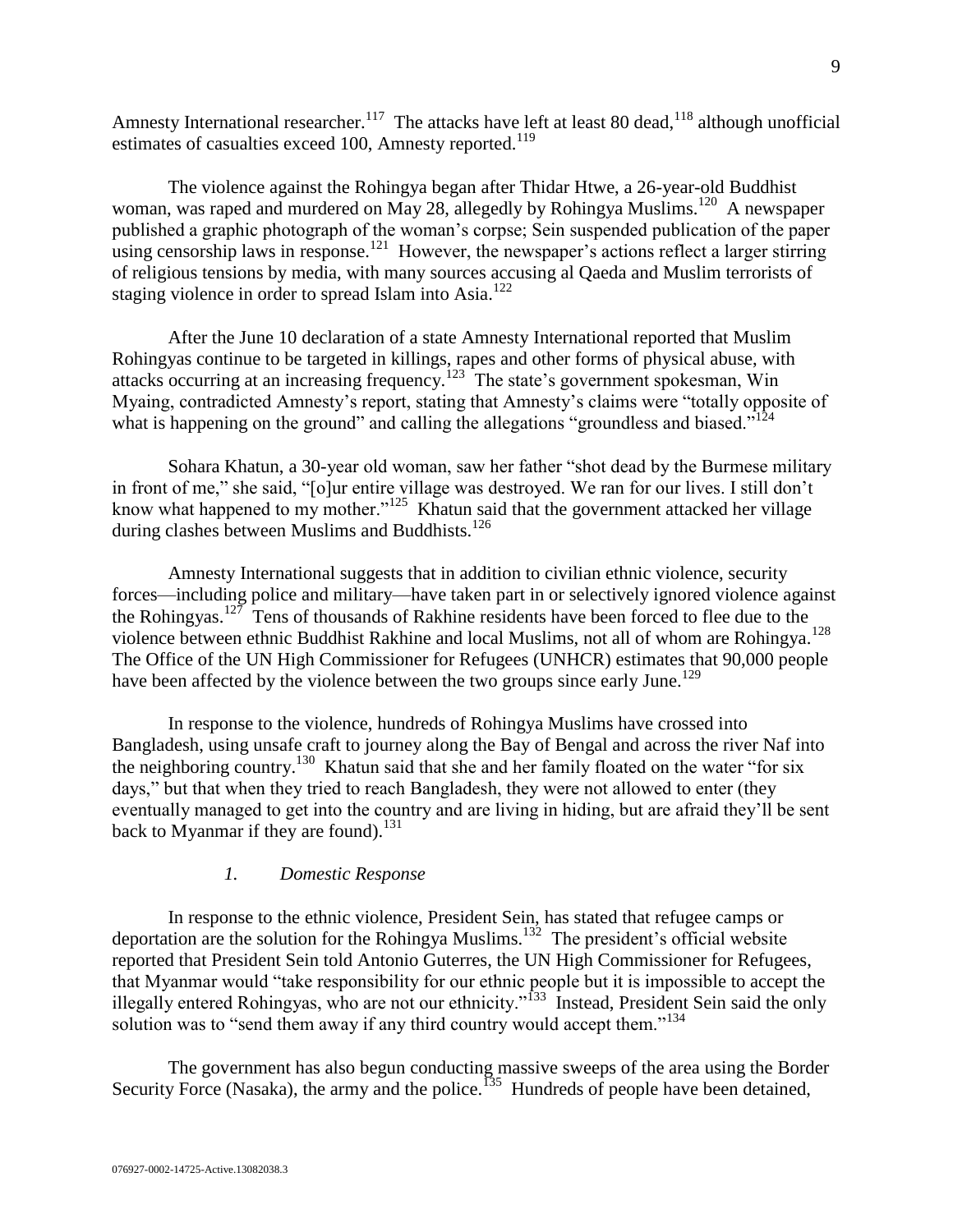mostly men and boys, with no rights given to those detained, and most arrests appearing to be "arbitrary and discriminatory," according to Amnesty.<sup>136</sup>

Security forces are accused of targeting Rohingyas only, instead of calming the violence in Rakhine State, and there are increasing reports of army complicity in attacks on Muslim homes.<sup>137</sup> "The Burmese police were shooting only at the Muslims, not the Buddhists," a Rohingya Muslim said, "[t]he military was just watching from the rooftop and they did not intervene<sup>",138</sup>

A Human Rights Watch report published on August 1 supported that accusation, reporting that governmend forces not only stood by while Rohingya Muslims and Rakhine Buddhists engaged in back-and-forth rounds of violence and retribution, but also joined in the violence by killing, raping, and rounding up groups of Rohingya.<sup>139</sup> The report found that when Rakhine Buddhist mobs burned thousands of homes in the city of Sitte, police and paramilitary forces opened fire on Rohingya Muslims, and border guards and soldiers shot at Rohingya villagers as they tried to flee, looting food and valuables from their empty homes.<sup>140</sup>

On July 25, in Suu Kyi's first speech to Parliament since her release from house arrest, she called for new laws to protect the rights of the country's ethnic minorities.<sup>141</sup> She said such a step was necessary for the "emergency of a genuine democratic country," urging lawmakers "to enact necessary laws or amend laws to protect the rights of ethnic nationalities."<sup>142</sup> Suu Kyi cited "[t]he high poverty rates in ethnic states" and "ethnic conflicts," although she did not mention the communal violence between Rakhine Buddhists and Muslim Rohingyas in Rakhine. Her speech was interpreted as referring to larger Buddhist groups rather than the Rohingya.<sup>143</sup> Analysts of Myanmar's political system suggest that expressing support for the Muslim minority would be politically disastrous for Suu Kyi's NLD party.<sup>144</sup>

Also on July 25, reports emerged of Buddhist monks calling on people to shun the Rohingya community, emerging "in a leading role to enforce denial of humanitarian assistance to Muslims," said Chris Lewa, a director of a regional NGO.<sup>145</sup> Both the Young Monks' Association of Sittwe and Mrauk Oo Monks' Association released statements urging locals not to associate with Rohingyas. $146$ 

#### *2. International Response*

<span id="page-9-0"></span>In response to Myanmar president Sein's statement that the solution to ethnic violence was to send away the Rohingyas, Kitty McKinsey, the UNHCR's spokeswoman, said that the UN thought the solution was for the Rohingya "to get citizenship in Myanmar." $147$  Given the fact that the UNHCR is a refugee agency, and thus does not normally "participate in creating refugees," McKinsey stated that the UNHCR "would not be very likely to assist in transporting [the Rohingya] out of the country and housing them somewhere else."<sup>148</sup>

On July 20, Iran's UN Ambassador issued a letter to UN Secretary-General Ban Kimoon, urging the UN to take action to protect the Rohingyas.<sup>149</sup> The Ambassador wrote that Iran believed that "ethnic and religious cleansing against Muslims under whatever pretext is unjustifiable and inexcusable under international law."<sup>150</sup> The Tehran Times reported that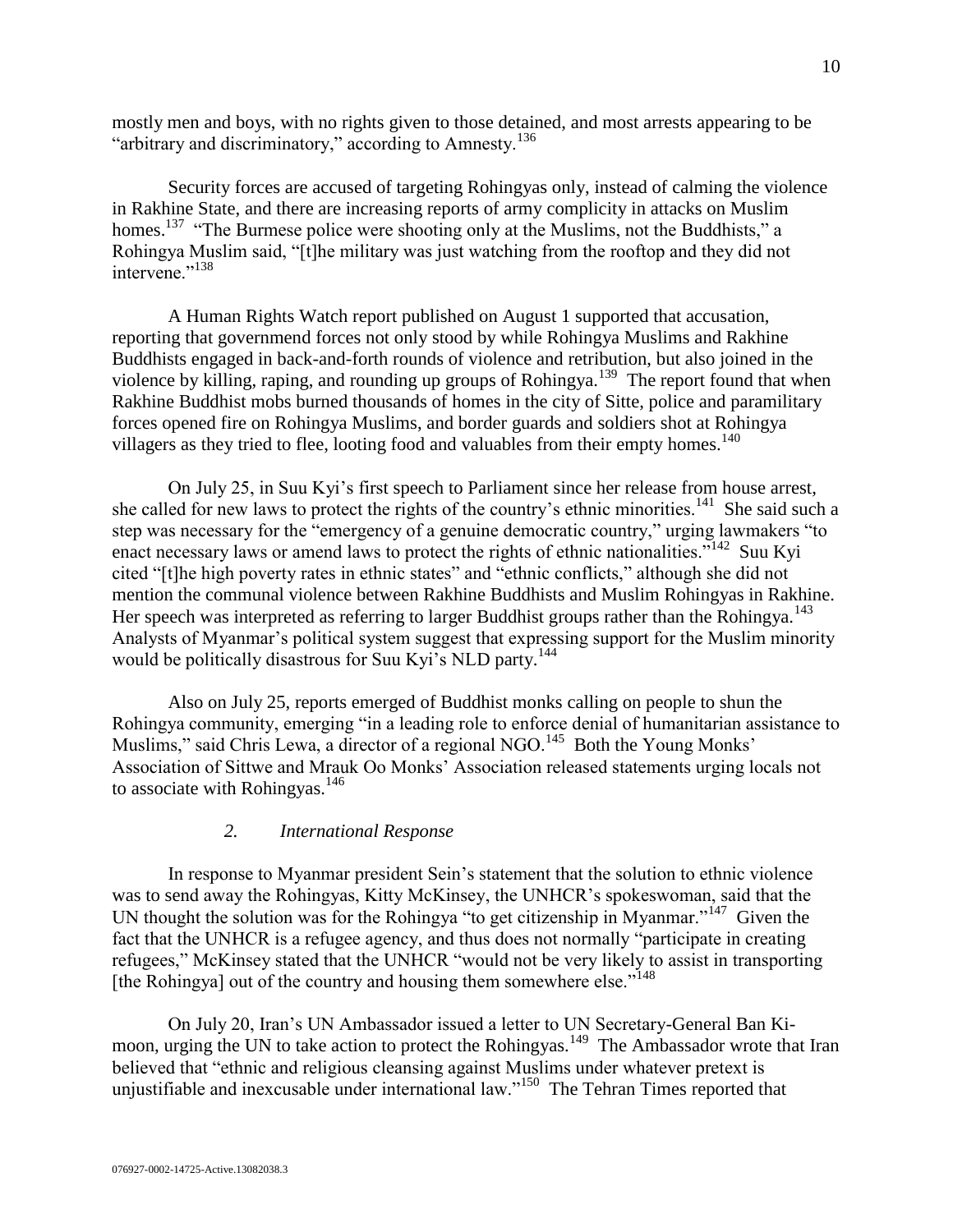Iranian students held demonstrations across Tehran to condemn the massacre of Muslims in Myanmar.<sup>151</sup>

Also on July 20, U.S. Ambassador Derek Mitchell announced that \$3 million in food aid for displaced people in the northern states of Shan and Kachin would be delivered through the UN World Food Program.<sup>152</sup> Another \$3 million in aid for humanitarian needs in Rakhine and Kachin states was announced by the U.S. earlier in July.<sup>153</sup>

On July 25, in response to the continuing attacks on Myanmar's Muslims, The Pakistanbased Tehreek-e-Taliban Pakistan called on the Pakistani government to cut relations with Myanmar and shut down Islamabad's Myanmar embassy in an official statement.<sup>154</sup> If such measures were not taken, the group stated that they would "not only attack Burmese interests anywhere but will also attack the Pakistani fellows of Myanmar one by one."<sup>155</sup> A spokesman also said that the group would "avenge" the "blood" of the Rohingya community.<sup>156</sup>

Suu Kyi received some criticism from international rights groups for not offering stronger support for the Rohingya.<sup>157</sup> The Asia director of Human Rights Watch, Brad Adams, stated that Suu Kyi "passed up opportunities to say good things on this" and failed to "confront it."<sup>158</sup> Adams went so far as to suggest that "[o]ne has to be suspicious or concerned about what her views are," despite Suu Kyi's speech citing the importance of protecting minority rights.<sup>159</sup>

A Burmese academic at the London School of Economics, Maung Zarni, said that Suu Kyi had been "very non-comittal on the issue of the Rohingya," citing other victims of the military regime who have been released from imprisonment but demonstrate a "shocking" level of racial prejudice against Muslims.<sup>160</sup>

Jim Della-Giacoma of the International Crisis Group says that increased attention might not help the situation in Myanmar since the issue of what to do with the Rohingya Muslim minority was "an issue around which Burmese or ethnically Myanmarn nationals rally around, and that is part of the problem."<sup>161</sup> Della-Giacoma suggested that "any sort of threats from outside groups would only enforce or harden that nationalism and definitely not help the problem."<sup>162</sup>

Bangladesh is unhappy with the influx of Rohingya refugees, and increased patrols of the river Naf have been set up to prevent Rohingyas from entering the country, said Lieutenant Colonel Zahid Hasan of the Bangladeshi border guards.<sup>163</sup> Although the Rohingyas deny allegations of illegal activity, Lt. Col. Hasan suggested that "[s]ometimes these Rohingya people are involved in drug trafficking, human trafficking and other anti-social activities which are really affecting the social stability in this area."<sup>164</sup>

## *3. The Plight of the Rohingyas*

<span id="page-10-0"></span>An estimated 800,000 Rohingya Muslims live in western Myanmar, a place to which Myanmar's government argues they are recent migrants. However, neighboring country Bangladesh also believes that the Rohingya are immigrants who are unwelcome, saying that there are already 400,000 Rohingyas in Bangladesh who are there illegally. The minority is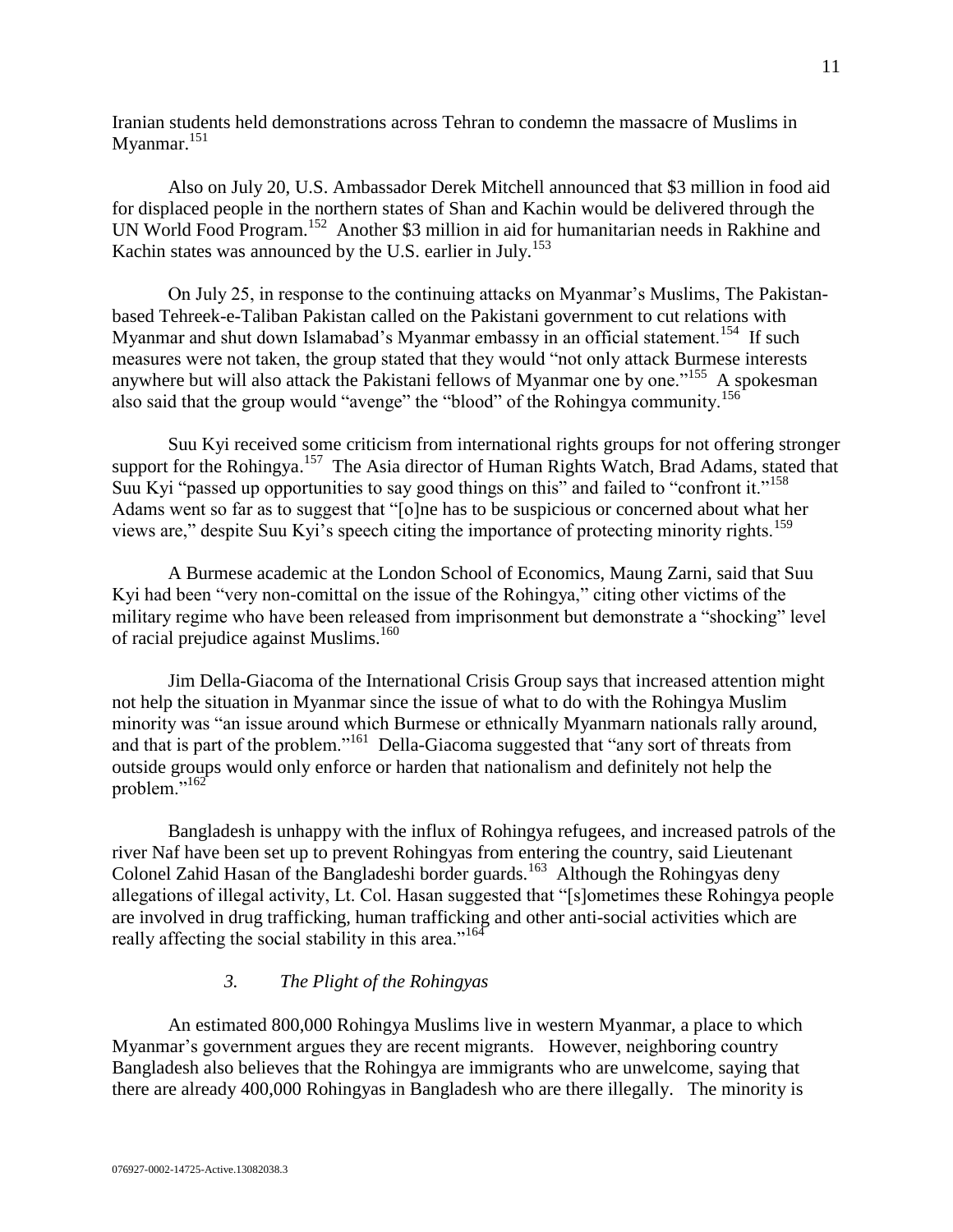often described as "the most neglected people in Asia," and the group is persecuted in every country in which it is found. Human rights groups say that the Rohingya are subjected to forced labor, violence against women, and restrictions on movement, marriage and reproduction. The Rohingya Muslims are a minority group in the state of Rakhine. They have been denied citizenship since 1982, when then-military ruler Ne Win stripped them of their citizenship. Despite the gradual opening of Myanmar, foreign media are still denied access to the conflicted  $region.<sup>165</sup>$ 

## B. Kachin Independence Organization

<span id="page-11-0"></span>Since last June, more than 75,000 Kachin have been displaced from their homelands due to the ending of a 17-year cease-fire by an attack on the Kachin Independence Army near a contested hydropower dam site.<sup>166</sup> Myanmar's army is accused of intentionally targeting civilians.<sup>167</sup>

On July 13, a large number of child soldiers were found among 34 detained Myanmar government troops by the Kachin Independence Army.<sup>168</sup> Video footage of a meeting between leaders of the 88 Generation Students group and the detainees, originally organized to meet Kachin refugees, recorded the child soldiers describing being grabbed on the street and forced to enlist. $169$ 

On July 19, a spokesperson for the UNHCR in Asia estimated that more than 48,000 displaced people in Kachin State had received UN assistance in the form of mosquito nets, blankets, tarpaulins and plastic floor mats, in addition to warm clothing and cooking and cleaning supplies. 170

On July 25, local aid workers reported that more than 1,000 displaced persons faced extreme food, medicine, and shelter shortages near the town of Pangwa, in eastern Kachin State, in a makeshift camp located in government-controlled territory.<sup>171</sup> UN agencies have not yet been able to visit camps south of Pangwa, which are reportedly overcrowded and cold due to their elevation in the nearby mountains.<sup>172</sup>

On July 27, it was reported that future peace talks between the KIO and Myanmar's government would be held in Laos, rather than China, Thailand, or Myanmar.<sup>173</sup> There was no scheduled meeting in July; instead, both sides deliberated a venue for the negotiations, a decision that has now been made.<sup>174</sup>

## C. Other Significant Developments

<span id="page-11-1"></span>Despite ceasefire agreements, clashes continue between Myanmar's government and ethnic armed forces in Shan and Karenni states.<sup>175</sup> There has still been no concrete agreement between the government and the Karenni Nation Progressive Party on territorial borders.<sup>176</sup> The Shan people continue to be threatened by planned construction projects, including irrigation and dams, as well as a proposed oil and gas pipeline between China and Myanmar.<sup>177</sup>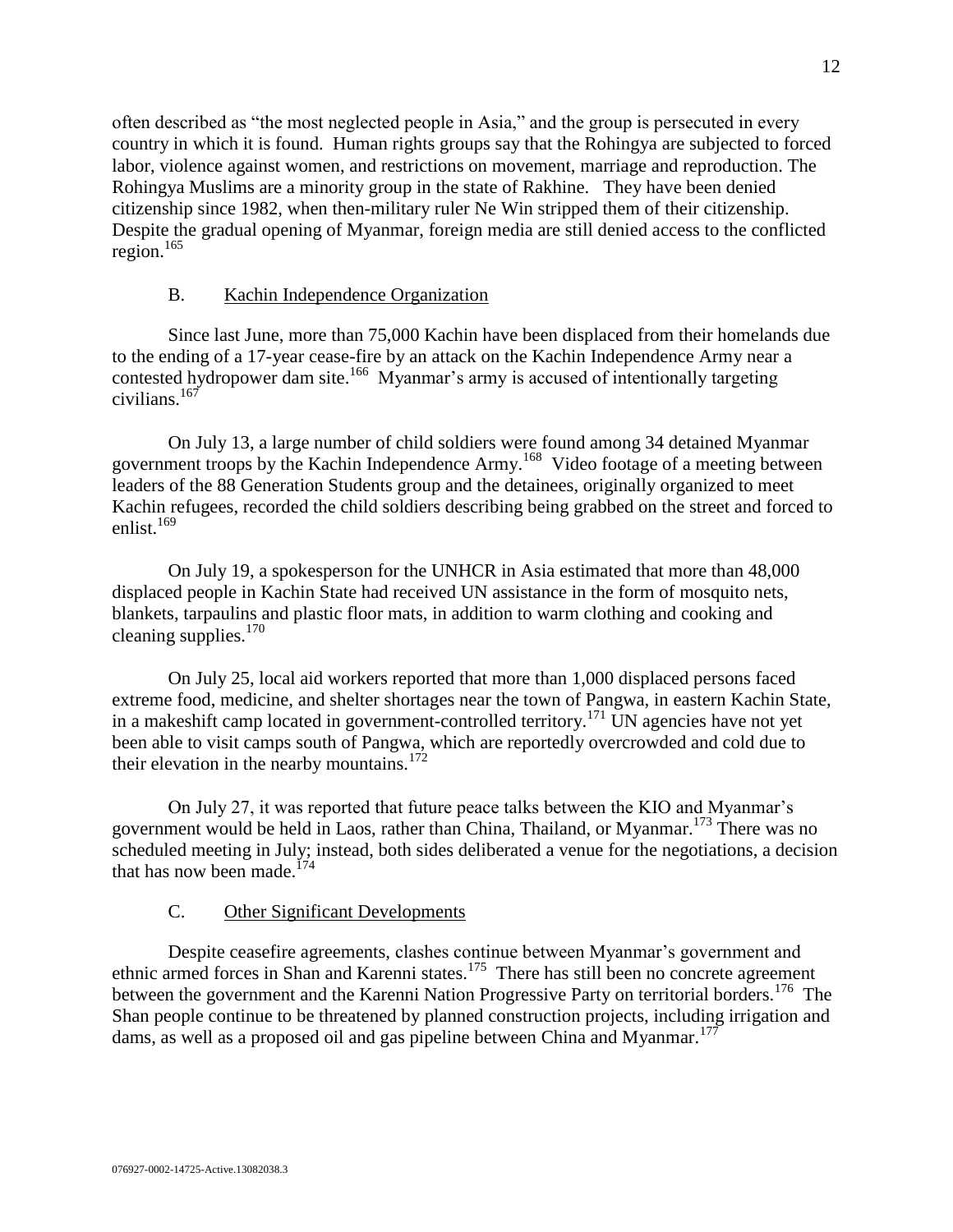Part of the \$3 million pledged by the United States will also be for displaced people in Shan and Kachin states in northern Myanmar, said Ambassador Derek Mitchell, on Friday, July  $20.178$ 

#### <span id="page-12-0"></span>**IV. Political Prisoners**

In addition to governmental human rights violations in Rakhine State, the state of emergency has been used to effect "an about-turn on the situation of political imprisonment," said Zawacki, Amnesty's Myanmar researcher.<sup>179</sup> "After more than a year of prisoner amnesties and releases, the overall number of political prisoners in Myanmar is again on the rise," Zawacki stated.<sup>180</sup>

Amnesty International said that the arrests being made in Rakhine State violated rights to liberty and freedom since they were based on discriminatory grounds, and voiced its concerns that "after more than a year of prisoner amnesties and releases, the overall number of political prisoners in Myanmar is again on the rise."<sup>181</sup>

Ten members of aid organization staff, including some UN workers, were detained in Rakhine in the wake of the unrest there.<sup>182</sup> Although three workers were reported to have been charged and appeared in court, they had not yet been tried, according to an unnamed aid worker who spoke to the Agence France-Presse.<sup>183</sup> The workers were charged with "stimulating riots" and continue to be held, despite a visit by Guterres in early  $\text{July.}^{184}$ 

On July 12, Guterres said that the UNHCR had asked to be informed of the charges against the staff members and given access, but thus far there had been no progress.<sup>185</sup> A July 13 Reuters article reported that three of the aid workers were in Myanmar working for the World Food Programme, three were working for the UN, and the remaining four work for Doctors Without Borders.<sup>186</sup>

However, a July 30 article by the Washington Post reported that five of the detained workers were UN staff members, and the other five workers were in Myanmar on behalf of other international aid agencies.<sup>187</sup> That article also stated that 858 people, including the aid workers, were still detained by authorities in connection with the unrest in Rakhine State.

On July 3, the state-run newspaper, New Light of Myanmar, reported that the government planned to release 46 prisoners—at least 24 of whom would be political detainees—in order to "help national reconciliation."<sup>188</sup> The prisoners' release was confirmed by Bo Kyi, joint secretary of Assistance Association for Political Prisoners, a nonprofit organization that gathers information on political prisoners and provides assistance to them and their families in Myanmar. The organization estimates that roughly 400 people in Myanmar are still in detention for political reasons.<sup>189</sup>

On July 6, roughly 1,500 participated in a demonstration in the Kachin State capital Myitkyina to demand the release of a local farmer who government authorities claimed was a captain in the Kachin Independence Army.<sup>190</sup> Most individuals convicted for affiliation with the KIO appear to have been charged with violating Article 17/1 of the Unlawful Associations Act,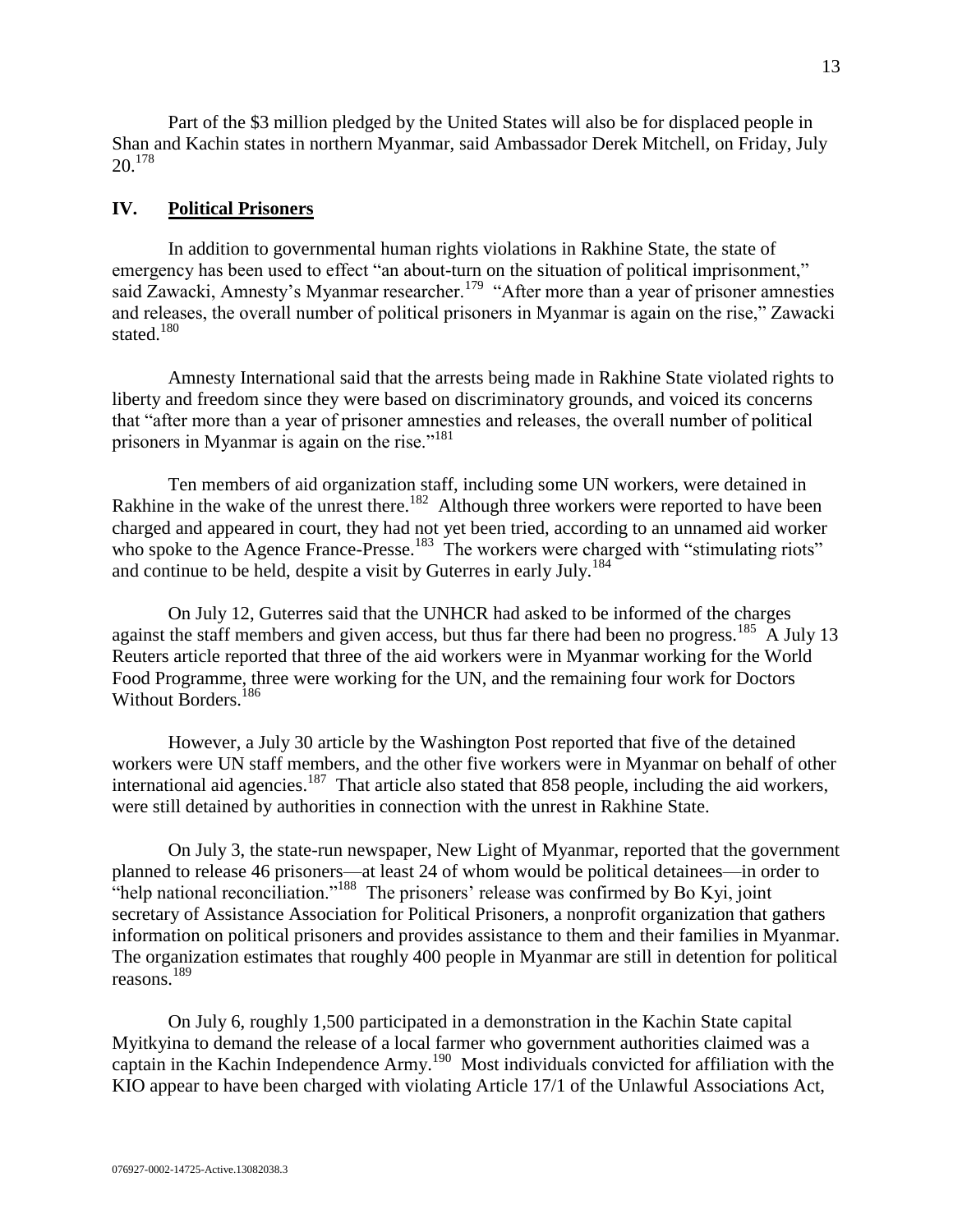but human rights groups report that large numbers of civilians and combatants are detained and held without formal charges or any kind of due process.<sup>191</sup>

On July 9, student leaders in Myanmar said that the government had held student leaders from the All Myanmar Federation of Student Union the previous week, ahead of the anniversary of the 1962 military crackdown on demonstrators.<sup>192</sup> The Party General-Secretary said that she and three of her colleagues were held overnight on July  $6.193$  Twenty student leaders were released on July 7, according to other reports.<sup>194</sup>

On July 30, a report in *The Irrawaddy* reported that more than 100 ethnic Kachin had been detained illegally and faced possible torture by government troops, according to observers.<sup>195</sup> A peace broker between the Burmese government and KIO told *The Irrawaddy* that local people in Kachin State continued to disappear, so the issue was brought to the National Human Rights Commission in the state capital of Myitkyina on July 27.<sup>196</sup> The BBC Burmese Service was reportedly told that a Kachin family found a relative buried in the ground after being seized by government troops.<sup>197</sup>

## <span id="page-13-1"></span><span id="page-13-0"></span>**V. Codification and Implementation of Civil, Political, Economic and Social Rights**

## A. Media Freedoms

While the government was expected to introduce a new media law and self-regulating Press Council in July, Information Minister Kyaw Hsan recently extended the timeline for media reforms to the end of the year.  $198$  According to some journalists, the stalling of media reforms on the part of the government is a direct response to the ethnic and religious violence in Rakhine State.  $1^{99}$  "I think it is the communal violence in [Rakhine] state that has caused the delay," said Ko Ko, the CEO of the Yangon Media Group and secretary of the Myanmar Journalists Association's organizing committee.<sup>200</sup> Since communal violence broke out in the state, the government has reneged on assurances to journalists that there would be "no more censorship in  $\mathrm{July.}$ "<sup>201</sup>

Journalists have protested that quite the contrary to the government's previous assurances of greater media freedom, the government's censorship board, the Press Scrutiny and Registration Division (PSRD), has enforced more stringent restrictions on media coverage of the situation in Rakhine State.  $202$  In a press briefing on June 10, 2012, Rangoon chief minister Myint Swe threatened to bring criminal charges against news media "undermining state security or spreading news that could cause disorder."<sup>203</sup> In addition, the PSRD enforced pre-publication approval practices for all news reports on communal violence in Rakhine State, reestablishing a censorship practice that had been relaxed in the first half of the year.  $204$ 

Subsequently, Myat Khaing, the editor of Snapshot, a private weekly journal that published an image of the corpse of a Buddhist Arakanese woman who was allegedly raped and murdered by three Muslim men in late May and whose death inflamed communal violence in Rakhine State, as previously described in Section III.A, was charged with defamation with the intent of inciting violence.  $^{205}$  The charges carry a maximum sentence of seven years.  $^{206}$  The trial was set to continue on July 20, 2012, although no further news updates could be found online. In a press release in late June, Reporters Without Borders, a Paris-based media watchdog,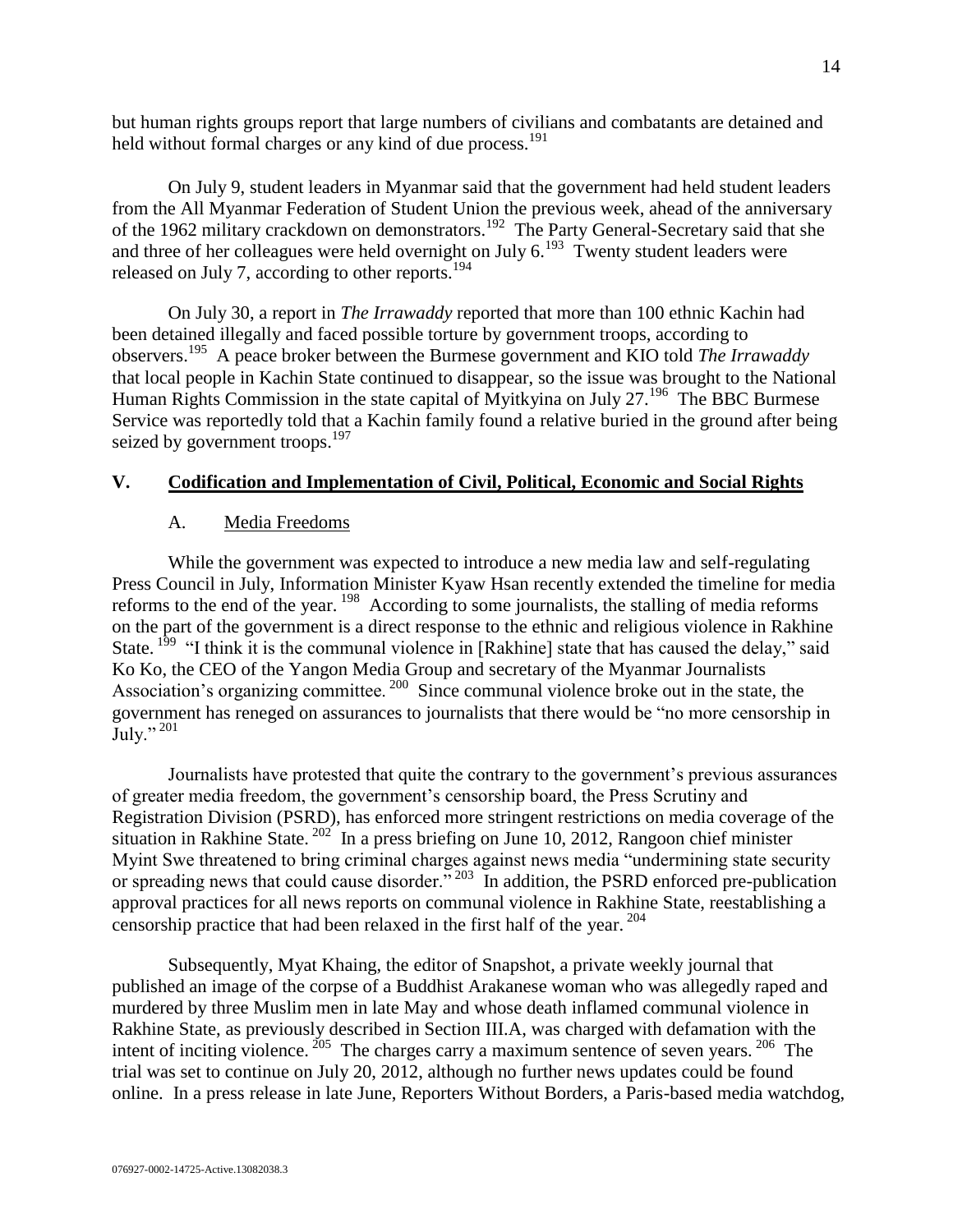noted that "the ongoing conflict in [Rakhine] has shone a harsh light on the sensitivity of the media environment and the very fragile nature of the newly recovered but partial media freedom<sup>"</sup>

On July 31, 2012, the PSRD indefinitely suspended two weekly publications, Voice Weekly and Envoy, without explanation.<sup>208</sup> Reporters at the publications believe that the sudden suspensions are connected to articles the magazines published on upcoming changes in Cabinet positions.

International media watchdog organizations have called attention to the government's delayed timeline and urged it to continue the implementation process for media reforms. <sup>209</sup>

## B. Religious Freedom and Citizenship Rights

<span id="page-14-0"></span>The communal violence in Rakhine State, as previously discussed in Section III.A, is a religious, as well as ethnic, conflict. Amnesty International researcher Benjamin Zawacki noted that violence against Muslims has increased in the region, with attacks being "primarily onesided, with Muslims generally and Rohingyas specifically the targets and victims…Some of this is by the security forces' own hands, some by Rakhine Buddhists with the security forces turning a blind eye in some cases."<sup>210</sup> In addition, the security forces and police have conducted massive arrests in Rohingya populated areas. In a July 19, 2012 press release, Amnesty International protested the arrests, noting that "[w]hile the restoration of order, security, and the protection of human rights is necessary, most arrests appear to have been arbitrary and discriminatory, violating the rights to liberty and to freedom from discrimination on grounds of religion."<sup>211</sup> On August 1, 2012, Human Rights Watch released a scathing report of the government's response to the crisis, stating that "Burmese security forces committed killings, rape, and mass arrests against Rohingya Muslims after failing to protect both them and Arakan Buddhists during deadly sectarian violence in western Myanmar in June 2012." <sup>212</sup>

In addition to ensuring freedom from religious and ethnic discrimination, human rights activists have called on the government to amend or repeal the 1982 Citizenship Law to provide citizenship for the currently stateless Rohingyas, many of whom have resided in Myanmar for generations but are considered by the government to be illegal immigrants from Bangladesh. In its press release, Amnesty International declared that "[u]nder international human rights law and standards, no one may be left or rendered stateless. For too long Myanmar's human rights record has been marred by the continued denial of citizenship for Rohingyas and a host of discriminatory practices against them."<sup>213</sup> Along with 33 other human rights organizations, Myanmar Campaign UK also released a statement noting, "[t]he 1982 Citizenship Law should be repealed, and replaced with a new law founded on basic principles of human rights. The new law should honour equality and non-discrimination, and help create an inclusive and tolerant Myanmar."<sup>214</sup>

In a meeting convened on July 11, 2012, between President Sein and Guterres, the UN High Commissioner for Refugees rejected President Sein's request for the resettlement of the Rohingyas to a different country or the U.N.'s acceptance of caretaking responsibility for the Rohingyas.<sup>215</sup> Of his July trip to Myanmar, Guterres noted that "I had the opportunity in my visit to also suggest that, independently of the improvements that the Nationality Law might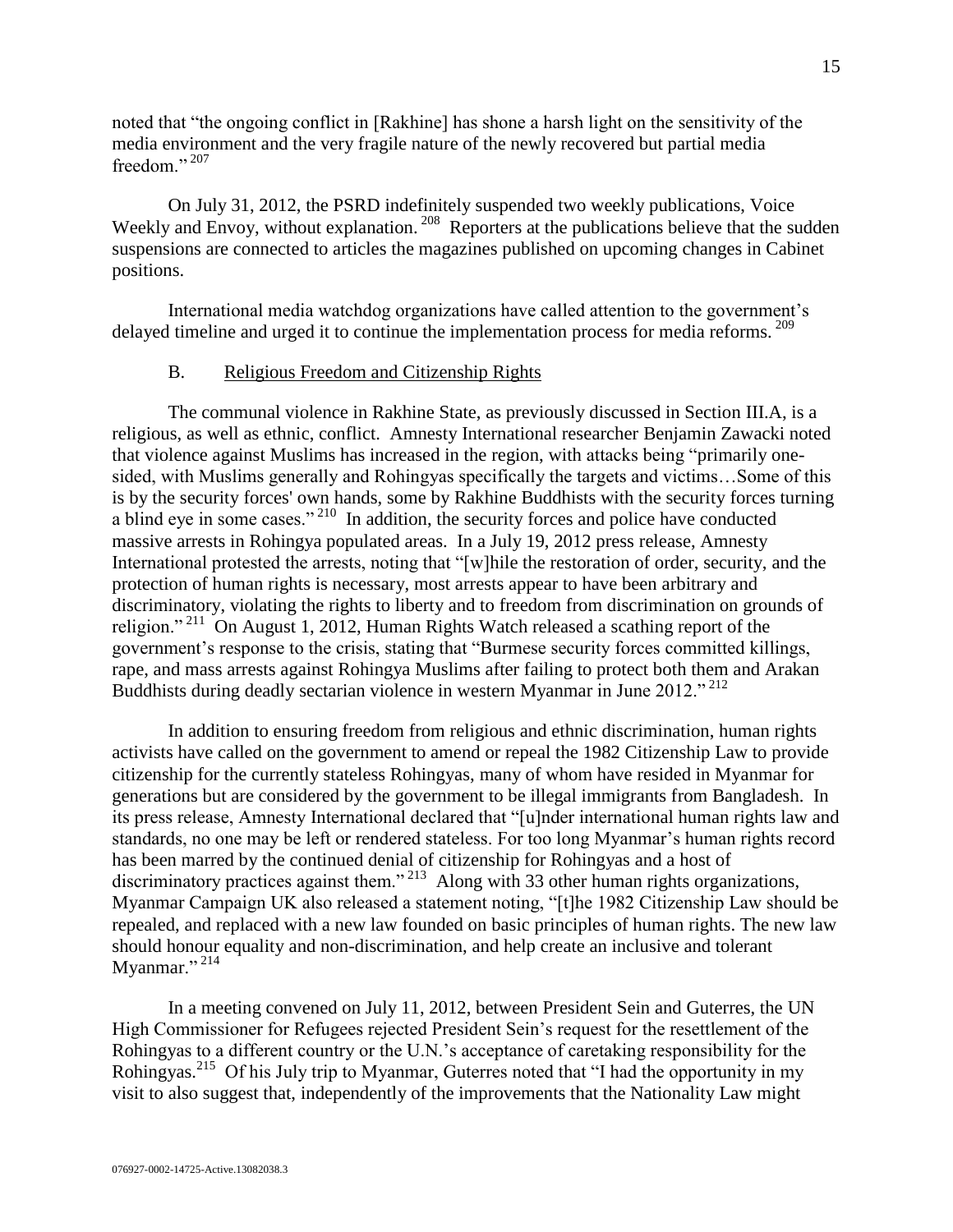deserve, it would be important to effectively grant Myanmarese nationality to all those members of the Muslim community that have the right to it according to the law. And to find for the other members of the community a legal status allowing them to enjoy fully the rights that are necessary to lead a normal life."<sup>216</sup>

Eva Kusuma Sundari, the president of the Asean Inter-Parliamentary Myanmar Caucus (AIPMC), criticized President Sein's suggestion to the U.N. in an opinion piece in The Nation newspaper, writing, "[t]he Rohingya who have lived in Myanmar for generations must be recognised and granted citizenship. The [Myanmar] government has a duty to protect and provide for these people. Seeking to unload responsibility onto the UN is not an acceptable solution and the suggestion from the country's president betrays the systematic persecution of the Rohingya population for generations."<sup>217</sup>

The United States and European diplomatic corps have also been monitoring the situation. During her meeting with President Sein as part of her mid-July tour of Southeast Asia, Secretary Clinton raised concern over the treatment and situation of the Rohingyas.<sup>218</sup> In addition, Michael Mann, the spokesperson for the European Union Foreign Policy Chief Catherine Ashton, has noted that has confirmed that "EU diplomats got in touch with officials in Myanmar following a directive of Catherine Ashton. Experts from the ECHO (European Community Humanitarian Office) were dispatched to Myanmar to determine the urgent needs of the Muslims."<sup>219</sup>

### C. Economic Reform

<span id="page-15-0"></span>According to Kan Zaw, deputy minister of National Planning & Economic Development, the joint session of parliament will debate the new foreign investment law during the current session.<sup>220</sup> The draft law will revise the Foreign Investment Law established in 1988. The planned revisions will allow foreign investors to lease land from private owners for 50 years, provide tax breaks to foreign companies and remove local partnership requirements.<sup>221</sup> As for the timeline, Kan Zaw commented that "[n]ormally it takes about two months, up to September...After it's approved by the Union parliament, then it will take effect the next day."<br><sup>222</sup> The investment law ravision is next of President Sain's economic centered "second wave of The investment law revision is part of President Sein's economic-centered "second wave of reforms."<sup>223</sup>

In addition, the government has revealed its intention of liberalizing key sectors of the economy such as telecommunications, electricity, energy, forestry, education, health and finance.<sup>224</sup> The first Myanmar Mining Summit was held in Yangon on July 23, 2012. At the industry conference, attended by 300 participants from 25 countries, top officials from the Ministry of Mines encouraged foreign firms to invest in the country's mining industry. A top official at the ministry noted that investors could apply to the government for permission to "confirm the reserve of a deposit or to start with the grassroots exploration operations in a virgin land." $^{225}$ 

In response to the government's reforms, on August 1, 2012, both the World Bank and the Asian Development Bank opened offices in Yangon after prolonged absences. The World Bank ceased its lending to the country in 1987 and the Asian Development Bank ceased its operations in the country in 1988. The World Bank has announced that it will offer up to \$85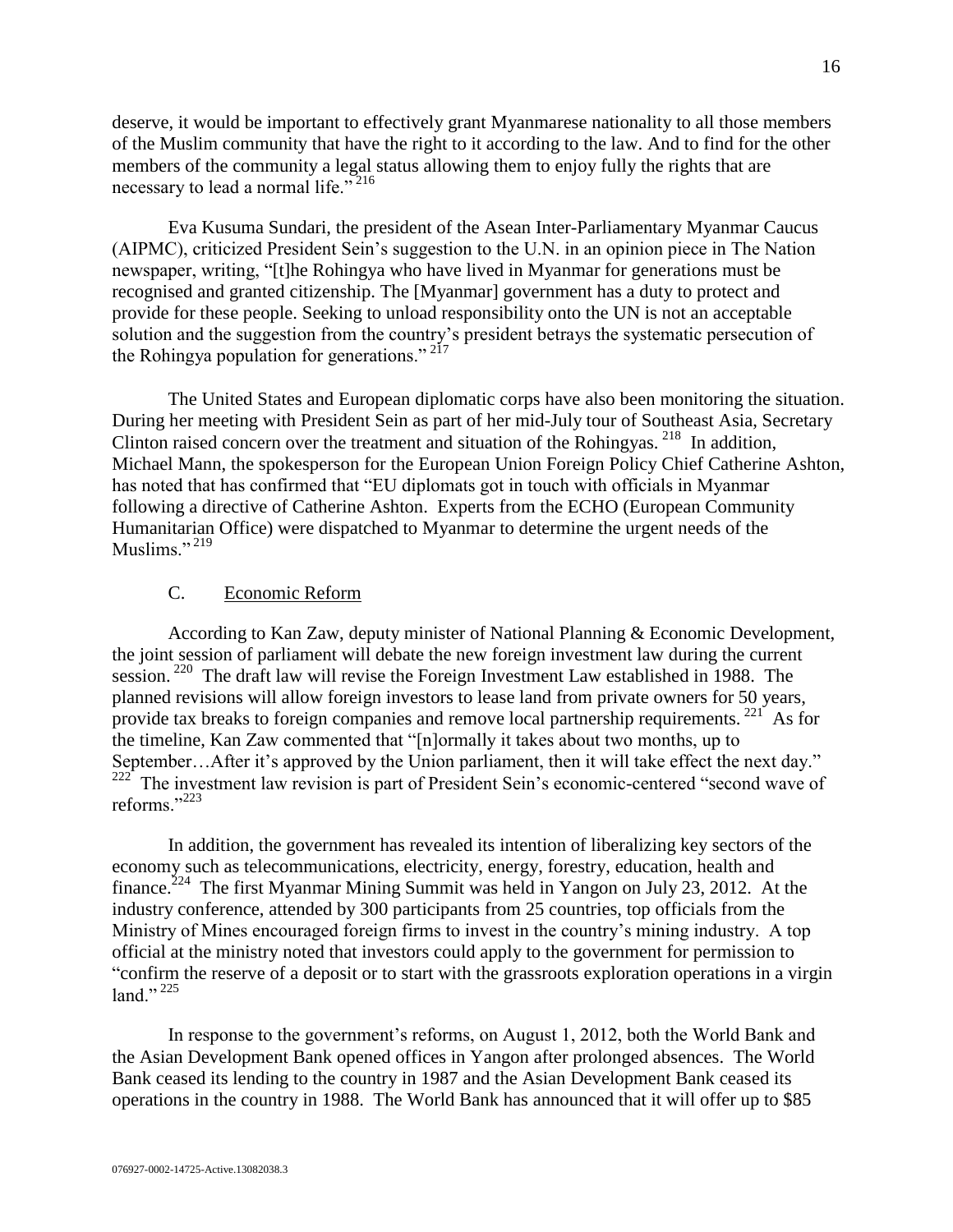million in grants after it assists Myanmar clear \$397 million in arrears, a process that could be finalized as early as next year.<sup>226</sup> The Asian Development Bank will "expand its analytical work in selected priority sectors, and provide technical assistance initially for capacity building and institutional strengthening." <sup>227</sup>

## D. Other Significant Developments

<span id="page-16-0"></span>In late June, the Land Core Group, a coalition of over 30 non-governmental organizations working on farmers' rights issues, launched a two year campaign to protect the land use and ownership rights of smallholder farmers.<sup>228</sup> The Land Core Group Program Plan, which is expected to run until the end of 2014, is "meant to serve as a framework to guide all agencies and actors seeking to promote pro-poor land reform."<sup>229</sup> As part of its mission, the coalition's outlined activities include "direct and indirect lobbying of MPs, government agencies and political parties to capacity building among farmers and departmental official."<sup>230</sup> The coalition's launch of its new plan is particularly timely considering that the Farmland Law and Vacant, Fallow and Virgin Land Management Law, while already approved, are currently stalled until the Ministry of Agriculture and Irrigation introduces complementary regulations.  $^{231}$  On July 3, 2012, U Shwe Thein, the chairman of the Land Core Group, told the Myanmar Times that "[the promulgation of the The Farmland Law and Vacant, Fallow and Virgin Land Management Law] will probably be the focal point for our discussion [with parliamentarians] ... but it is very unclear right now whether the two land bills will be reviewed in the next session or not."  $^{232}$ 

## <span id="page-16-1"></span>**VI. Governance and the Rule of Law**

Amidst the increased relaxation of sanctions by the U.S. and Europe, weak rule of law continues to hamper Myanmar. In an impromptu press conference on July 12, 2012, Suu Kyi emphasized the importance of an independent judiciary and rule of law.  $^{233}$  According to Nyan Win, a legal advisor for Suu Kyi's NLD, "[c]ourts in Myanmar are a tool of the government," with many judicial rulings influenced by political concerns rather than by evidence.<sup>234</sup>

In addition, according to activists, many businesses are still controlled by the Burmese military, government or associates and lack both transparency and accountability. <sup>235</sup> At an ILO conference during her European trip last month, Suu Kyi addressed her concerns on the issue, in particular, the joint ventures established by MOGE. Suu Kyi noted that "[t]he Myanma Oil and Gas Enterprise... with which all foreign participation in the energy sector takes place through joint venture arrangements, lacks both transparency and accountability at present…The (Myanmar) government needs to apply internationally recognized standards such as the IMF code of good practices on fiscal transparency. Other countries could help by not allowing their own companies to partner MOGE unless it was signed up to such codes." <sup>236</sup> Rule of law will continue to be a pressing concern in Myanmar and for the international community in the months ahead.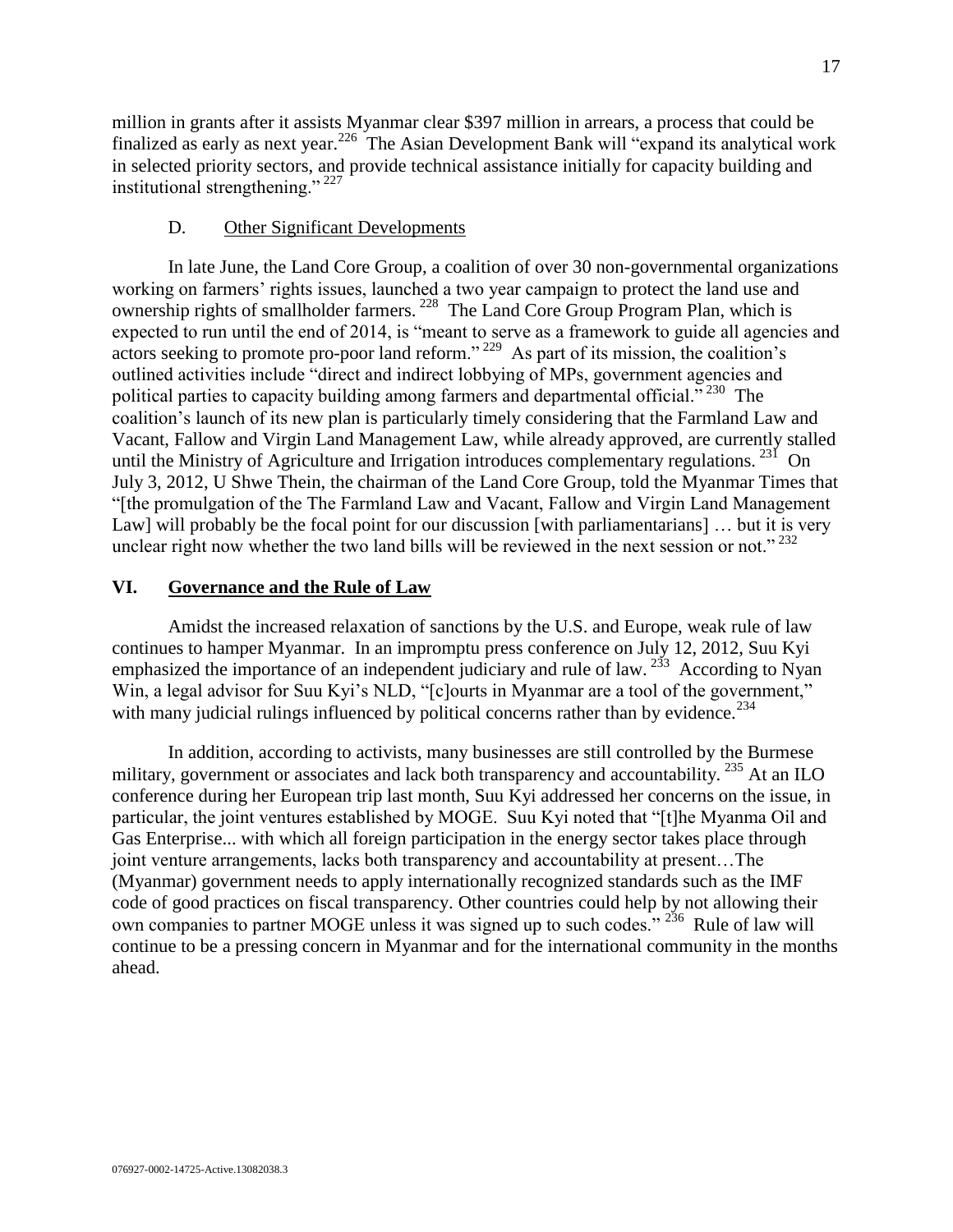<sup>1</sup> The Atlantic, June 8, 2012: http://ww<u>w.theatlantic.com/international/archive/2012/06/backsliding-in-</u> [Myanmar/258280/](http://www.theatlantic.com/international/archive/2012/06/backsliding-in-burma/258280/)

The White House, Statement by the President on Myanmar, May 17, 2012[: www.whitehouse.gov/the-press](http://www.whitehouse.gov/the-press-office/2012/05/17/statement-president-burma)[office/2012/05/17/statement-president-Myanmar](http://www.whitehouse.gov/the-press-office/2012/05/17/statement-president-burma) 

The White House, Message – Continuation of the National Emergency With Respect to Myanmar, May 17, 2012: [http://www.whitehouse.gov/the-press-office/2012/05/17/message-continuation-national-emergency-respect-](http://www.whitehouse.gov/the-press-office/2012/05/17/message-continuation-national-emergency-respect-burma)[Myanmar](http://www.whitehouse.gov/the-press-office/2012/05/17/message-continuation-national-emergency-respect-burma)

<sup>2</sup> The Telegraph, July 12, 2012: [http://www.telegraph.co.uk/news/worldnews/asia/Myanmarmyanmar/9394275/US](http://www.telegraph.co.uk/news/worldnews/asia/burmamyanmar/9394275/US-opens-up-investment-in-Burma.html)[opens-up-investment-in-Myanmar.html](http://www.telegraph.co.uk/news/worldnews/asia/burmamyanmar/9394275/US-opens-up-investment-in-Burma.html) 

<sup>3</sup> Reuters, July 11, 2012[: http://in.reuters.com/article/2012/07/11/myanmar-usa-sanctions-obama](http://in.reuters.com/article/2012/07/11/myanmar-usa-sanctions-obama-idINL2E8IB9IS20120711)[idINL2E8IB9IS20120711](http://in.reuters.com/article/2012/07/11/myanmar-usa-sanctions-obama-idINL2E8IB9IS20120711)

The White House, July 11, 2012: [http://www.whitehouse.gov/the-press-office/2012/07/11/statement-president](http://www.whitehouse.gov/the-press-office/2012/07/11/statement-president-easing-sanctions-burma)[easing-sanctions-Myanmar](http://www.whitehouse.gov/the-press-office/2012/07/11/statement-president-easing-sanctions-burma)

<sup>4</sup> The White House, July 11, 2012[: http://www.whitehouse.gov/the-press-office/2012/07/11/statement-president](http://www.whitehouse.gov/the-press-office/2012/07/11/statement-president-easing-sanctions-burma)[easing-sanctions-Myanmar](http://www.whitehouse.gov/the-press-office/2012/07/11/statement-president-easing-sanctions-burma)

<sup>5</sup> The White House, July 11, 2012[: http://www.whitehouse.gov/the-press-office/2012/07/11/statement-president](http://www.whitehouse.gov/the-press-office/2012/07/11/statement-president-easing-sanctions-burma)[easing-sanctions-Myanmar](http://www.whitehouse.gov/the-press-office/2012/07/11/statement-president-easing-sanctions-burma)

<sup>6</sup> Treasury Department, July 11, 2012:<http://www.treasury.gov/press-center/press-releases/Pages/tg1633.aspx>

 $^7$  The Jakarta Globe, July 16, 2012: [www.thejakartaglobe.com/opinion/myanmar-as-the-us-pivots-to-asia-it-needs](http://www.thejakartaglobe.com/opinion/myanmar-as-the-us-pivots-to-asia-it-needs-to-balance-values-with-interests/530598)[to-balance-values-with-interests/530598](http://www.thejakartaglobe.com/opinion/myanmar-as-the-us-pivots-to-asia-it-needs-to-balance-values-with-interests/530598)

Paul Hastings, July 2012[: http://www.paulhastings.com/assets/publications/2225.pdf?wt.mc\\_ID=2225.pdf](http://www.paulhastings.com/assets/publications/2225.pdf?wt.mc_ID=2225.pdf) 

<sup>8</sup> Bloomberg, July 12, 2012: [http://www.bloomberg.com/news/2012-07-12/u-s-allows-first-new-investments-in](http://www.bloomberg.com/news/2012-07-12/u-s-allows-first-new-investments-in-myanmar-in-about-15-years.html)[myanmar-in-about-15-years.html](http://www.bloomberg.com/news/2012-07-12/u-s-allows-first-new-investments-in-myanmar-in-about-15-years.html)

Reuters, July 11, 2012: [http://in.reuters.com/article/2012/07/11/myanmar-usa-sanctions-obama](http://in.reuters.com/article/2012/07/11/myanmar-usa-sanctions-obama-idINL2E8IB9IS20120711)[idINL2E8IB9IS20120711](http://in.reuters.com/article/2012/07/11/myanmar-usa-sanctions-obama-idINL2E8IB9IS20120711)

Treasury Department, July 11, 2012[: http://www.treasury.gov/press-center/press-releases/Pages/tg1633.aspx](http://www.treasury.gov/press-center/press-releases/Pages/tg1633.aspx)

USA Today, July 11, 2012[: http://www.usatoday.com/news/washington/story/2012-07-11/usa-Myanmar](http://www.usatoday.com/news/washington/story/2012-07-11/usa-burma-sanctions/56149392/1)[sanctions/56149392/1](http://www.usatoday.com/news/washington/story/2012-07-11/usa-burma-sanctions/56149392/1)

<sup>9</sup> Treasury Department, July 11, 2012:<http://www.treasury.gov/press-center/press-releases/Pages/tg1633.aspx>

The White House, July 11, 2012: [http://www.whitehouse.gov/the-press-office/2012/07/11/statement-president](http://www.whitehouse.gov/the-press-office/2012/07/11/statement-president-easing-sanctions-burma)[easing-sanctions-Myanmar](http://www.whitehouse.gov/the-press-office/2012/07/11/statement-president-easing-sanctions-burma)

<sup>10</sup> The Telegraph, July 12, 2012: [http://www.telegraph.co.uk/news/worldnews/asia/Myanmarmyanmar/9395985/UK](http://www.telegraph.co.uk/news/worldnews/asia/burmamyanmar/9395985/UK-opens-trade-office-as-Western-firms-eye-Burma-riches.html)[opens-trade-office-as-Western-firms-eye-Myanmar-riches.html](http://www.telegraph.co.uk/news/worldnews/asia/burmamyanmar/9395985/UK-opens-trade-office-as-Western-firms-eye-Burma-riches.html) 

<sup>11</sup> Baker Hostetler, July 13, 2012: [http://www.bakerlaw.com/alerts/burmese-market-opened-to-us-investment-and](http://www.bakerlaw.com/alerts/burmese-market-opened-to-us-investment-and-financial-services-7-13-2012/)[financial-services-7-13-2012/](http://www.bakerlaw.com/alerts/burmese-market-opened-to-us-investment-and-financial-services-7-13-2012/)

 $\overline{a}$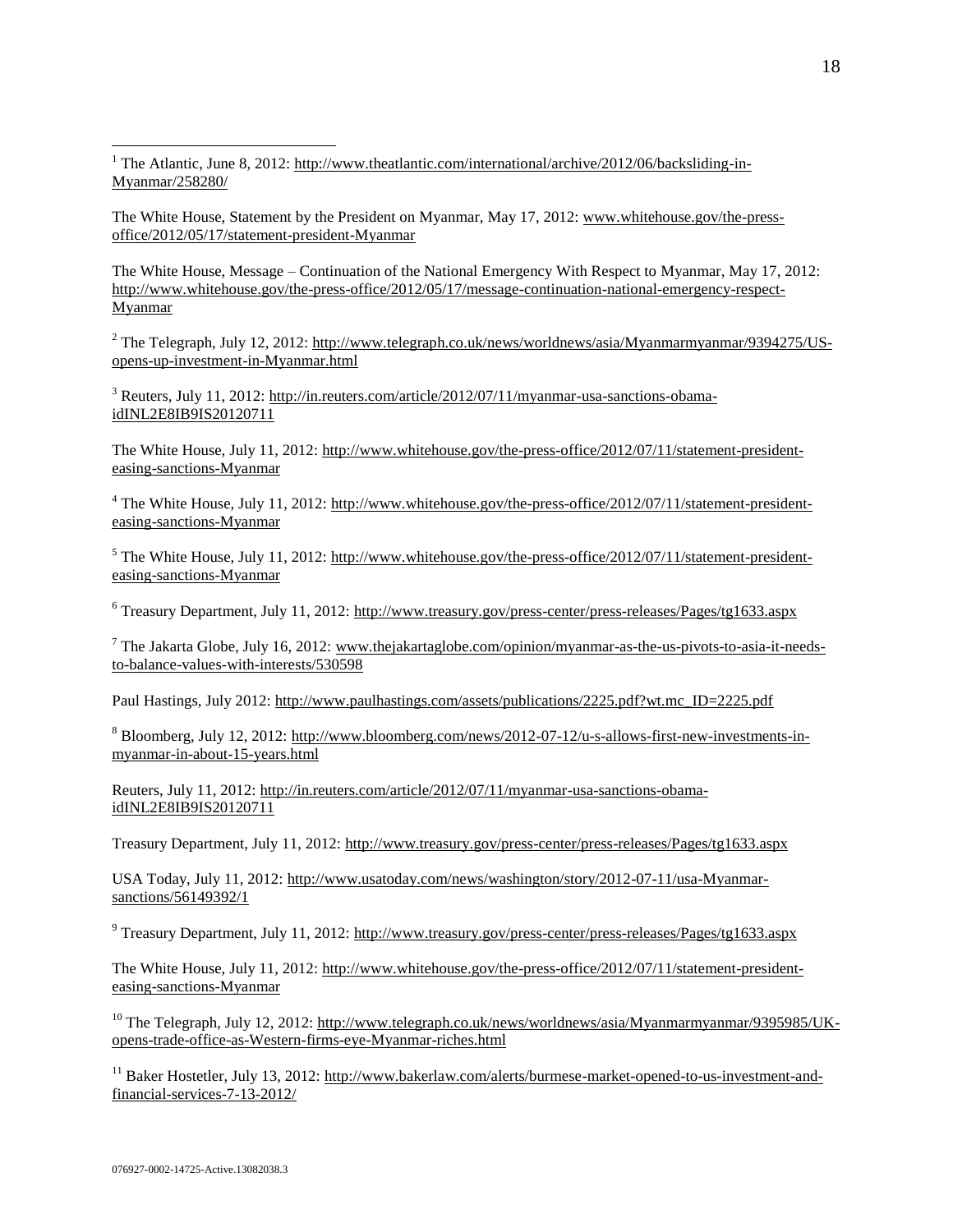Treasury Department, July 11, 2012[: http://www.treasury.gov/press-center/press-releases/Pages/tg1633.aspx](http://www.treasury.gov/press-center/press-releases/Pages/tg1633.aspx)

The White House, July 11, 2012: [http://www.whitehouse.gov/the-press-office/2012/07/11/statement-president](http://www.whitehouse.gov/the-press-office/2012/07/11/statement-president-easing-sanctions-burma)[easing-sanctions-Myanmar](http://www.whitehouse.gov/the-press-office/2012/07/11/statement-president-easing-sanctions-burma)

<sup>12</sup> State Department, July 2012: [http://www.humanrights.gov/wp-content/uploads/2012/07/Myanmar-Responsible-](http://www.humanrights.gov/wp-content/uploads/2012/07/Burma-Responsible-Investment-Reporting-Reqs.pdf)[Investment-Reporting-Reqs.pdf](http://www.humanrights.gov/wp-content/uploads/2012/07/Burma-Responsible-Investment-Reporting-Reqs.pdf)

Treasury Department, July 11, 2012[: http://www.treasury.gov/press-center/press-releases/Pages/tg1633.aspx](http://www.treasury.gov/press-center/press-releases/Pages/tg1633.aspx)

<sup>13</sup> The Nation, July 20, 2012[: http://www.nationmultimedia.com/breakingnews/US-sets-unprecedented](http://www.nationmultimedia.com/breakingnews/US-sets-unprecedented-transparency-levels-for-firm-30186618.html)[transparency-levels-for-firm-30186618.html](http://www.nationmultimedia.com/breakingnews/US-sets-unprecedented-transparency-levels-for-firm-30186618.html)

 $14$  Irrawaddy, July 25, 2012:<http://www.irrawaddy.org/archives/9970>

 $\overline{a}$ 

<sup>15</sup> Human Rights Watch, July 11, 2012: [http://www.hrw.org/news/2012/07/11/Myanmar-us-backtracks-responsible](http://www.hrw.org/news/2012/07/11/burma-us-backtracks-responsible-investment-pledge)[investment-pledge](http://www.hrw.org/news/2012/07/11/burma-us-backtracks-responsible-investment-pledge)

<sup>16</sup> Human Rights Watch, July 11, 2012: [http://www.hrw.org/news/2012/07/11/Myanmar-us-backtracks-responsible](http://www.hrw.org/news/2012/07/11/burma-us-backtracks-responsible-investment-pledge)[investment-pledge](http://www.hrw.org/news/2012/07/11/burma-us-backtracks-responsible-investment-pledge)

<sup>17</sup> New York Times, July 12, 2012: [http://rendezvous.blogs.nytimes.com/2012/07/12/rights-groups-assail-u-s](http://rendezvous.blogs.nytimes.com/2012/07/12/rights-groups-assail-u-s-decision-on-myanmar/)[decision-on-myanmar/](http://rendezvous.blogs.nytimes.com/2012/07/12/rights-groups-assail-u-s-decision-on-myanmar/)

<sup>18</sup> Irrawaddy, July 12, 2012: www.irrawaddy.org/archives/8933

John McCain Press Release, June 14, 2012: [http://www.mccain.senate.gov/public/index.cfm?FuseAction=PressOffice.PressReleases&ContentRecord\\_id=ecbed](http://www.mccain.senate.gov/public/index.cfm?FuseAction=PressOffice.PressReleases&ContentRecord_id=ecbed862-0e5f-24f8-469f-4822ab12a79f) [862-0e5f-24f8-469f-4822ab12a79f](http://www.mccain.senate.gov/public/index.cfm?FuseAction=PressOffice.PressReleases&ContentRecord_id=ecbed862-0e5f-24f8-469f-4822ab12a79f)

New York Times, July 12, 2012: [http://rendezvous.blogs.nytimes.com/2012/07/12/rights-groups-assail-u-s-decision](http://rendezvous.blogs.nytimes.com/2012/07/12/rights-groups-assail-u-s-decision-on-myanmar/)[on-myanmar/](http://rendezvous.blogs.nytimes.com/2012/07/12/rights-groups-assail-u-s-decision-on-myanmar/)

<sup>19</sup> State Department, July 2012: [http://www.humanrights.gov/wp-content/uploads/2012/07/Myanmar-Responsible-](http://www.humanrights.gov/wp-content/uploads/2012/07/Burma-Responsible-Investment-Reporting-Reqs.pdf)[Investment-Reporting-Reqs.pdf](http://www.humanrights.gov/wp-content/uploads/2012/07/Burma-Responsible-Investment-Reporting-Reqs.pdf)

Treasury Department, July 11, 2012[: http://www.treasury.gov/press-center/press-releases/Pages/tg1633.aspx](http://www.treasury.gov/press-center/press-releases/Pages/tg1633.aspx)

 $^{20}$  New York Times, July 12, 2012: [http://rendezvous.blogs.nytimes.com/2012/07/12/rights-groups-assail-u-s](http://rendezvous.blogs.nytimes.com/2012/07/12/rights-groups-assail-u-s-decision-on-myanmar/)[decision-on-myanmar/](http://rendezvous.blogs.nytimes.com/2012/07/12/rights-groups-assail-u-s-decision-on-myanmar/)

<sup>21</sup> Human Rights Watch, July 11, 2012: [http://www.hrw.org/news/2012/07/11/Myanmar-us-backtracks-responsible](http://www.hrw.org/news/2012/07/11/burma-us-backtracks-responsible-investment-pledge)[investment-pledge](http://www.hrw.org/news/2012/07/11/burma-us-backtracks-responsible-investment-pledge)

Mizzima, July 16, 2012: [http://www.mizzima.com/edop/commentary/7530-us-disclosure-requirements-do-not-go](http://www.mizzima.com/edop/commentary/7530-us-disclosure-requirements-do-not-go-far-enough-eri.html)[far-enough-eri.html](http://www.mizzima.com/edop/commentary/7530-us-disclosure-requirements-do-not-go-far-enough-eri.html) 

<sup>22</sup> Washington Post, July 15, 2012: [http://www.washingtonpost.com/opinions/us-is-moving-too-fast-on-](http://www.washingtonpost.com/opinions/us-is-moving-too-fast-on-burma/2012/07/15/gJQAcMEBnW_story.html)[Myanmar/2012/07/15/gJQAcMEBnW\\_story.html](http://www.washingtonpost.com/opinions/us-is-moving-too-fast-on-burma/2012/07/15/gJQAcMEBnW_story.html)

<sup>23</sup> The Telegraph, July 23, 2012: [http://www.telegraph.co.uk/journalists/the-daily-beast/9419583/For-Hillary-](http://www.telegraph.co.uk/journalists/the-daily-beast/9419583/For-Hillary-Clinton-and-Aung-San-Suu-Kyi-the-honeymoon-may-be-over.html)[Clinton-and-Aung-San-Suu-Kyi-the-honeymoon-may-be-over.html](http://www.telegraph.co.uk/journalists/the-daily-beast/9419583/For-Hillary-Clinton-and-Aung-San-Suu-Kyi-the-honeymoon-may-be-over.html)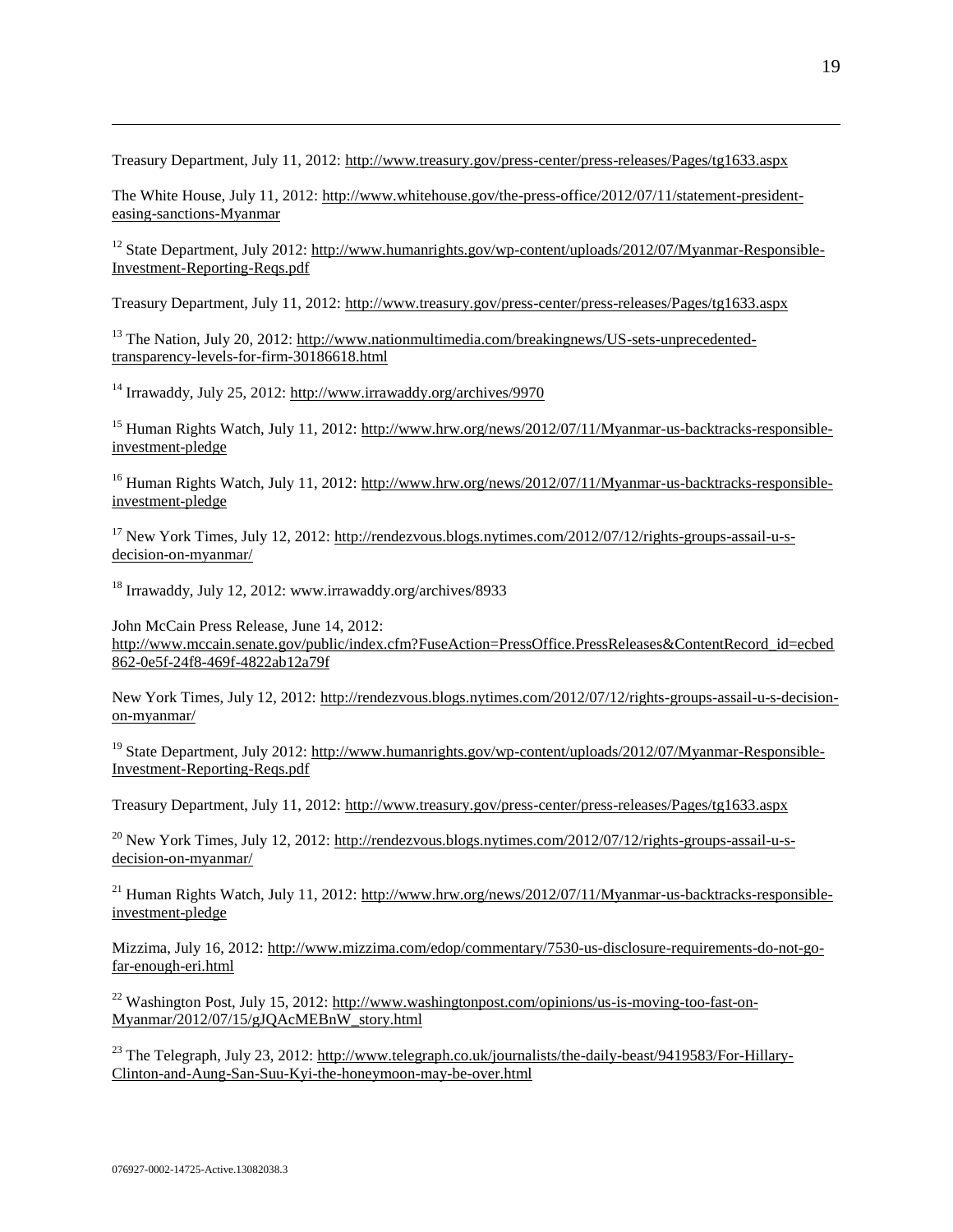$24$  Associated Press, July 3, 2012:

 $\overline{a}$ 

[http://www.google.com/hostednews/ap/article/ALeqM5hoSLNI93RJGcHA8aGdz3S6AanWSA?docId=e92a67c98d](http://www.google.com/hostednews/ap/article/ALeqM5hoSLNI93RJGcHA8aGdz3S6AanWSA?docId=e92a67c98d184ee59710128f4b677c9e) [184ee59710128f4b677c9e](http://www.google.com/hostednews/ap/article/ALeqM5hoSLNI93RJGcHA8aGdz3S6AanWSA?docId=e92a67c98d184ee59710128f4b677c9e)

Associated Press, July 13, 2012: [http://finance.yahoo.com/news/clinton-talks-reformist-myanmar-president-](http://finance.yahoo.com/news/clinton-talks-reformist-myanmar-president-122658462.html)[122658462.html](http://finance.yahoo.com/news/clinton-talks-reformist-myanmar-president-122658462.html)

<sup>25</sup> Irrawaddy, July 12, 2012: [www.irrawaddy.org/archives/8933](http://www.irrawaddy.org/archives/8933)

United Press International, July 17, 2012: [http://www.upi.com/Business\\_News/Energy-Resources/2012/07/17/Oil](http://www.upi.com/Business_News/Energy-Resources/2012/07/17/Oil-trade-good-for-Myanmar-lawmaker-says/UPI-14601342521782/)[trade-good-for-Myanmar-lawmaker-says/UPI-14601342521782/](http://www.upi.com/Business_News/Energy-Resources/2012/07/17/Oil-trade-good-for-Myanmar-lawmaker-says/UPI-14601342521782/)

<sup>26</sup> New York Times, July 12, 2012: [http://rendezvous.blogs.nytimes.com/2012/07/12/rights-groups-assail-u-s](http://rendezvous.blogs.nytimes.com/2012/07/12/rights-groups-assail-u-s-decision-on-myanmar/)[decision-on-myanmar/](http://rendezvous.blogs.nytimes.com/2012/07/12/rights-groups-assail-u-s-decision-on-myanmar/)

<sup>27</sup> New York Times, July 12, 2012: [http://rendezvous.blogs.nytimes.com/2012/07/12/rights-groups-assail-u-s](http://rendezvous.blogs.nytimes.com/2012/07/12/rights-groups-assail-u-s-decision-on-myanmar/)[decision-on-myanmar/](http://rendezvous.blogs.nytimes.com/2012/07/12/rights-groups-assail-u-s-decision-on-myanmar/)

<sup>28</sup> The Jakarta Globe, July 16, 2012[: http://www.thejakartaglobe.com/opinion/myanmar-as-the-us-pivots-to-asia-it](http://www.thejakartaglobe.com/opinion/myanmar-as-the-us-pivots-to-asia-it-needs-to-balance-values-with-interests/530598)[needs-to-balance-values-with-interests/530598](http://www.thejakartaglobe.com/opinion/myanmar-as-the-us-pivots-to-asia-it-needs-to-balance-values-with-interests/530598)

<sup>29</sup> Associated Press, July 11, 2012: [http://finance.yahoo.com/news/us-eases-sanctions-allowing-investment](http://finance.yahoo.com/news/us-eases-sanctions-allowing-investment-myanmar-175234983.html)[myanmar-175234983.html](http://finance.yahoo.com/news/us-eases-sanctions-allowing-investment-myanmar-175234983.html)

 $30$  State Department, July 11, 2012:<http://www.state.gov/r/pa/prs/ps/2012/07/194868.htm>

<sup>31</sup> Senator Jim Webb, July 11, 2012:<http://webb.senate.gov/newsroom/pressreleases/2012-07-11.cfm>

 $32$  Senator James Inhofe, July 11, 2012: [http://inhofe.senate.gov/public/index.cfm?FuseAction=PressRoom.PressReleases&ContentRecord\\_id=90f23154](http://inhofe.senate.gov/public/index.cfm?FuseAction=PressRoom.PressReleases&ContentRecord_id=90f23154-e703-a8f0-a0ce-3d07d0b197f6) [e703-a8f0-a0ce-3d07d0b197f6](http://inhofe.senate.gov/public/index.cfm?FuseAction=PressRoom.PressReleases&ContentRecord_id=90f23154-e703-a8f0-a0ce-3d07d0b197f6)

<sup>33</sup> American Free Press, July 11, 2012[: http://www.google.com/hostednews/afp/article/ALeqM5hmOg](http://www.google.com/hostednews/afp/article/ALeqM5hmOg-tI4ByVSwxkWGBtNYbFVYa6w?docId=CNG.f5f076923056409682365dbb1aa2e343.71)[tI4ByVSwxkWGBtNYbFVYa6w?docId=CNG.f5f076923056409682365dbb1aa2e343.71](http://www.google.com/hostednews/afp/article/ALeqM5hmOg-tI4ByVSwxkWGBtNYbFVYa6w?docId=CNG.f5f076923056409682365dbb1aa2e343.71) 

Irrawaddy, July 13, 2012[: www.irrawaddy.org/archives/9125](http://www.irrawaddy.org/archives/9125)

<sup>34</sup> Irrawaddy, July 12, 2012: [www.irrawaddy.org/archives/8933](http://www.irrawaddy.org/archives/8933)

<sup>35</sup> Business Recorder, July 12, 2012: [http://www.brecorder.com/top-news/1-front-top-news/67434-eu-lauds-us-roll](http://www.brecorder.com/top-news/1-front-top-news/67434-eu-lauds-us-roll-back-of-myanmar-sanctions-.html)[back-of-myanmar-sanctions-.html](http://www.brecorder.com/top-news/1-front-top-news/67434-eu-lauds-us-roll-back-of-myanmar-sanctions-.html)

<sup>36</sup> Baker Hostetler, July 13, 2012: [http://www.bakerlaw.com/alerts/burmese-market-opened-to-us-investment-and](http://www.bakerlaw.com/alerts/burmese-market-opened-to-us-investment-and-financial-services-7-13-2012/)[financial-services-7-13-2012/](http://www.bakerlaw.com/alerts/burmese-market-opened-to-us-investment-and-financial-services-7-13-2012/)

Treasury Department, July 11, 2012[: http://www.treasury.gov/press-center/press-releases/Pages/tg1633.aspx](http://www.treasury.gov/press-center/press-releases/Pages/tg1633.aspx)

The White House, July 11, 2012: [http://www.whitehouse.gov/the-press-office/2012/07/11/statement-president](http://www.whitehouse.gov/the-press-office/2012/07/11/statement-president-easing-sanctions-burma)[easing-sanctions-Myanmar](http://www.whitehouse.gov/the-press-office/2012/07/11/statement-president-easing-sanctions-burma) 

<sup>37</sup> Baker Hostetler, July 13, 2012: [http://www.bakerlaw.com/alerts/burmese-market-opened-to-us-investment-and](http://www.bakerlaw.com/alerts/burmese-market-opened-to-us-investment-and-financial-services-7-13-2012/)[financial-services-7-13-2012/](http://www.bakerlaw.com/alerts/burmese-market-opened-to-us-investment-and-financial-services-7-13-2012/)

Treasury Department, July 11, 2012[: http://www.treasury.gov/press-center/press-releases/Pages/tg1633.aspx](http://www.treasury.gov/press-center/press-releases/Pages/tg1633.aspx)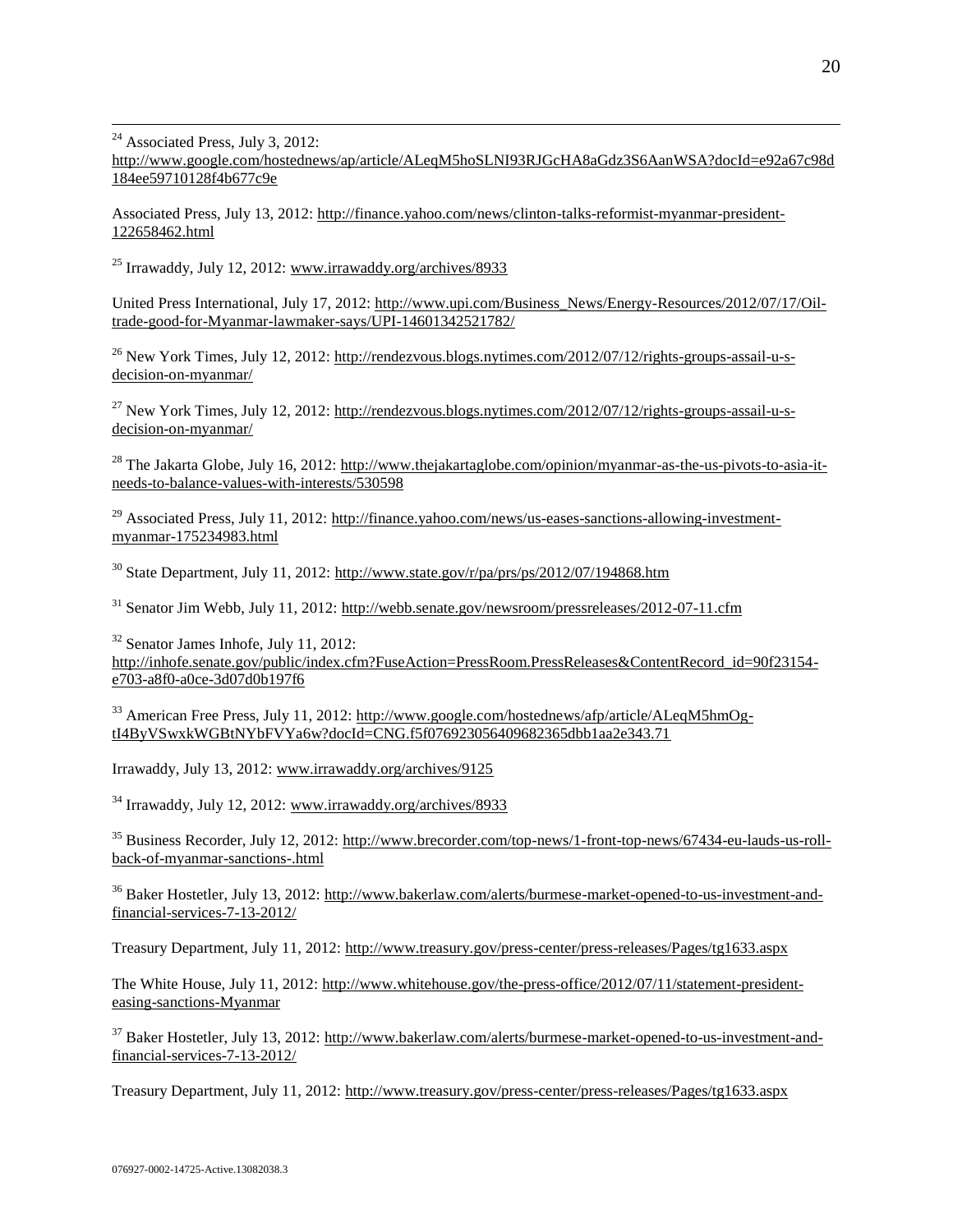<sup>38</sup> Democratic Voice of Myanmar, July 20, 2012[: http://www.dvb.no/news/us-senate-pushes-to-extend-ban-on](http://www.dvb.no/news/us-senate-pushes-to-extend-ban-on-burmese-imports/22984)[burmese-imports/22984](http://www.dvb.no/news/us-senate-pushes-to-extend-ban-on-burmese-imports/22984)

 $39$  Dianne Feinstein Press Release, June 12, 2012: [http://www.feinstein.senate.gov/public/index.cfm/press](http://www.feinstein.senate.gov/public/index.cfm/press-releases?ID=31d58151-b1d7-4520-b428-8b0eca7faf19)[releases?ID=31d58151-b1d7-4520-b428-8b0eca7faf19](http://www.feinstein.senate.gov/public/index.cfm/press-releases?ID=31d58151-b1d7-4520-b428-8b0eca7faf19)

<sup>40</sup> Democratic Voice of Myanmar, July 20, 2012[: http://www.dvb.no/news/us-senate-pushes-to-extend-ban-on](http://www.dvb.no/news/us-senate-pushes-to-extend-ban-on-burmese-imports/22984)[burmese-imports/22984](http://www.dvb.no/news/us-senate-pushes-to-extend-ban-on-burmese-imports/22984)

Mizzima, July 19, 2012: [http://www.mizzima.com/news/inside-Myanmar/7555-us-trade-sanctions-on-Myanmar](http://www.mizzima.com/news/inside-burma/7555-us-trade-sanctions-on-burma-closer-to-approval.html)[closer-to-approval.html](http://www.mizzima.com/news/inside-burma/7555-us-trade-sanctions-on-burma-closer-to-approval.html)

<sup>41</sup> Bloomberg, July 27, 2012: [http://www.bloomberg.com/news/2012-07-27/myanmar-may-suffer-if-u-s-extends](http://www.bloomberg.com/news/2012-07-27/myanmar-may-suffer-if-u-s-extends-import-ban-group-says.html)[import-ban-group-says.html](http://www.bloomberg.com/news/2012-07-27/myanmar-may-suffer-if-u-s-extends-import-ban-group-says.html)

Mizzima, July 19, 2012: [http://www.mizzima.com/news/inside-Myanmar/7555-us-trade-sanctions-on-Myanmar](http://www.mizzima.com/news/inside-burma/7555-us-trade-sanctions-on-burma-closer-to-approval.html)[closer-to-approval.html](http://www.mizzima.com/news/inside-burma/7555-us-trade-sanctions-on-burma-closer-to-approval.html)

<sup>42</sup> Reuters, July 27, 2012: http://www.reuters.com/article/2012/07/27/us-usa-myanmar-sanctionsidUSBRE86Q1M820120727

<sup>43</sup> Mizzima, July 19, 2012: [http://www.mizzima.com/news/inside-Myanmar/7555-us-trade-sanctions-on-Myanmar](http://www.mizzima.com/news/inside-burma/7555-us-trade-sanctions-on-burma-closer-to-approval.html)[closer-to-approval.html](http://www.mizzima.com/news/inside-burma/7555-us-trade-sanctions-on-burma-closer-to-approval.html)

<sup>44</sup> State Department, July 13, 2012:<http://www.state.gov/p/eap/rls/rm/2012/07/194984.htm>

<sup>45</sup> State Department, July 9, 2012:<http://www.state.gov/secretary/rm/2012/07/194696.htm>

<sup>46</sup> Washington Post, July 13, 2012: [http://www.washingtonpost.com/world/asia\\_pacific/clinton-meets-with-](http://www.washingtonpost.com/world/asia_pacific/clinton-meets-with-burmas-president-thein-sein-discusses-investment-human-rights/2012/07/13/gJQAwMKHiW_story.html)[Myanmars-president-thein-sein-discusses-investment-human-rights/2012/07/13/gJQAwMKHiW\\_story.html](http://www.washingtonpost.com/world/asia_pacific/clinton-meets-with-burmas-president-thein-sein-discusses-investment-human-rights/2012/07/13/gJQAwMKHiW_story.html) 

<sup>47</sup> Bloomberg, July 13, 2012: [http://www.bloomberg.com/news/2012-07-13/clinton-urges-myanmar-to-boost-rights](http://www.bloomberg.com/news/2012-07-13/clinton-urges-myanmar-to-boost-rights-to-improve-economy.html)[to-improve-economy.html](http://www.bloomberg.com/news/2012-07-13/clinton-urges-myanmar-to-boost-rights-to-improve-economy.html)

<sup>48</sup> Bloomberg, July 13, 2012: [http://www.bloomberg.com/news/2012-07-13/clinton-urges-myanmar-to-boost-rights](http://www.bloomberg.com/news/2012-07-13/clinton-urges-myanmar-to-boost-rights-to-improve-economy.html)[to-improve-economy.html](http://www.bloomberg.com/news/2012-07-13/clinton-urges-myanmar-to-boost-rights-to-improve-economy.html) 

<sup>49</sup> Associated Press, July 13, 2012: [http://finance.yahoo.com/news/clinton-talks-reformist-myanmar-president-](http://finance.yahoo.com/news/clinton-talks-reformist-myanmar-president-122658462.html)[122658462.html](http://finance.yahoo.com/news/clinton-talks-reformist-myanmar-president-122658462.html)

<sup>50</sup> Associated Press, July 13, 2012: [http://finance.yahoo.com/news/clinton-talks-reformist-myanmar-president-](http://finance.yahoo.com/news/clinton-talks-reformist-myanmar-president-122658462.html)[122658462.html](http://finance.yahoo.com/news/clinton-talks-reformist-myanmar-president-122658462.html)

<sup>51</sup> Associated Press, July 13, 2012: [http://finance.yahoo.com/news/clinton-talks-reformist-myanmar-president-](http://finance.yahoo.com/news/clinton-talks-reformist-myanmar-president-122658462.html)[122658462.html](http://finance.yahoo.com/news/clinton-talks-reformist-myanmar-president-122658462.html)

N.Y. Times [http://www.nytimes.com/2012/07/14/world/asia/myanmar-president-thein-sein-invites-united-states](http://www.nytimes.com/2012/07/14/world/asia/myanmar-president-thein-sein-invites-united-states-businesses-to-return.html)[businesses-to-return.html](http://www.nytimes.com/2012/07/14/world/asia/myanmar-president-thein-sein-invites-united-states-businesses-to-return.html)

 $52$  Associated Press, July 13, 2012: [http://finance.yahoo.com/news/clinton-talks-reformist-myanmar-president-](http://finance.yahoo.com/news/clinton-talks-reformist-myanmar-president-122658462.html)[122658462.html](http://finance.yahoo.com/news/clinton-talks-reformist-myanmar-president-122658462.html)

State Department, July 13, 2012:<http://www.state.gov/p/eap/rls/rm/2012/07/194984.htm>

 $\overline{a}$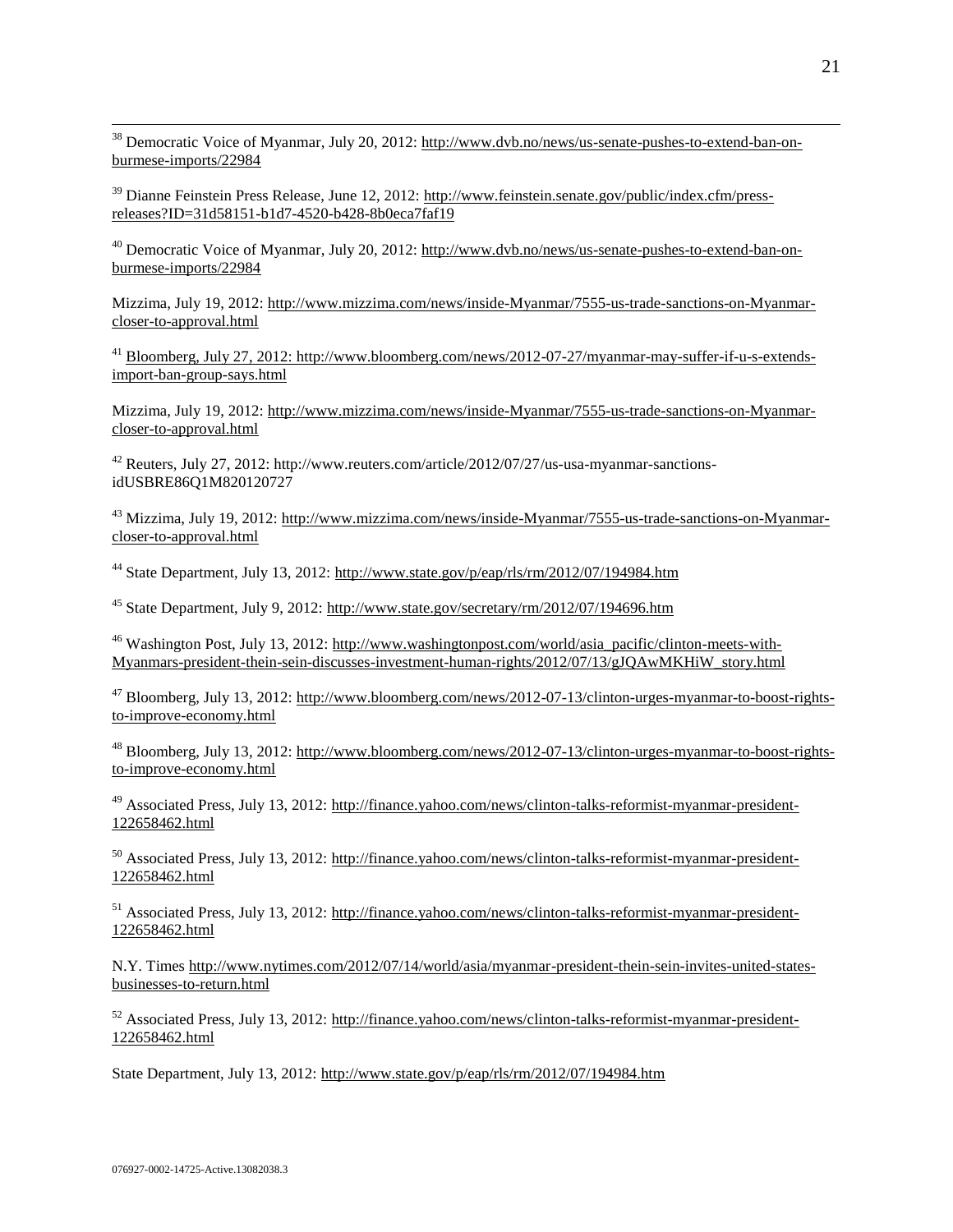<sup>53</sup> Associated Press, July 13, 2012: [http://finance.yahoo.com/news/clinton-talks-reformist-myanmar-president-](http://finance.yahoo.com/news/clinton-talks-reformist-myanmar-president-122658462.html)[122658462.html](http://finance.yahoo.com/news/clinton-talks-reformist-myanmar-president-122658462.html)

New York Times, July 14, 2012: [http://www.nytimes.com/2012/07/14/world/asia/myanmar-president-thein-sein](http://www.nytimes.com/2012/07/14/world/asia/myanmar-president-thein-sein-invites-united-states-businesses-to-return.html)[invites-united-states-businesses-to-return.html](http://www.nytimes.com/2012/07/14/world/asia/myanmar-president-thein-sein-invites-united-states-businesses-to-return.html)

Xinhuanet, July 20, 2012: [http://news.xinhuanet.com/english/indepth/2012-07/20/c\\_131728614.htm](http://news.xinhuanet.com/english/indepth/2012-07/20/c_131728614.htm)

<sup>54</sup> Associated Press, July 13, 2012: [http://finance.yahoo.com/news/clinton-talks-reformist-myanmar-president-](http://finance.yahoo.com/news/clinton-talks-reformist-myanmar-president-122658462.html)[122658462.html](http://finance.yahoo.com/news/clinton-talks-reformist-myanmar-president-122658462.html)

The Nation, July 16, 2012[: http://www.nationmultimedia.com/business/US-ABC-leads-first-ever-business-mission](http://www.nationmultimedia.com/business/US-ABC-leads-first-ever-business-mission-to-Myanma-30186269.html)[to-Myanma-30186269.html](http://www.nationmultimedia.com/business/US-ABC-leads-first-ever-business-mission-to-Myanma-30186269.html)

<sup>55</sup> The Nation, July 16, 2012[: http://www.nationmultimedia.com/business/US-ABC-leads-first-ever-business](http://www.nationmultimedia.com/business/US-ABC-leads-first-ever-business-mission-to-Myanma-30186269.html)[mission-to-Myanma-30186269.html](http://www.nationmultimedia.com/business/US-ABC-leads-first-ever-business-mission-to-Myanma-30186269.html)

<sup>56</sup> Reuters, July 31, 2012: [http://www.reuters.com/article/2012/07/31/usa-myanmar-sanctions](http://www.reuters.com/article/2012/07/31/usa-myanmar-sanctions-idUSL2E8IV8D820120731)[idUSL2E8IV8D820120731](http://www.reuters.com/article/2012/07/31/usa-myanmar-sanctions-idUSL2E8IV8D820120731)

 $57$  Reuters, July 31, 2012: [http://www.reuters.com/article/2012/07/31/usa-myanmar-sanctions](http://www.reuters.com/article/2012/07/31/usa-myanmar-sanctions-idUSL2E8IV8D820120731)[idUSL2E8IV8D820120731](http://www.reuters.com/article/2012/07/31/usa-myanmar-sanctions-idUSL2E8IV8D820120731)

<sup>58</sup> Voice of America, July 27, 2012:<http://www.voanews.com/content/article/1448213.html>

<sup>59</sup> Voice of America, July 27, 2012: http://www.voanews.com/content/article/1448213.html  $^{60}$  Xinhuanet, July 20, 2012: [http://news.xinhuanet.com/english/indepth/2012-07/20/c\\_131728614.htm](http://news.xinhuanet.com/english/indepth/2012-07/20/c_131728614.htm)

<sup>61</sup> American Free Press, July 20, 2012[: http://news.yahoo.com/us-envoy-says-too-early-end-myanmar-sanctions-](http://news.yahoo.com/us-envoy-says-too-early-end-myanmar-sanctions-160233646.html)[160233646.html](http://news.yahoo.com/us-envoy-says-too-early-end-myanmar-sanctions-160233646.html)

 $62$  Fox News, July 30, 2012: [http://www.foxnews.com/politics/2012/07/30/obama-welcomes-new-ambassadors-to-](http://www.foxnews.com/politics/2012/07/30/obama-welcomes-new-ambassadors-to-burma-south-sudan/)[Myanmar-south-sudan/](http://www.foxnews.com/politics/2012/07/30/obama-welcomes-new-ambassadors-to-burma-south-sudan/)

State Department, July 30, 2012:<http://www.state.gov/r/pa/prs/appt/2012/07/195626.htm>

<sup>63</sup> Bloomberg, July 13, 2012: [http://www.bloomberg.com/news/2012-07-13/clinton-urges-myanmar-to-boost-rights](http://www.bloomberg.com/news/2012-07-13/clinton-urges-myanmar-to-boost-rights-to-improve-economy.html)[to-improve-economy.html](http://www.bloomberg.com/news/2012-07-13/clinton-urges-myanmar-to-boost-rights-to-improve-economy.html) <http://www.genewscenter.com/Press-Releases/Thein-Sein-captivates-ASEAN-39ca.aspx>

<sup>64</sup> Business Week, July 2, 2012: [http://www.businessweek.com/news/2012-07-01/u-dot-s-dot-may-face-more](http://www.businessweek.com/news/2012-07-01/u-dot-s-dot-may-face-more-pressure-to-unblock-myanmar-aid-adb-says)[pressure-to-unblock-myanmar-aid-adb-says](http://www.businessweek.com/news/2012-07-01/u-dot-s-dot-may-face-more-pressure-to-unblock-myanmar-aid-adb-says)

<sup>65</sup> Business Week, July 2, 2012: [http://www.businessweek.com/news/2012-07-01/u-dot-s-dot-may-face-more](http://www.businessweek.com/news/2012-07-01/u-dot-s-dot-may-face-more-pressure-to-unblock-myanmar-aid-adb-says)[pressure-to-unblock-myanmar-aid-adb-says](http://www.businessweek.com/news/2012-07-01/u-dot-s-dot-may-face-more-pressure-to-unblock-myanmar-aid-adb-says)

<sup>66</sup> Channel News Asia, July 13, 2012: [http://www.channelnewsasia.com/stories/afp\\_asiapacific/view/1213362/1/.html](http://www.channelnewsasia.com/stories/afp_asiapacific/view/1213362/1/.html)

 $^{67}$  Fox News, July 18, 2012: [http://www.foxnews.com/us/2012/07/18/myanmar-suu-kyi-to-receive-congressional](http://www.foxnews.com/us/2012/07/18/myanmar-suu-kyi-to-receive-congressional-award/#ixzz21aqMRbUh)[award/#ixzz21aqMRbUh](http://www.foxnews.com/us/2012/07/18/myanmar-suu-kyi-to-receive-congressional-award/#ixzz21aqMRbUh)

<sup>68</sup> The Telegraph, July 3, 2012: [http://www.telegraph.co.uk/news/worldnews/asia/northkorea/9371607/North-Korea](http://www.telegraph.co.uk/news/worldnews/asia/northkorea/9371607/North-Korea-violating-sanctions-according-to-UN-report.html)[violating-sanctions-according-to-UN-report.html](http://www.telegraph.co.uk/news/worldnews/asia/northkorea/9371607/North-Korea-violating-sanctions-according-to-UN-report.html) 

 $\overline{a}$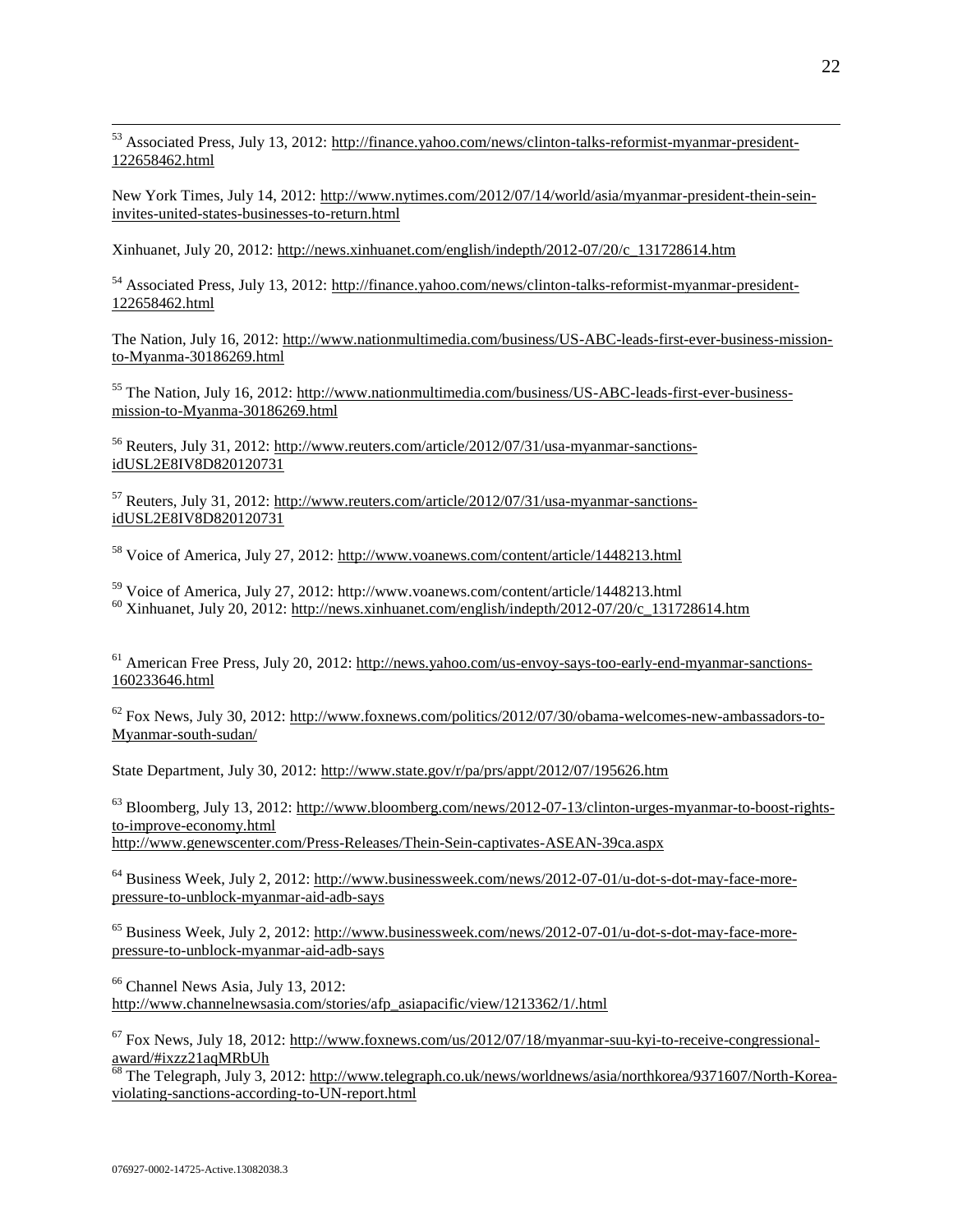$69$  Voice of America, July 10, 2012:

 $\overline{a}$ 

[http://www.voanews.com/content/asean\\_countries\\_hope\\_west\\_remove\\_sanctions\\_against\\_Myanmar/1381832.html](http://www.voanews.com/content/asean_countries_hope_west_remove_sanctions_against_burma/1381832.html)

<sup>70</sup> Voice of America, July 10, 2012: [http://www.voanews.com/content/asean\\_countries\\_hope\\_west\\_remove\\_sanctions\\_against\\_Myanmar/1381832.html](http://www.voanews.com/content/asean_countries_hope_west_remove_sanctions_against_burma/1381832.html)

 $^{71}$  Irrawaddy, July 19, 2012[: http://www.irrawaddy.org/archives/9519](http://www.irrawaddy.org/archives/9519)

<sup>72</sup> Irrawaddy, July 19, 2012:<http://www.irrawaddy.org/archives/9519>

 $^{73}$  Irish Times, June 16, 2012:<http://www.irishtimes.com/newspaper/world/2012/0616/1224318057137.html>

Mizzima, July 17, 2012: [http://www.mizzima.com/business/7537-Myanmar-hopes-for-end-of-eu-tariffs.html](http://www.mizzima.com/business/7537-burma-hopes-for-end-of-eu-tariffs.html) 

<sup>74</sup> Irrawaddy, July 19, 2012:<http://www.irrawaddy.org/archives/9519>

<sup>75</sup> Irrawaddy, July 19, 2012:<http://www.irrawaddy.org/archives/9519>

<sup>76</sup> Prague Daily Monitor, July 19, 2012: [http://praguemonitor.com/2012/07/19/schwarzenberg-offers-czech-help-](http://praguemonitor.com/2012/07/19/schwarzenberg-offers-czech-help-burma-meets-president)[Myanmar-meets-president](http://praguemonitor.com/2012/07/19/schwarzenberg-offers-czech-help-burma-meets-president)

 $^{77}$  Irrawaddy, July 19, 2012:<http://www.irrawaddy.org/archives/9519>

<sup>78</sup> Prague Monitor, July 20, 2012: [http://praguemonitor.com/2012/07/20/czechs-considering-opening-diplomatic](http://praguemonitor.com/2012/07/20/czechs-considering-opening-diplomatic-office-burma)[office-Myanmar](http://praguemonitor.com/2012/07/20/czechs-considering-opening-diplomatic-office-burma)

<sup>79</sup> The Telegraph, July 12, 2012: [http://www.telegraph.co.uk/news/worldnews/asia/Myanmarmyanmar/9395985/UK](http://www.telegraph.co.uk/news/worldnews/asia/burmamyanmar/9395985/UK-opens-trade-office-as-Western-firms-eye-Burma-riches.html)[opens-trade-office-as-Western-firms-eye-Myanmar-riches.html](http://www.telegraph.co.uk/news/worldnews/asia/burmamyanmar/9395985/UK-opens-trade-office-as-Western-firms-eye-Burma-riches.html) 

<sup>80</sup> The Telegraph, July 12, 2012: [http://www.telegraph.co.uk/news/worldnews/asia/Myanmarmyanmar/9395985/UK](http://www.telegraph.co.uk/news/worldnews/asia/burmamyanmar/9395985/UK-opens-trade-office-as-Western-firms-eye-Burma-riches.html)[opens-trade-office-as-Western-firms-eye-Myanmar-riches.html](http://www.telegraph.co.uk/news/worldnews/asia/burmamyanmar/9395985/UK-opens-trade-office-as-Western-firms-eye-Burma-riches.html) 

<sup>81</sup> The Telegraph, July 12, 2012: [http://www.telegraph.co.uk/news/worldnews/asia/Myanmarmyanmar/9395985/UK](http://www.telegraph.co.uk/news/worldnews/asia/burmamyanmar/9395985/UK-opens-trade-office-as-Western-firms-eye-Burma-riches.html)[opens-trade-office-as-Western-firms-eye-Myanmar-riches.html](http://www.telegraph.co.uk/news/worldnews/asia/burmamyanmar/9395985/UK-opens-trade-office-as-Western-firms-eye-Burma-riches.html)

<sup>82</sup> Mizzima, July 25, 2012: [http://www.mizzima.com/news/inside-Myanmar/7598-britain-should-withdraw](http://www.mizzima.com/news/inside-burma/7598-britain-should-withdraw-invitation-for-thein-sein-to-visit-bcuk.html)[invitation-for-thein-sein-to-visit-bcuk.html](http://www.mizzima.com/news/inside-burma/7598-britain-should-withdraw-invitation-for-thein-sein-to-visit-bcuk.html)

<sup>83</sup> CBC News, July 13, 2012[: http://www.cbc.ca/news/politics/story/2012/07/13/pol-baird-Myanmar-democracy](http://www.cbc.ca/news/politics/story/2012/07/13/pol-baird-burma-democracy-aid.html)[aid.html](http://www.cbc.ca/news/politics/story/2012/07/13/pol-baird-burma-democracy-aid.html) 

<sup>84</sup> CBC News, July 13, 2012[: http://www.cbc.ca/news/politics/story/2012/07/13/pol-baird-Myanmar-democracy](http://www.cbc.ca/news/politics/story/2012/07/13/pol-baird-burma-democracy-aid.html)[aid.html](http://www.cbc.ca/news/politics/story/2012/07/13/pol-baird-burma-democracy-aid.html)

<sup>85</sup> CBC News, July 13, 2012[: http://www.cbc.ca/news/politics/story/2012/07/13/pol-baird-Myanmar-democracy](http://www.cbc.ca/news/politics/story/2012/07/13/pol-baird-burma-democracy-aid.html)[aid.html](http://www.cbc.ca/news/politics/story/2012/07/13/pol-baird-burma-democracy-aid.html)

<sup>86</sup> Vancouver Sun, July 25, 2012:

[http://www.vancouversun.com/news/Trade+Minister+Fast+travel+Myanmar+discuss+trade/6990252/story.html#ixz](http://www.vancouversun.com/news/Trade+Minister+Fast+travel+Myanmar+discuss+trade/6990252/story.html#ixzz22EeXflU9) [z22EeXflU9](http://www.vancouversun.com/news/Trade+Minister+Fast+travel+Myanmar+discuss+trade/6990252/story.html#ixzz22EeXflU9)

<sup>87</sup> Daily News, July 4, 2012: [http://india.nydailynews.com/business/765e5d2f71ad3278835efdf078dd3727/meira](http://india.nydailynews.com/business/765e5d2f71ad3278835efdf078dd3727/meira-kumar-applauds-myanmar-parliament-s-new-look)[kumar-applauds-myanmar-parliament-s-new-look](http://india.nydailynews.com/business/765e5d2f71ad3278835efdf078dd3727/meira-kumar-applauds-myanmar-parliament-s-new-look)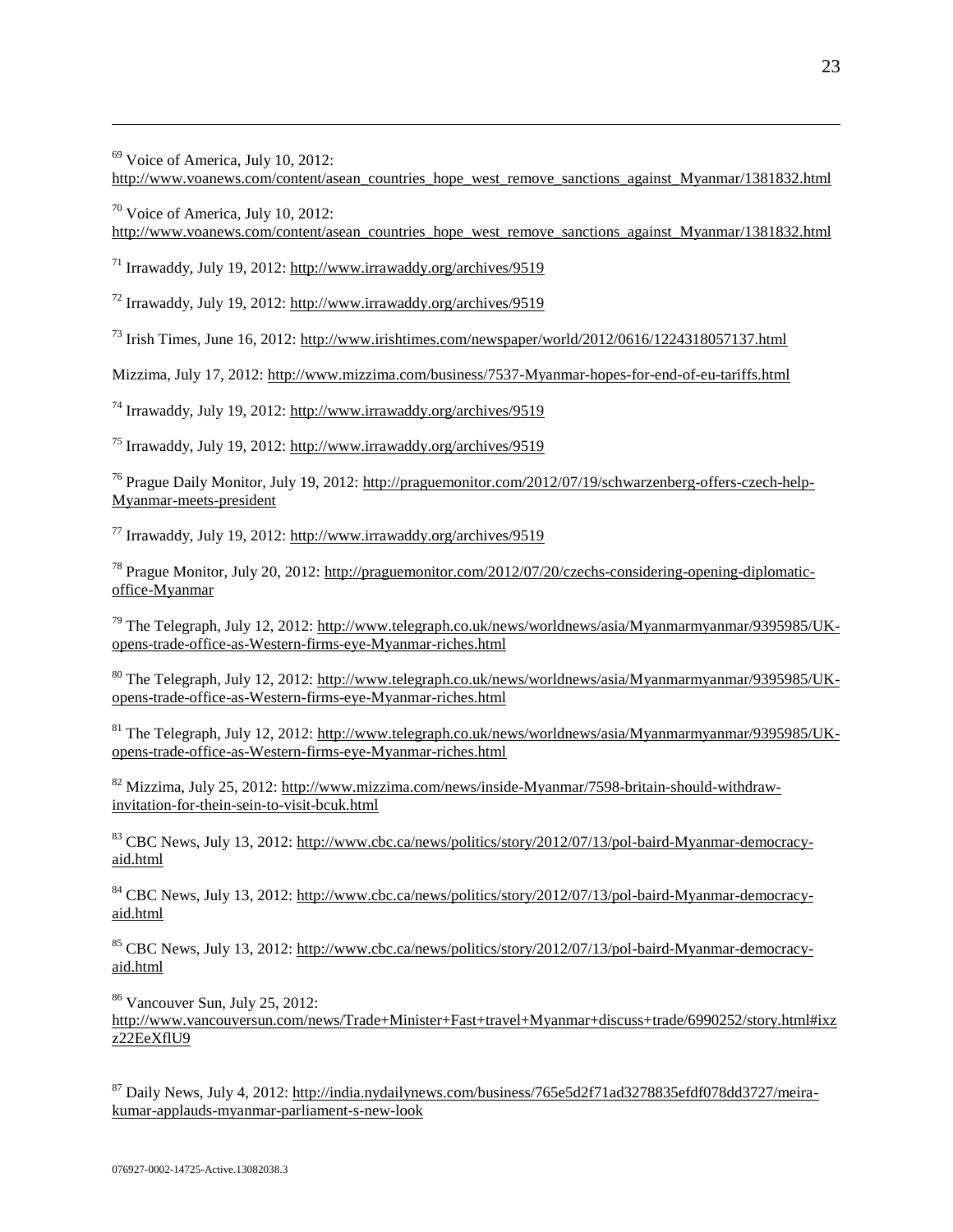<sup>88</sup> Daily News, July 4, 2012: [http://india.nydailynews.com/business/765e5d2f71ad3278835efdf078dd3727/meira](http://india.nydailynews.com/business/765e5d2f71ad3278835efdf078dd3727/meira-kumar-applauds-myanmar-parliament-s-new-look)[kumar-applauds-myanmar-parliament-s-new-look](http://india.nydailynews.com/business/765e5d2f71ad3278835efdf078dd3727/meira-kumar-applauds-myanmar-parliament-s-new-look) 

 $89$  Daily News, July 4, 2012: Daily News, July 4, 2012: [http://india.nydailynews.com/business/765e5d2f71ad3278835efdf078dd3727/meira-kumar-applauds-myanmar](http://india.nydailynews.com/business/765e5d2f71ad3278835efdf078dd3727/meira-kumar-applauds-myanmar-parliament-s-new-look)[parliament-s-new-look](http://india.nydailynews.com/business/765e5d2f71ad3278835efdf078dd3727/meira-kumar-applauds-myanmar-parliament-s-new-look) 

<sup>90</sup> Wall Street Journal, July 22, 2012: <http://online.wsj.com/article/SB10000872396390443570904577542462512328808.html>

 $91$  Wall Street Journal, July 22, 2012: <http://online.wsj.com/article/SB10000872396390443570904577542462512328808.html>

Voice of America, July 23, 2012: [http://www.voanews.com/content/burmese-thia-leaders-sign-agreement-about](http://www.voanews.com/content/burmese-thia-leaders-sign-agreement-about-economic-zone/1443485.html)[economic-zone/1443485.html](http://www.voanews.com/content/burmese-thia-leaders-sign-agreement-about-economic-zone/1443485.html)

 $92$  Financial Times, August 1, 2012: [http://www.ft.com/cms/s/0/ac2b4b80-dbb6-11e1-8d78-](http://www.ft.com/cms/s/0/ac2b4b80-dbb6-11e1-8d78-00144feab49a.html#axzz22KOQus9Z) [00144feab49a.html#axzz22KOQus9Z](http://www.ft.com/cms/s/0/ac2b4b80-dbb6-11e1-8d78-00144feab49a.html#axzz22KOQus9Z)

<sup>93</sup> Financial Times, August 1, 2012: [http://www.ft.com/cms/s/0/ac2b4b80-dbb6-11e1-8d78-](http://www.ft.com/cms/s/0/ac2b4b80-dbb6-11e1-8d78-00144feab49a.html#axzz22KOQus9Z) [00144feab49a.html#axzz22KOQus9Z](http://www.ft.com/cms/s/0/ac2b4b80-dbb6-11e1-8d78-00144feab49a.html#axzz22KOQus9Z)

The World Bank, August 1, 2012: [http://www.worldbank.org/en/news/2012/08/01/world-bank-group-prepares-first](http://www.worldbank.org/en/news/2012/08/01/world-bank-group-prepares-first-grants-support-myanmar-reforms)[grants-support-myanmar-reforms](http://www.worldbank.org/en/news/2012/08/01/world-bank-group-prepares-first-grants-support-myanmar-reforms)

<sup>94</sup> Financial Times, August 1, 2012: [http://www.ft.com/cms/s/0/ac2b4b80-dbb6-11e1-8d78-](http://www.ft.com/cms/s/0/ac2b4b80-dbb6-11e1-8d78-00144feab49a.html#axzz22KOQus9Z) [00144feab49a.html#axzz22KOQus9Z](http://www.ft.com/cms/s/0/ac2b4b80-dbb6-11e1-8d78-00144feab49a.html#axzz22KOQus9Z)

<sup>95</sup> CNN, July 9, 2012[: http://www.cnn.com/2012/07/09/world/asia/myanmar-politics/index.html](http://www.cnn.com/2012/07/09/world/asia/myanmar-politics/index.html)

<sup>96</sup> Democratic Voice of Myanmar, July 18, 2012: [http://www.dvb.no/news/mps-to-discuss-](http://www.dvb.no/news/mps-to-discuss-%E2%80%98repressive%E2%80%99-laws-in-parliament/22937) [%E2%80%98repressive%E2%80%99-laws-in-parliament/22937](http://www.dvb.no/news/mps-to-discuss-%E2%80%98repressive%E2%80%99-laws-in-parliament/22937)

Reuters, July 3, 2012: [http://www.reuters.com/article/2012/07/03/us-myanmar-parliament](http://www.reuters.com/article/2012/07/03/us-myanmar-parliament-idUSBRE86206820120703)[idUSBRE86206820120703](http://www.reuters.com/article/2012/07/03/us-myanmar-parliament-idUSBRE86206820120703) 

 $97$  Reuters, July 25, 2012: [http://www.reuters.com/article/2012/07/25/us-myanmar-suukyi](http://www.reuters.com/article/2012/07/25/us-myanmar-suukyi-idUSBRE86O0GK20120725)[idUSBRE86O0GK20120725](http://www.reuters.com/article/2012/07/25/us-myanmar-suukyi-idUSBRE86O0GK20120725) 

<sup>98</sup> The Economist, July 7, 2012:<http://www.economist.com/node/21558256>

<sup>99</sup> BBC, June 29, 2012: [http://www.bbc.co.uk/news/world-asia-18643715?utm\\_source=dlvr.it&utm\\_medium=twitter](http://www.bbc.co.uk/news/world-asia-18643715?utm_source=dlvr.it&utm_medium=twitter) 

 $100$  Financial Times, July 8, 2012: [http://www.ft.com/cms/s/0/63ceb57e-c776-11e1-a850-](http://www.ft.com/cms/s/0/63ceb57e-c776-11e1-a850-00144feab49a.html#ixzz209HfZY5k) [00144feab49a.html#ixzz209HfZY5k](http://www.ft.com/cms/s/0/63ceb57e-c776-11e1-a850-00144feab49a.html#ixzz209HfZY5k)

<sup>101</sup> Eurasia Review, July 5, 2012[: http://www.eurasiareview.com/05072012-is-it-Myanmar-or-myanmar-analysis/](http://www.eurasiareview.com/05072012-is-it-burma-or-myanmar-analysis/)

 $102$  Reuters, July 12, 2012: [http://www.reuters.com/article/2012/07/12/us-asean-summit-myanmar](http://www.reuters.com/article/2012/07/12/us-asean-summit-myanmar-idUSBRE86B0O120120712)[idUSBRE86B0O120120712](http://www.reuters.com/article/2012/07/12/us-asean-summit-myanmar-idUSBRE86B0O120120712) 

<sup>103</sup> Mizzima, July 5, 2012: [http://www.mizzima.com/news/inside-Myanmar/7456-burmese-cabinet-changes-coming](http://www.mizzima.com/news/inside-burma/7456-burmese-cabinet-changes-coming-reports.html)[reports.html](http://www.mizzima.com/news/inside-burma/7456-burmese-cabinet-changes-coming-reports.html)

 $\overline{a}$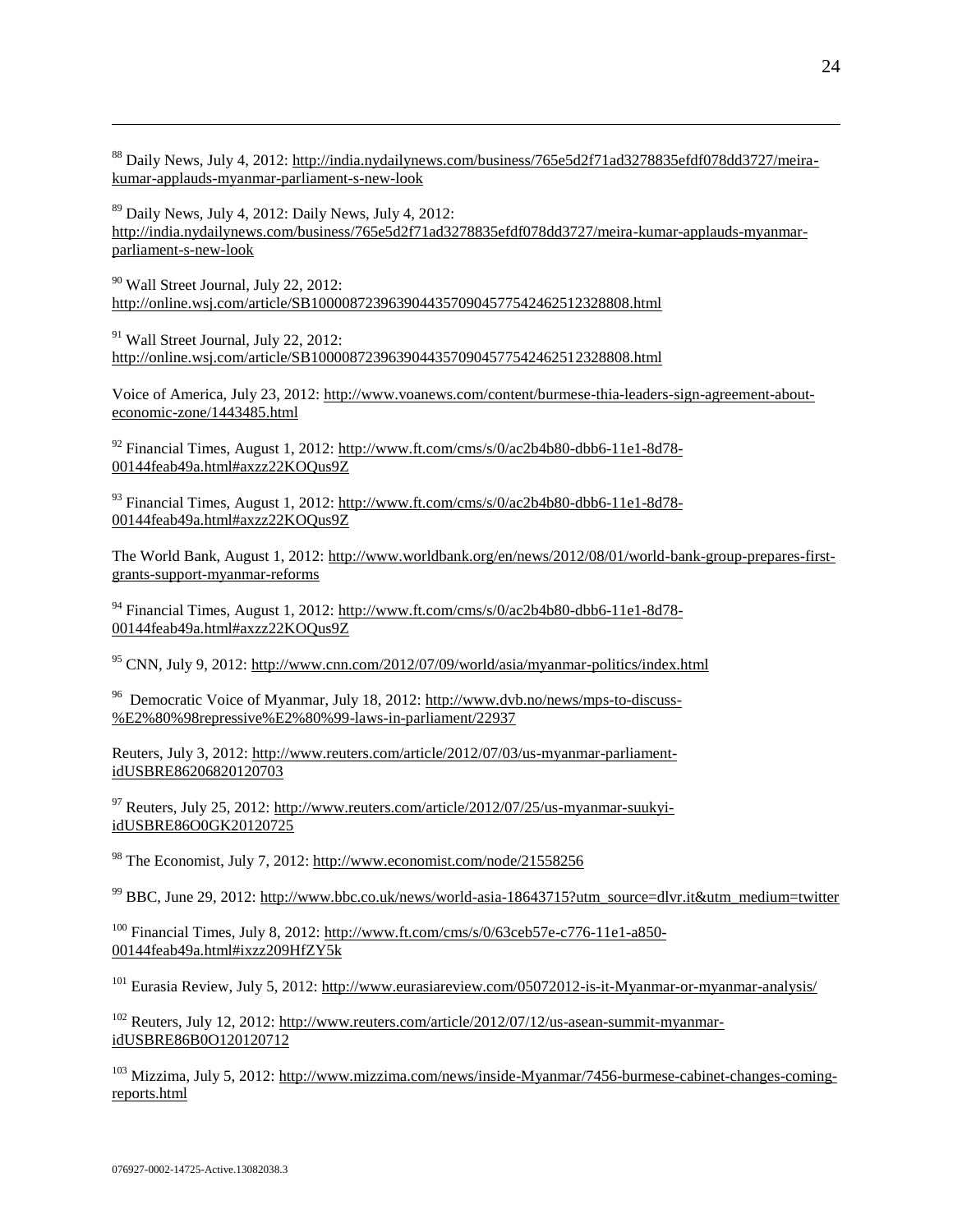<sup>104</sup> Bloomberg, July 9, 2012[: http://www.bloomberg.com/news/2012-07-09/myanmar-army-backs-general-for-vice](http://www.bloomberg.com/news/2012-07-09/myanmar-army-backs-general-for-vice-president-lawmaker-says.html)[president-lawmaker-says.html](http://www.bloomberg.com/news/2012-07-09/myanmar-army-backs-general-for-vice-president-lawmaker-says.html)

<sup>105</sup> Mizzima, July 5, 2012: [http://www.mizzima.com/news/inside-Myanmar/7456-burmese-cabinet-changes-coming](http://www.mizzima.com/news/inside-burma/7456-burmese-cabinet-changes-coming-reports.html)[reports.html](http://www.mizzima.com/news/inside-burma/7456-burmese-cabinet-changes-coming-reports.html)

 $106$  Xinguanet, July 9, 2012: [http://news.xinhuanet.com/english/world/2012-07/09/c\\_131704541.htm](http://news.xinhuanet.com/english/world/2012-07/09/c_131704541.htm)

<sup>107</sup> CNN, July 6, 2012:<http://www.cnn.com/2012/07/06/world/asia/myanmar-vp-resignation/index.html>

<sup>108</sup> Bloomberg, July 9, 2012[: http://www.bloomberg.com/news/2012-07-09/myanmar-army-backs-general-for-vice](http://www.bloomberg.com/news/2012-07-09/myanmar-army-backs-general-for-vice-president-lawmaker-says.html)[president-lawmaker-says.html](http://www.bloomberg.com/news/2012-07-09/myanmar-army-backs-general-for-vice-president-lawmaker-says.html)

<sup>109</sup> Financial Times, July 8, 2012: [http://www.ft.com/cms/s/0/63ceb57e-c776-11e1-a850-](http://www.ft.com/cms/s/0/63ceb57e-c776-11e1-a850-00144feab49a.html#ixzz209HfZY5k) [00144feab49a.html#ixzz209HfZY5k](http://www.ft.com/cms/s/0/63ceb57e-c776-11e1-a850-00144feab49a.html#ixzz209HfZY5k)

<sup>110</sup> Democratic Voice of Myanmar, July 10, 2012: [http://www.dvb.no/uncategorized/suu-kyis-appeal-outshines](http://www.dvb.no/uncategorized/suu-kyis-appeal-outshines-emerging-political-stars/22827)[emerging-political-stars/22827](http://www.dvb.no/uncategorized/suu-kyis-appeal-outshines-emerging-political-stars/22827)

<sup>111</sup> Democratic Voice of Myanmar, July 10, 2012: [http://www.dvb.no/uncategorized/suu-kyis-appeal-outshines](http://www.dvb.no/uncategorized/suu-kyis-appeal-outshines-emerging-political-stars/22827)[emerging-political-stars/22827](http://www.dvb.no/uncategorized/suu-kyis-appeal-outshines-emerging-political-stars/22827)

<sup>112</sup> Democratic Voice of Myanmar, July 10, 2012: [http://www.dvb.no/uncategorized/suu-kyis-appeal-outshines](http://www.dvb.no/uncategorized/suu-kyis-appeal-outshines-emerging-political-stars/22827)[emerging-political-stars/22827](http://www.dvb.no/uncategorized/suu-kyis-appeal-outshines-emerging-political-stars/22827)

<sup>113</sup> Democratic Voice of Myanmar, July 10, 2012: [http://www.dvb.no/uncategorized/suu-kyis-appeal-outshines](http://www.dvb.no/uncategorized/suu-kyis-appeal-outshines-emerging-political-stars/22827)[emerging-political-stars/22827](http://www.dvb.no/uncategorized/suu-kyis-appeal-outshines-emerging-political-stars/22827)

<sup>114</sup> Tehran Times, July 27, 2012: [http://tehrantimes.com/world/100010-suu-kyi-under-fire-for-silence-on-rohingya](http://tehrantimes.com/world/100010-suu-kyi-under-fire-for-silence-on-rohingya-massacre/)[massacre/](http://tehrantimes.com/world/100010-suu-kyi-under-fire-for-silence-on-rohingya-massacre/) 

<sup>115</sup> East Asia Forum, July 18, 2012: http://www.eastasiaforum.org/2012/07/18/suu-kyi-s-new-role-challenging-tasksahead-for-myanmar/

The Telegraph, July 26, 2012: [http://www.telegraph.co.uk/news/worldnews/asia/Myanmarmyanmar/9430518/Aung-](http://www.telegraph.co.uk/news/worldnews/asia/burmamyanmar/9430518/Aung-San-Suu-Kyi-facing-backlash-for-silence-on-abuses.html)[San-Suu-Kyi-facing-backlash-for-silence-on-abuses.html](http://www.telegraph.co.uk/news/worldnews/asia/burmamyanmar/9430518/Aung-San-Suu-Kyi-facing-backlash-for-silence-on-abuses.html)

<sup>116</sup> Democratic Voice of Myanmar, July 10, 2012: [http://www.dvb.no/uncategorized/suu-kyis-appeal-outshines](http://www.dvb.no/uncategorized/suu-kyis-appeal-outshines-emerging-political-stars/22827)[emerging-political-stars/22827](http://www.dvb.no/uncategorized/suu-kyis-appeal-outshines-emerging-political-stars/22827)

<sup>117</sup> Associated Press, July 25, 2012:

 $\overline{a}$ 

http://www.vancouversun.com/news/Amnesty+International+Myanmar+Muslim+Rohingyas+being+targeted/69675 85/story.html

<sup>118</sup> The Nation, July 21, 2012: http://www.nation.com.pk/pakistan-news-newspaper-daily-englishonline/international/21-Jul-2012/ai-decries-abuses-against-myanmar-muslims

<sup>119</sup> International Business Times, July 20, 2012: http://www.ibtimes.com/articles/365203/20120720/rohingyahuman-rights-violations-emergency-myanmar-amnesty.htm

<sup>120</sup> The Economist, June 13, 2012: http://www.economist.com/blogs/banyan/2012/06/myanmars-minorities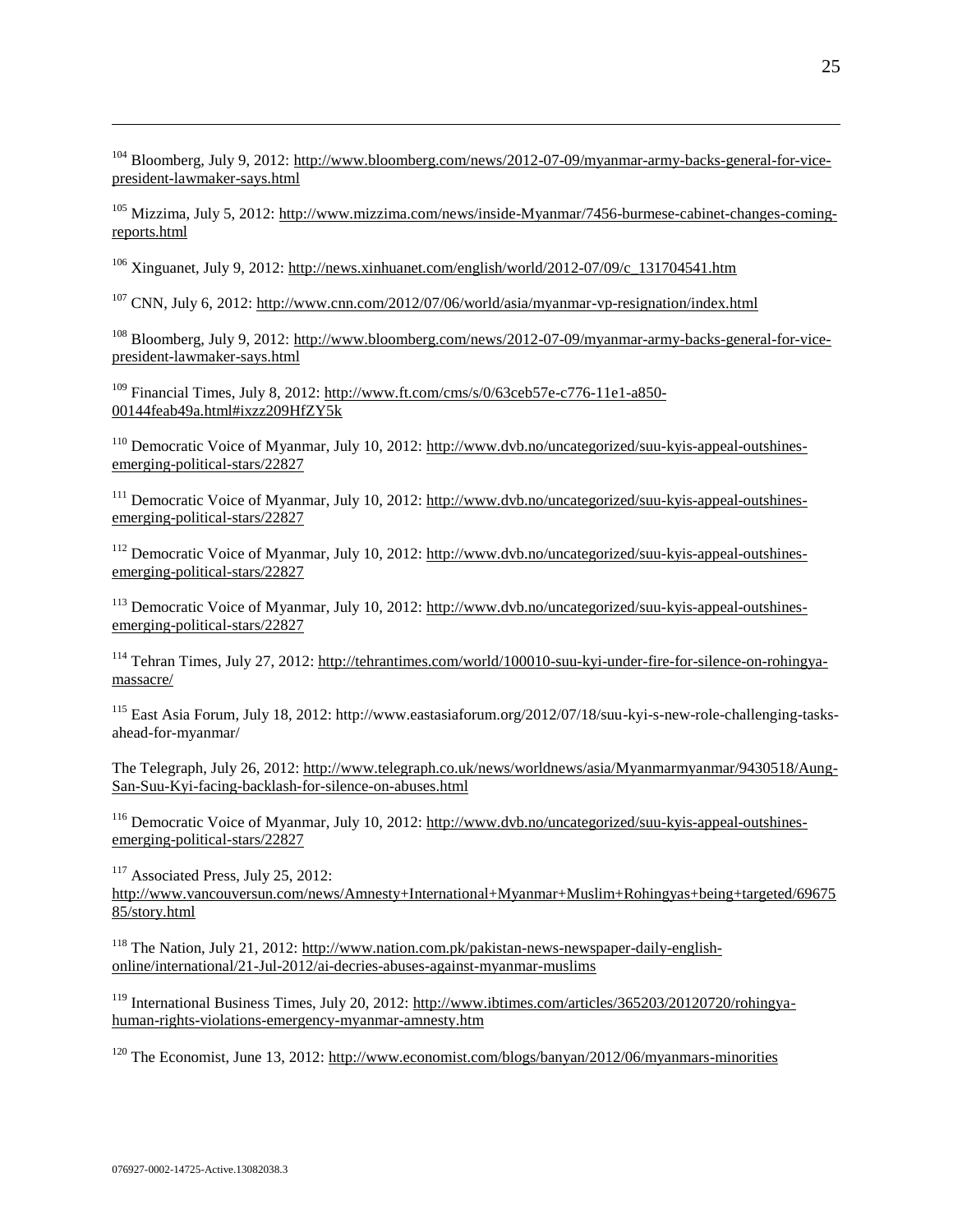<sup>121</sup> Sydney Morning Herald, July 8, 2012: http://www.smh.com.au/world/Myanmars-ethnic-hatred-20120707-21ns9.html

<sup>122</sup> Sydney Morning Herald, July 8, 2012: http://www.smh.com.au/world/Myanmars-ethnic-hatred-20120707- 21ns9.html

<sup>123</sup> Associated Press, July 25, 2012: http://www.vancouversun.com/news/Amnesty+International+Myanmar+Muslim+Rohingyas+being+targeted/69675 85/story.html

 $124$  Associated Press, July 25, 2012:

 $\overline{a}$ 

http://www.vancouversun.com/news/Amnesty+International+Myanmar+Muslim+Rohingyas+being+targeted/69675 85/story.html

 $125$  BBC, July 22, 2012: http://www.bbc.co.uk/news/world-asia-18933908

 $126$  BBC, July 22, 2012: http://www.bbc.co.uk/news/world-asia-18933908

<sup>127</sup> The Nation, July 21, 2012: http://www.nation.com.pk/pakistan-news-newspaper-daily-englishonline/international/21-Jul-2012/ai-decries-abuses-against-myanmar-muslims

<sup>128</sup> Agence France-Presse, July 12, 2012: http://www.google.com/hostednews/afp/article/ALeqM5g9uu1BfJAXm4g5bnobdaFjOOXJ3w?docId=CNG.120afc0 009d2e67fc7a25839be1e4986.f1%20

<sup>129</sup> The Irrawaddy, July 27, 2012: http://www.irrawaddy.org/archives/10220

<sup>130</sup> BBC, July 22, 2012: http://www.bbc.co.uk/news/world-asia-18933908

<sup>131</sup> BBC, July 22, 2012: http://www.bbc.co.uk/news/world-asia-18933908

<sup>132</sup> Agence France-Presse, July 12, 2012: http://www.google.com/hostednews/afp/article/ALeqM5g9uu1BfJAXm4g5bnobdaFjOOXJ3w?docId=CNG.120afc0 009d2e67fc7a25839be1e4986.f1%20

<sup>133</sup> Agence France-Presse, July 12, 2012: http://www.google.com/hostednews/afp/article/ALeqM5g9uu1BfJAXm4g5bnobdaFjOOXJ3w?docId=CNG.120afc0 009d2e67fc7a25839be1e4986.f1%20

<sup>134</sup> Agence France-Presse, July 12, 2012: http://www.google.com/hostednews/afp/article/ALeqM5g9uu1BfJAXm4g5bnobdaFjOOXJ3w?docId=CNG.120afc0 009d2e67fc7a25839be1e4986.f1%20

<sup>135</sup> International Business Times, July 20, 2012: http://www.ibtimes.com/articles/365203/20120720/rohingyahuman-rights-violations-emergency-myanmar-amnesty.htm

<sup>136</sup> The Nation, July 21, 2012: http://www.nation.com.pk/pakistan-news-newspaper-daily-englishonline/international/21-Jul-2012/ai-decries-abuses-against-myanmar-muslims

<sup>137</sup> Sydney Morning Herald, July 8, 2012: http://www.smh.com.au/world/Myanmars-ethnic-hatred-20120707- 21ns9.html

 $138$  BBC, July 22, 2012: http://www.bbc.co.uk/news/world-asia-18933908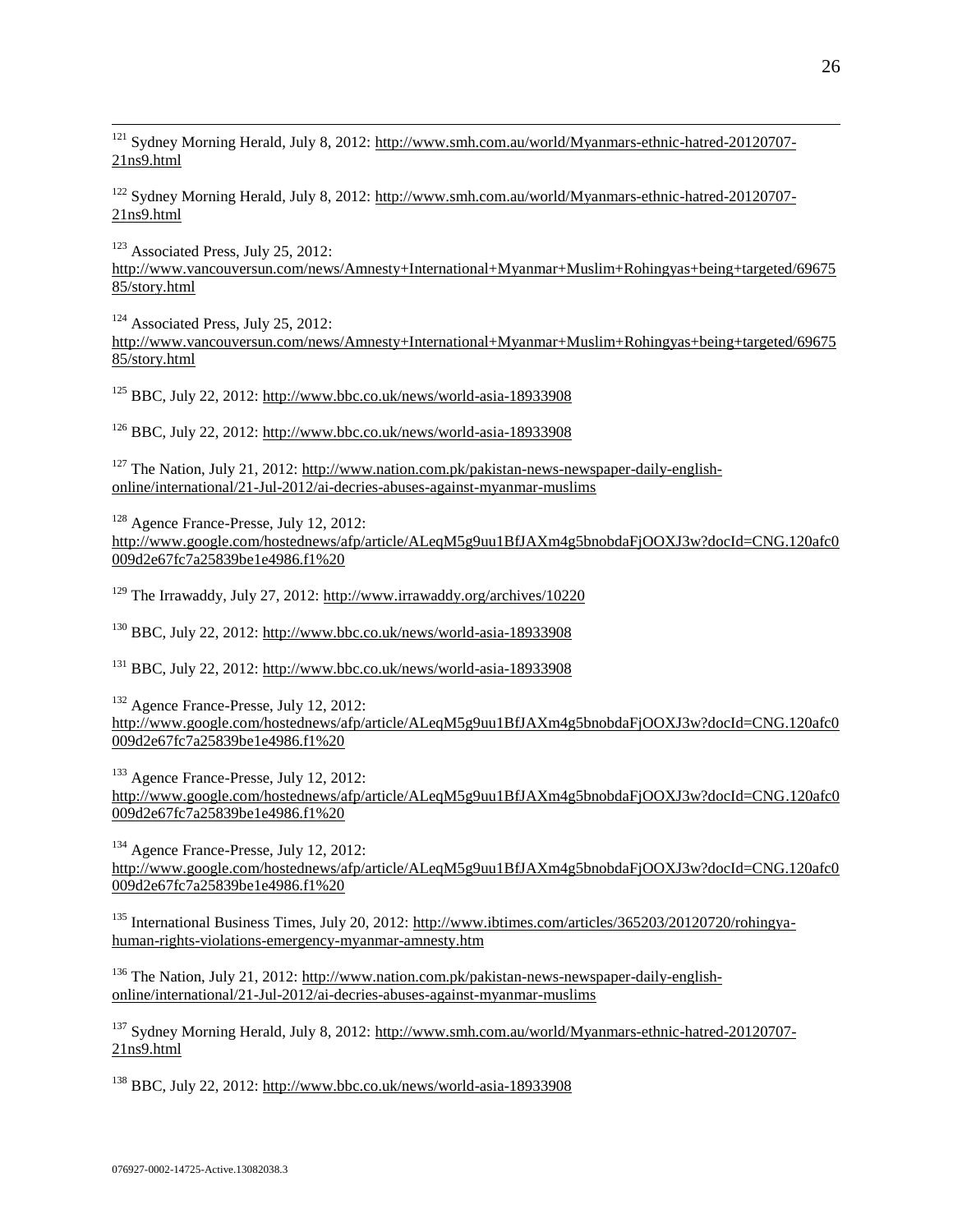$\overline{a}$ <sup>139</sup> L.A. Times, August 1, 2012: http://latimesblogs.latimes.com/world\_now/2012/08/government-forces-killed-rapedrohingya.html

<sup>140</sup> L.A. Times, August 1, 2012: http://latimesblogs.latimes.com/world\_now/2012/08/government-forces-killed-rapedrohingya.html

<sup>141</sup> Washington Post, July 25, 2012: http://www.washingtonpost.com/world/asia\_pacific/aung-san-suu-kyi-calls-forlaws-to-protect-minorities-in-first-speech-to-myanmar-parliament/2012/07/25/gJQAbVJH8W\_story.html

 $142$  Washington Post, July 25, 2012: http://www.washingtonpost.com/world/asia\_pacific/aung-san-suu-kyi-calls-forlaws-to-protect-minorities-in-first-speech-to-myanmar-parliament/2012/07/25/gJQAbVJH8W\_story.html

<sup>143</sup> New York Daily News, July 26, 2012: http://india.nydailynews.com/newsarticle/50128b00c3d4ca7205000001/aung-san-suu-kyi-facing-backlash-forrefusing-to-condemn-latest-Myanmar-abuses

<sup>144</sup> New York Daily News, July 26, 2012: http://india.nydailynews.com/newsarticle/50128b00c3d4ca7205000001/aung-san-suu-kyi-facing-backlash-forrefusing-to-condemn-latest-Myanmar-abuses

<sup>145</sup> The Independent, July 25, 2012: http://www.reuters.com/article/2012/07/07/us-myanmar-arrestsidUSBRE8660AI20120707

<sup>146</sup> The Independent, July 25, 2012: http://www.reuters.com/article/2012/07/07/us-myanmar-arrestsidUSBRE8660AI20120707

<sup>147</sup> Agence France-Presse, July 12, 2012: http://www.google.com/hostednews/afp/article/ALeqM5g9uu1BfJAXm4g5bnobdaFjOOXJ3w?docId=CNG.120afc0 009d2e67fc7a25839be1e4986.f1%20

<sup>148</sup> Agence France-Presse, July 12, 2012: http://www.google.com/hostednews/afp/article/ALeqM5g9uu1BfJAXm4g5bnobdaFjOOXJ3w?docId=CNG.120afc0 009d2e67fc7a25839be1e4986.f1%20

<sup>149</sup> Associated Press, July 25, 2012: http://www.vancouversun.com/news/Amnesty+International+Myanmar+Muslim+Rohingyas+being+targeted/69675 85/story.html

<sup>150</sup> Associated Press, July 25, 2012: http://www.vancouversun.com/news/Amnesty+International+Myanmar+Muslim+Rohingyas+being+targeted/69675 85/story.html

<sup>151</sup> Tehran Times, July 21, 2012: http://tehrantimes.com/politics/99794-iranian-students-hold-demo-to-condemnmassacre-of-muslims-in-myanmar

<sup>152</sup> Associated Press, July 25, 2012: http://www.vancouversun.com/news/Amnesty+International+Myanmar+Muslim+Rohingyas+being+targeted/69675 85/story.html

<sup>153</sup> Associated Press, July 25, 2012: http://www.vancouversun.com/news/Amnesty+International+Myanmar+Muslim+Rohingyas+being+targeted/69675 85/story.html

<sup>154</sup> The Irrawaddy, July 27, 2012: http://www.irrawaddy.org/archives/10220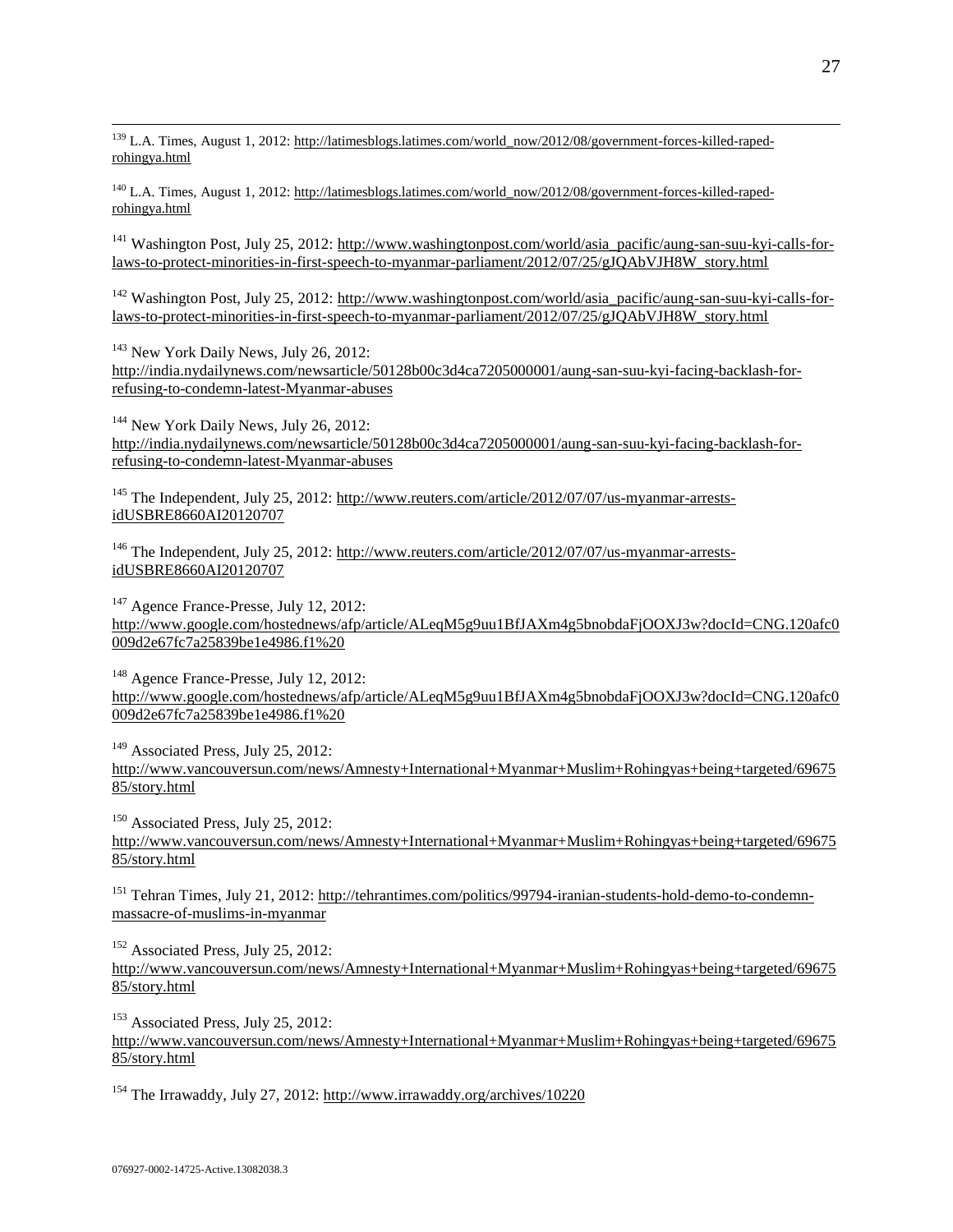<sup>155</sup> The Irrawaddy, July 27, 2012: http://www.irrawaddy.org/archives/10220

 $\overline{a}$ 

<sup>156</sup> The Irrawaddy, July 27, 2012: http://www.irrawaddy.org/archives/10220

<sup>157</sup> Washington Post, July 25, 2012: http://www.washingtonpost.com/world/asia\_pacific/aung-san-suu-kyi-calls-forlaws-to-protect-minorities-in-first-speech-to-myanmar-parliament/2012/07/25/gJQAbVJH8W\_story.html

<sup>158</sup> New York Daily News, July 26, 2012: http://india.nydailynews.com/newsarticle/50128b00c3d4ca7205000001/aung-san-suu-kyi-facing-backlash-forrefusing-to-condemn-latest-Myanmar-abuses

<sup>159</sup> New York Daily News, July 26, 2012: http://india.nydailynews.com/newsarticle/50128b00c3d4ca7205000001/aung-san-suu-kyi-facing-backlash-forrefusing-to-condemn-latest-Myanmar-abuses

<sup>160</sup> New York Daily News, July 26, 2012: http://india.nydailynews.com/newsarticle/50128b00c3d4ca7205000001/aung-san-suu-kyi-facing-backlash-forrefusing-to-condemn-latest-Myanmar-abuses

 $161$  Voice of America, July 27, 2012: http://www.voanews.com/content/muslim\_groups\_increasingly\_worried\_about\_fateof\_Myanmars\_rohingyas/1447713.html

<sup>162</sup> Voice of America, July 27, 2012: http://www.voanews.com/content/muslim\_groups\_increasingly\_worried\_about\_fateof\_Myanmars\_rohingyas/1447713.html

<sup>163</sup> BBC, July 22, 2012: http://www.bbc.co.uk/news/world-asia-18933908

<sup>164</sup> BBC, July 22, 2012: http://www.bbc.co.uk/news/world-asia-18933908

<sup>165</sup> The Independent, July 25, 2012: http://www.independent.co.uk/news/world/asia/Myanmars-monks-call-formuslim-community-to-be-shunned-7973317.html

<sup>166</sup> The Economist, July 11, 2012: http://www.economist.com/blogs/banyan/2012/07/myanmars-minorities

<sup>167</sup> The Economist, July 11, 2012: http://www.economist.com/blogs/banyan/2012/07/myanmars-minorities

<sup>168</sup> The Irrawaddy, July 13, 2012: http://www.irrawaddy.org/archives/9087

<sup>169</sup> The Irrawaddy, July 13, 2012: http://www.irrawaddy.org/archives/9087

<sup>170</sup> The Irrawaddy, July 19, 2012: http://www.irrawaddy.org/archives/9532

<sup>171</sup> The Irrawaddy, July 25, 2012: http://www.irrawaddy.org/archives/9991

<sup>172</sup> The Irrawaddy, July 25, 2012: http://www.irrawaddy.org/archives/9991

<sup>173</sup> The Irrawaddy, July 27, 2012: http://www.irrawaddy.org/archives/10234

<sup>174</sup> The Irrawaddy, July 27, 2012: http://www.irrawaddy.org/archives/10234

<sup>175</sup> The Irrawaddy, July 3, 2012: http://www.irrawaddy.org/archives/8181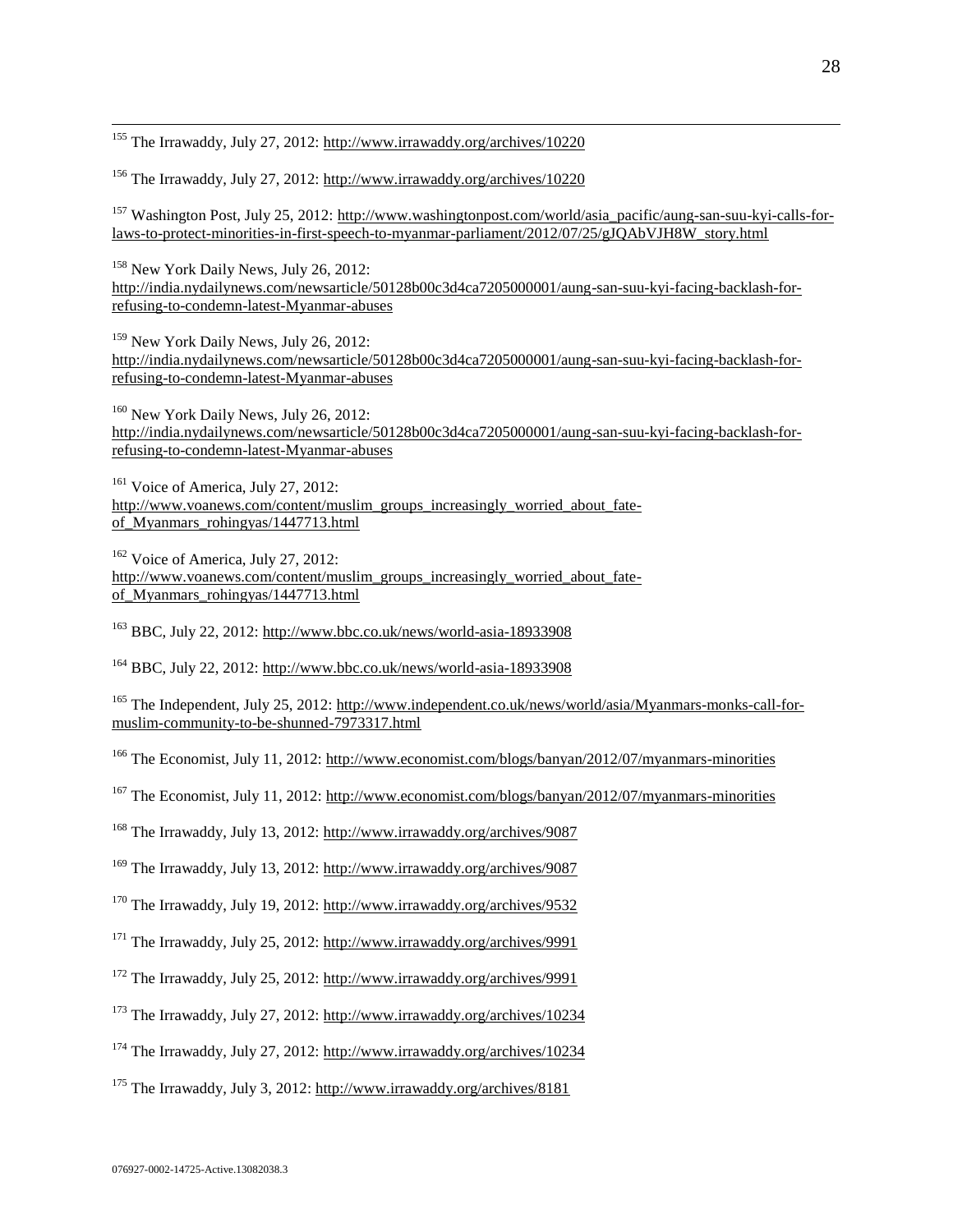<sup>176</sup> The Irrawaddy, July 3, 2012: http://www.irrawaddy.org/archives/8181

<sup>177</sup> International Business Times, July 25, 2012: http://www.ibtimes.com/articles/366660/20120725/Myanmarmyanmar-aung-san-suu-kyi-ethnic.htm

<sup>178</sup> Associated Press, July 25, 2012:

 $\overline{a}$ 

http://www.vancouversun.com/news/Amnesty+International+Myanmar+Muslim+Rohingyas+being+targeted/69675 85/story.html

<sup>179</sup> International Business Times, July 20, 2012: http://www.ibtimes.com/articles/365203/20120720/rohingyahuman-rights-violations-emergency-myanmar-amnesty.htm

<sup>180</sup> International Business Times, July 20, 2012: http://www.ibtimes.com/articles/365203/20120720/rohingyahuman-rights-violations-emergency-myanmar-amnesty.htm

<sup>181</sup> The Express Tribune, July 20, 2012: http://tribune.com.pk/story/410926/abuses-against-muslims-in-myanmarerode-human-rights-progress-amnesty/

<sup>182</sup> Agence France-Presse, July 12, 2012: http://www.google.com/hostednews/afp/article/ALeqM5g9uu1BfJAXm4g5bnobdaFjOOXJ3w?docId=CNG.120afc0 009d2e67fc7a25839be1e4986.f1%20

<sup>183</sup> Agence France-Presse, July 12, 2012: http://www.google.com/hostednews/afp/article/ALeqM5g9uu1BfJAXm4g5bnobdaFjOOXJ3w?docId=CNG.120afc0 009d2e67fc7a25839be1e4986.f1%20

<sup>184</sup> The Irrawaddy, July 25, 2012: http://www.irrawaddy.org/archives/9991

<sup>185</sup> Reuters, July 13, 2012: [http://uk.reuters.com/article/2012/07/13/uk-un-myanmar-detentions](http://uk.reuters.com/article/2012/07/13/uk-un-myanmar-detentions-idUKBRE86C0P320120713)[idUKBRE86C0P320120713](http://uk.reuters.com/article/2012/07/13/uk-un-myanmar-detentions-idUKBRE86C0P320120713)

<sup>186</sup> Reuters, July 13, 2012: [http://uk.reuters.com/article/2012/07/13/uk-un-myanmar-detentions](http://uk.reuters.com/article/2012/07/13/uk-un-myanmar-detentions-idUKBRE86C0P320120713)[idUKBRE86C0P320120713](http://uk.reuters.com/article/2012/07/13/uk-un-myanmar-detentions-idUKBRE86C0P320120713)

<sup>187</sup> Washington Post, July 30, 2012[: http://www.washingtonpost.com/world/asia\\_pacific/un-human-rights-envoy](http://www.washingtonpost.com/world/asia_pacific/un-human-rights-envoy-probes-ethnic-clashes-in-myanmar-during-visit/2012/07/30/gJQARwLmJX_story.html)[probes-ethnic-clashes-in-myanmar-during-visit/2012/07/30/gJQARwLmJX\\_story.html](http://www.washingtonpost.com/world/asia_pacific/un-human-rights-envoy-probes-ethnic-clashes-in-myanmar-during-visit/2012/07/30/gJQARwLmJX_story.html)

<sup>188</sup> CNN, July 3, 2012: http://www.cnn.com/2012/07/03/world/asia/myanmar-prisoner-release/index.html

<sup>189</sup> CNN, July 3, 2012: http://www.cnn.com/2012/07/03/world/asia/myanmar-prisoner-release/index.html

<sup>190</sup> The Irrawaddy, July 17, 2012: http://www.irrawaddy.org/archives/9304

<sup>191</sup> The Irrawaddy, July 17, 2012: http://www.irrawaddy.org/archives/9304

<sup>192</sup> United Press International, July 9, 2012: http://www.upi.com/Business\_News/Energy-Resources/2012/07/09/Myanmar-student-leaders-detained/UPI-27601341844931/

<sup>193</sup> United Press International, July 9, 2012: http://www.upi.com/Business\_News/Energy-Resources/2012/07/09/Myanmar-student-leaders-detained/UPI-27601341844931/

<sup>194</sup> Reuters, July 7, 2012: http://www.reuters.com/article/2012/07/07/us-myanmar-arrestsidUSBRE8660AI20120707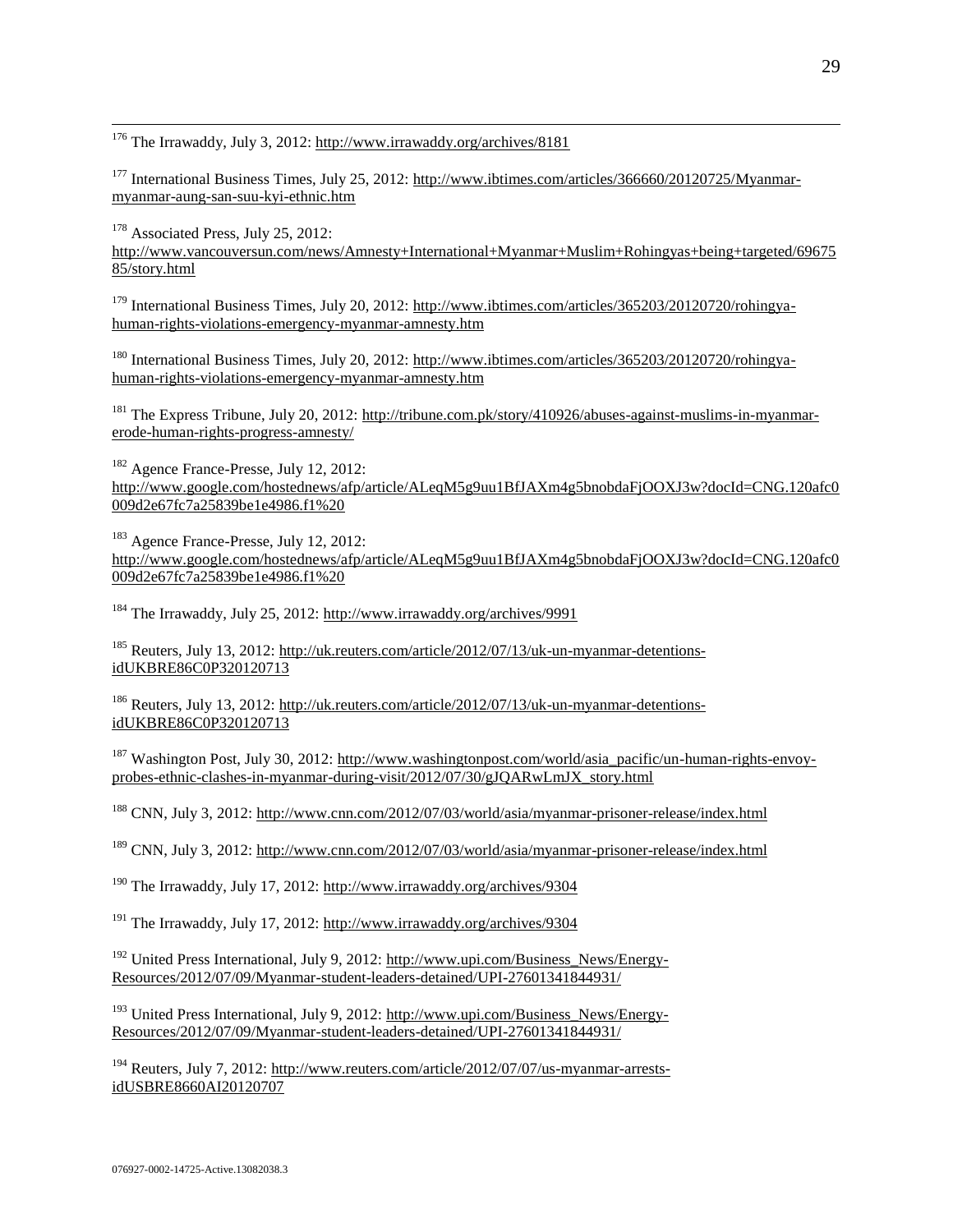<sup>195</sup> The Irrawaddy, July 31, 2012: http://www.irrawaddy.org/archives/10487

 $\overline{a}$ 

<sup>196</sup> The Irrawaddy, July 31, 2012: http://www.irrawaddy.org/archives/10487

<sup>197</sup> The Irrawaddy, July 31, 2012: http://www.irrawaddy.org/archives/10487

<sup>198</sup> BBC, July 23, 2012: http://www.bbc.co.uk/news/world-asia-pacific-18814045

<sup>199</sup> Irrawaddy, July 5, 2012: http://www.irrawaddy.org/archives/8451

<sup>200</sup> Irrawaddy, July 5, 2012: http://www.irrawaddy.org/archives/8451

<sup>201</sup> Irrawaddy, July 5, 2012: http://www.irrawaddy.org/archives/8451

<sup>202</sup> Irrawaddy, July 5, 2012: http://www.irrawaddy.org/archives/8451

<sup>203</sup> Reporter Without Borders, June 28, 2012: http://en.rsf.org/Myanmar-crisis-in-arakan-state-and-new-28-06-2012,42908.html

<sup>204</sup> Reporter Without Borders, June 28, 2012: http://en.rsf.org/Myanmar-crisis-in-arakan-state-and-new-28-06-2012,42908.html

<sup>205</sup> The Christian Science Monitor, July 13, 2012: http://www.csmonitor.com/World/Global-News/2012/0713/Clinton-to-Myanmar-Keep-up-the-reforms

<sup>206</sup> The Christian Science Monitor, July 13, 2012: http://www.csmonitor.com/World/Global-News/2012/0713/Clinton-to-Myanmar-Keep-up-the-reforms

 $^{207}$  Irrawaddy, July 5, 2012: http://www.irrawaddy.org/archives/8451

<sup>208</sup> Washington Post, July 31, 2012: http://www.washingtonpost.com/world/asia\_pacific/myanmar-censors-suspendpublication-of-2-magazines-in-fresh-confrontation-with-press/2012/07/31/gJQAvvInMX\_story.html

<sup>209</sup> Irrawaddy, July 5, 2012: http://www.irrawaddy.org/archives/8451

<sup>210</sup> Associated Press, July 20, 2012: http://www.vancouversun.com/news/Myanmar+Muslim+Rohingyas+being+targeted+violence+continues+Amnesty +International/6967604/story.html

<sup>211</sup> Amnesty International, July 19, 2012: http://www.amnesty.org/en/news/myanmar-rohingya-abuses-show-humanrights-progress-backtracking-2012-07-19

<sup>212</sup> Human Rights Watch, August 1, 2012: http://www.hrw.org/news/2012/07/31/Myanmar-government-forcestargeting-rohingya-muslims-0

<sup>213</sup> Amnesty International, July 19, 2012: http://www.amnesty.org/en/news/myanmar-rohingya-abuses-show-humanrights-progress-backtracking-2012-07-19

<sup>214</sup> Myanmar Campaign UK, July 9, 2012: http://www.Myanmarcampaign.org.uk/index.php/news-and-reports/newsstories/situation-in-rakhine-arakan-state-and-the-rule-of-law-statement-by-30-organ/

<sup>215</sup> The Associated Press, July 12, 2012: http://abcnews.go.com/International/wireStory/refugee-chief-rejects-callresettle-rohingya-16762724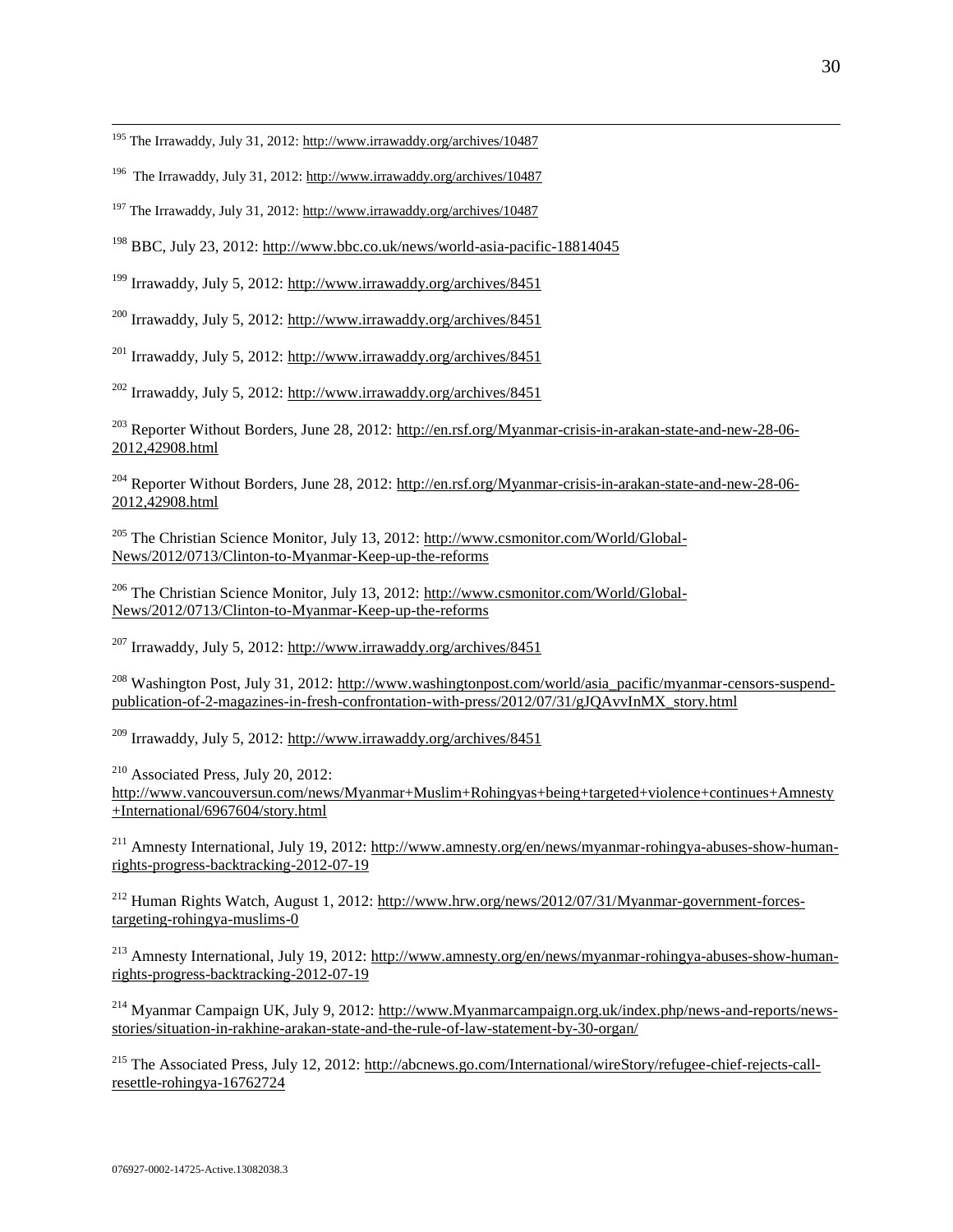<sup>216</sup> The Nation, July 16, 2012: http://www.nationmultimedia.com/opinion/UN-refugee-chief-sees-a-silver-lining-onclouds-ov-30186233.html

<sup>217</sup> The Nation, July 17, 2012: http://www.nationmultimedia.com/opinion/Myanmar-citizenship-for-Rohingya-willend-killings-30186290.html

<sup>218</sup> Bloomberg, July 13, 2012: http://www.businessweek.com/news/2012-07-13/clinton-urges-myanmar-to-boostrights-to-improve-economy

<sup>219</sup> RTTNews, July 23, 2012: http://www.rttnews.com/1928034/eu-initiates-action-to-end-killings-of-muslims-inmyanmar.aspx?type=gn&Node=B1

<sup>220</sup> Bloomberg, July 11, 2012: http://www.bloomberg.com/news/2012-07-11/myanmar-investment-law-may-takeeffect-as-early-as-september.html

 $221$  The Wall Street Journal, July 17, 2012: http://online.wsj.com/article/SB10001424052702303754904577532641012022220.html

<sup>222</sup> Bloomberg, July 11, 2012: http://www.bloomberg.com/news/2012-07-11/myanmar-investment-law-may-takeeffect-as-early-as-september.html

<sup>223</sup> Business Recorder, June 22, 2012:<http://www.brecorder.com/articles-a-letters/187/1203280/>

 $^{224}$  The Guardian, June 19, 2012[: http://www.guardian.co.uk/world/2012/jun/19/Myanmar-thein-sein-economic](http://www.guardian.co.uk/world/2012/jun/19/burma-thein-sein-economic-reform)[reform](http://www.guardian.co.uk/world/2012/jun/19/burma-thein-sein-economic-reform)

 $225$  Agence France-Presse., July 23, 2012: http://www.straitstimes.com/BreakingNews/SEAsia/Story/STIStory\_825317.html

 $226$  The Wall Street Journal, August 1, 2012: http://online.wsj.com/article/SB10000872396390444320704577562232526524126.html

<sup>227</sup> Asian Development Bank, August 1, 2012: http://www.adb.org/news/adb-establishes-officemyanmar?ref=countries/myanmar/news

<sup>228</sup> Myanmar Times, July 2-8, 2012: http://www.mmtimes.com/2012/news/633/news63304.html

<sup>229</sup> Myanmar Times, July 2-8, 2012: http://www.mmtimes.com/2012/news/633/news63304.html

<sup>230</sup> Myanmar Times, July 2-8, 2012: http://www.mmtimes.com/2012/news/633/news63304.html

<sup>231</sup> Myanmar Times, July 2-8, 2012: http://www.mmtimes.com/2012/news/634/news63406.html

<sup>232</sup> Myanmar Times, July 2-8, 2012: http://www.mmtimes.com/2012/news/634/news63406.html

<sup>233</sup> Christian Science Monitor, July 13, 2012: http://www.csmonitor.com/World/Global-News/2012/0713/Clinton-to-Myanmar-Keep-up-the-reforms

<sup>234</sup> Christian Science Monitor, July 13, 2012: http://www.csmonitor.com/World/Global-News/2012/0713/Clinton-to-Myanmar-Keep-up-the-reforms

<sup>235</sup> Christian Science Monitor, July 12, 2012: http://www.csmonitor.com/World/Asia-Pacific/2012/0712/Myanmaropen-for-US-business-but-is-it-a-safe-bet

 $\overline{a}$